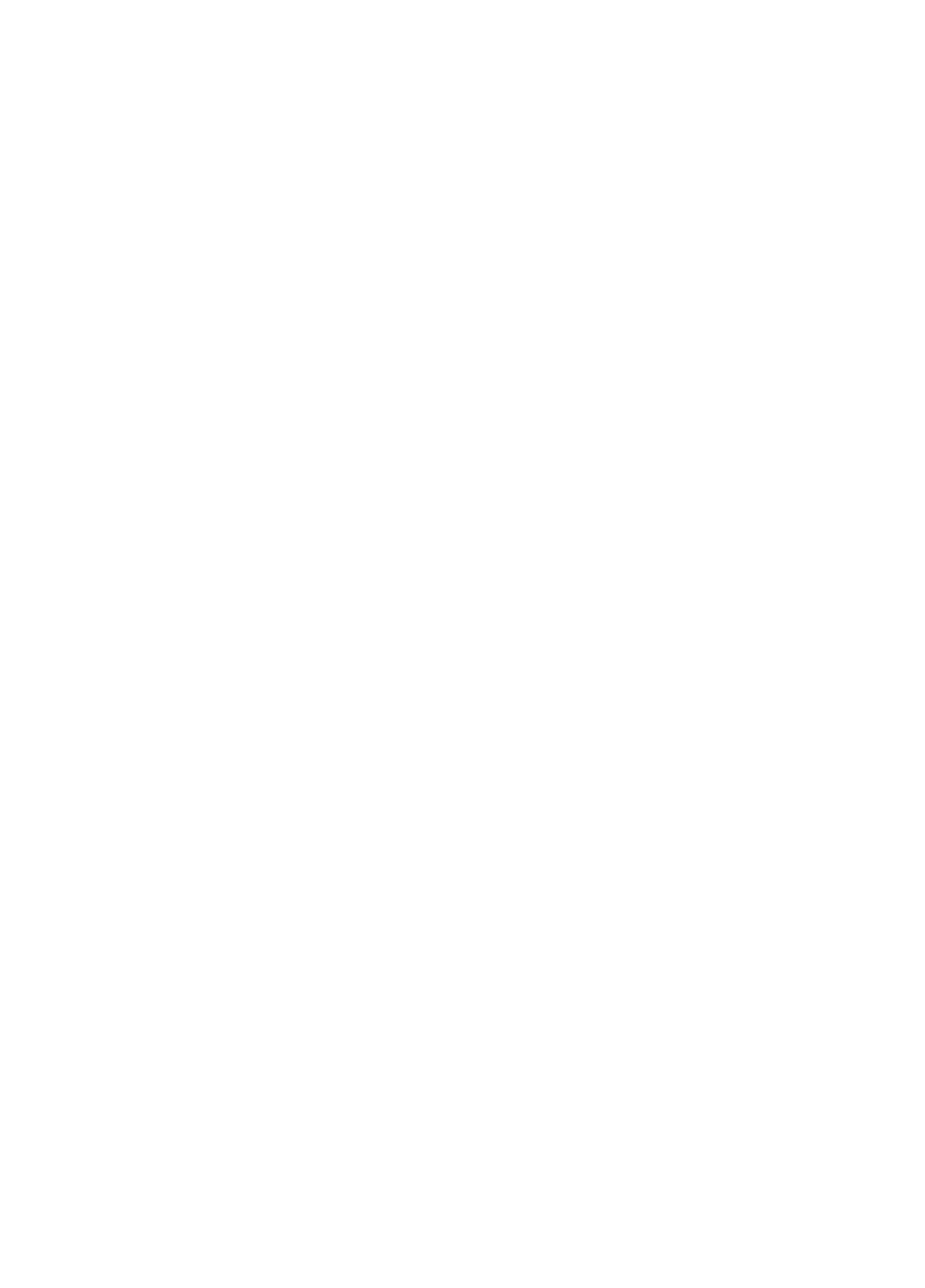The International Plant Genetic Resources Institute (IPGRI) is an autonomous international scientific organization operating under the aegis of the Consultative Group on International Agricultural Research (CGIAR). The international status of IPGRI is conferred under an Establishment Agreement which, by January 1997, had been signed by the Governments of Australia, Belgium, Benin, Bolivia, Brazil, Burkina Faso, Cameroon, Chile, China, Congo, Costa Rica, Côte d'Ivoire, Cyprus, Czech Republic, Denmark, Ecuador, Egypt, Greece, Guinea, Hungary, India, Indonesia, Iran, Israel, Italy, Jordan, Kenya, Malaysia, Mauritania, Morocco, Pakistan, Panama, Peru, Poland, Portugal, Romania, Russia, Senegal, Slovak Republic, Sudan, Switzerland, Syria, Tunisia, Turkey, Uganda and Ukraine. IPGRI's mandate is to advance the conservation and use of plant genetic resources for the benefit of present and future generations. IPGRI works in partnership with other organizations, undertaking research, training and the provision of scientific and technical advice and information, and has a particularly strong programme link with the Food and Agriculture Organization of the United Nations. Financial support for the research agenda of IPGRI is provided by the Governments of Australia, Austria, Belgium, Canada, China, Denmark, Finland, France, Germany, India, Italy, Japan, the Republic of Korea, Luxembourg, Mexico, the Netherlands, Norway, the Philippines, Spain, Sweden, Switzerland, the UK and the USA, and by the Asian Development Bank, CTA, European Union, IDRC, IFAD, Interamerican Development Bank, UNDP and the World Bank.

The European Cooperative Programme for Crop Genetic Resources Networks (ECP/GR) is a collaborative programme among most European countries aimed at ensuring the long-term conservation and facilitating the increased utilization of plant genetic resources in Europe. The Programme, which is entirely financed by the participating countries and is coordinated by IPGRI, is overseen by a Steering Committee (previously Technical Consultative Committee, TCC) composed of National Coordinators nominated by the participating countries and a number of relevant international bodies. The Programme operates through ten broadly focused networks in which activities are carried out through a number of permanent working groups or through ad hoc actions. The ECP/GR networks deal with either groups of crops (cereals, forages, vegetables, grain legumes, fruit, minor crops, industrial crops and potato) or general themes related to plant genetic resources (documentation and information, *in situ* and on-farm conservation, technical cooperation). Members of the working groups and other scientists from participating countries carry out an agreed workplan with their own resources as inputs in kind to the Programme.

The geographical designations employed and the presentation of material in this publication do not imply the expression of any opinion whatsoever on the part of IPGRI or the CGIAR concerning the legal status of any country, territory, city or area or its authorities, or concerning the delimitation of its frontiers or boundaries. Similarly, the views expressed are those of the authors and do not necessarily reflect the views of these participating organizations.

Cover photograph: Maize diversity (courtesy of Centro Internacional de Mejoramiento de Maiz y Trigo, Mexico)

#### Citation:

Lipman, E., R.H. Ellis and T. Gass, compilers. 1997. Maize genetic resources in Europe. Report of a workshop, 28-29 May 1996, Rome, Italy. International Plant Genetic Resources Institute, Rome.

ISBN 92-9043-306-X

IPGRI Via delle Sette Chiese 142 00145 Rome Italy

© International Plant Genetic Resources Institute, 1997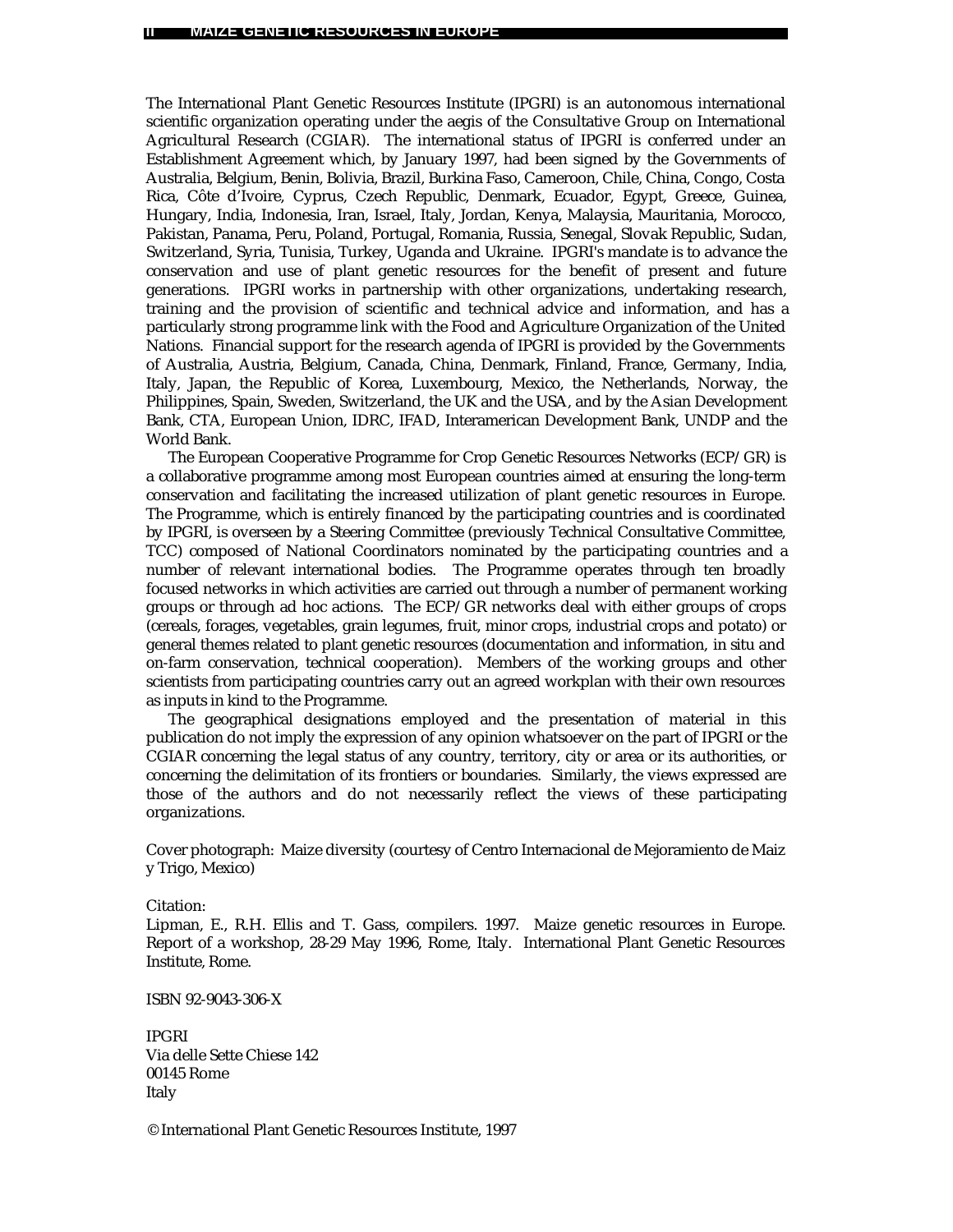# **Contents**

| <b>Part I. Discussion and Recommendations</b>                                                                                                                                                                                                              | $\mathbf{1}$                                                                                                                                                                                                                                                  |
|------------------------------------------------------------------------------------------------------------------------------------------------------------------------------------------------------------------------------------------------------------|---------------------------------------------------------------------------------------------------------------------------------------------------------------------------------------------------------------------------------------------------------------|
| Introduction<br>The European Cooperative Programme for Crop Genetic<br>Resources Networks (ECP/GR)                                                                                                                                                         | 1<br>$\mathbf{1}$                                                                                                                                                                                                                                             |
| Maize Genetic Resources in Europe<br>Austria<br><b>Bulgaria</b><br>Czech Republic<br>France<br>Germany<br>Greece<br><b>Italy</b><br>The Netherlands<br>Poland<br>Portugal<br>Romania<br>Spain<br>Slovak Republic<br><b>Turkey</b><br><b>United Kingdom</b> | $\boldsymbol{2}$<br>$\boldsymbol{2}$<br>$\overline{\mathbf{c}}$<br>$\overline{\mathbf{c}}$<br>$\overline{c}$<br>3<br>3<br>$\overline{\mathbf{4}}$<br>$\boldsymbol{4}$<br>$\boldsymbol{4}$<br>$\bf 5$<br>$\frac{5}{7}$<br>$\boldsymbol{7}$<br>$\boldsymbol{7}$ |
| Yugoslavia<br><b>Regional Synthesis</b><br>The status of maize genetic resources in Europe<br>The FAO World Information and Early Warning System on<br>Plant Genetic Resources (WIEWS/PGR)                                                                 | 7<br>9<br>9<br>9                                                                                                                                                                                                                                              |
| <b>Presentation of National Documentation Systems</b><br><i>France</i><br>Yugoslavia<br>Czech Republic                                                                                                                                                     | 12<br>12<br>12<br>14                                                                                                                                                                                                                                          |
| Why a European Maize Database?<br>Needs assessment<br>European Programme for the establishment of a Maize Core Collection                                                                                                                                  | 15<br>15<br>16                                                                                                                                                                                                                                                |
| Guidelines for the Establishment of the European Maize Database (EMDB)<br>Objectives of the EMDB<br>Host institute<br>Definition of the database contents and structure                                                                                    | 19<br>19<br>19<br>19                                                                                                                                                                                                                                          |
| <b>Opportunities for Establishing and Extending Collaboration</b><br><b>European Maize Core Collection</b><br>Follow-up meeting on maize genetic resources<br>Conclusions                                                                                  | 24<br>24<br>24<br>24                                                                                                                                                                                                                                          |
| <b>Part II. Review of National Collections</b>                                                                                                                                                                                                             | 25                                                                                                                                                                                                                                                            |
| The maize situation in Austria                                                                                                                                                                                                                             | 25                                                                                                                                                                                                                                                            |
| The Bulgarian maize collection<br>General structure of the collection                                                                                                                                                                                      | 25<br>26                                                                                                                                                                                                                                                      |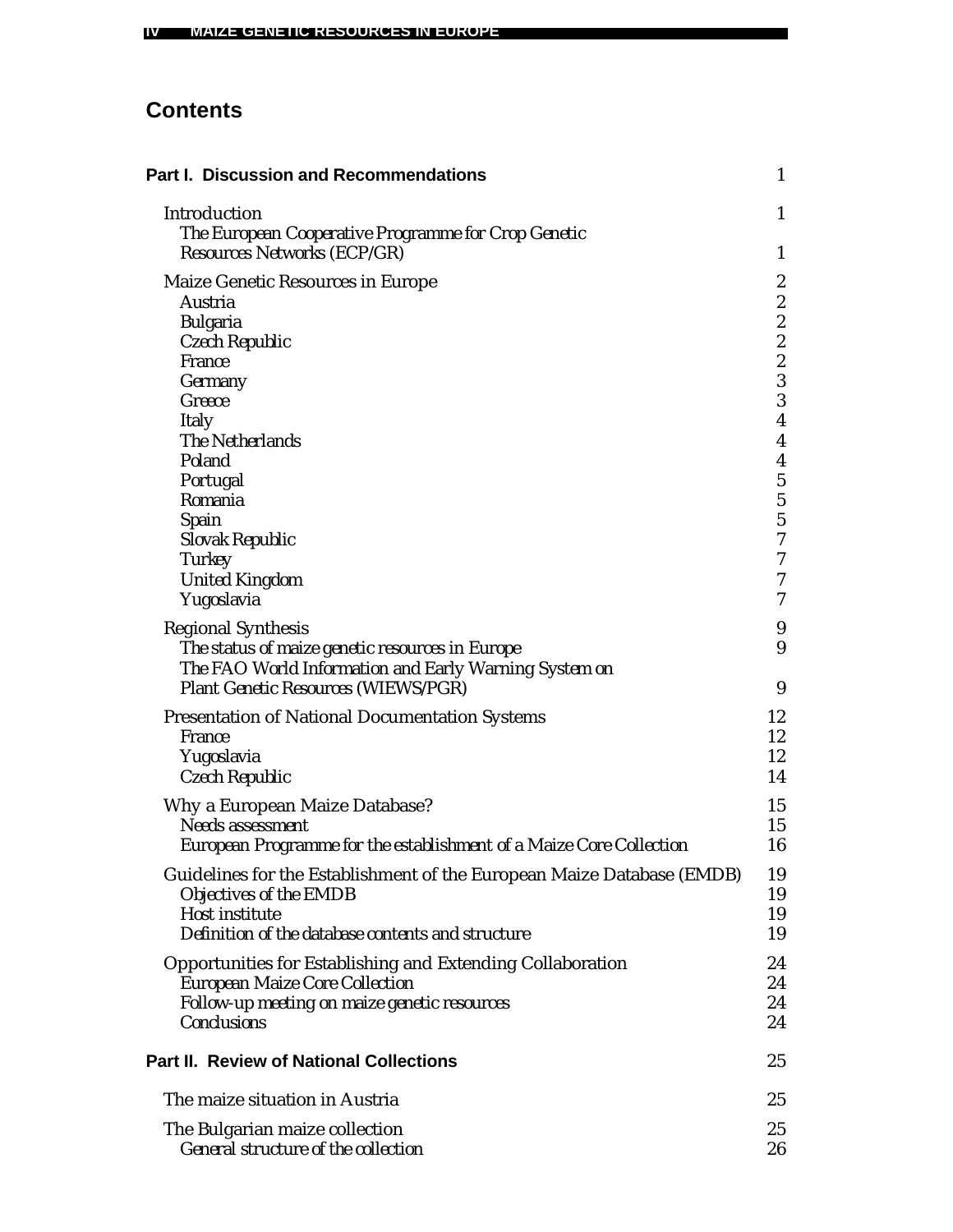| Maize genetic resources in the Czech Republic                         | 27 |
|-----------------------------------------------------------------------|----|
| Composition of the maize genetic resources collection                 | 27 |
| The maize database                                                    | 29 |
| Maize genetic resources management in France                          | 30 |
| Population management                                                 | 30 |
| The present situation of maize germplasm collections in Germany       | 36 |
| Maize genetic resources in Greece                                     | 37 |
| Current status of maize collections and genetic resources in Italy    | 40 |
| Italian collections                                                   | 40 |
| Establishment of a new programme for maize genetic resources in Italy | 41 |
| Current status of the CGN maize collection                            | 42 |
| The collection                                                        | 42 |
| General report on maize collections in Poland                         | 45 |
| Maize genetic resources in Portugal                                   | 52 |
| <b>Introduction</b>                                                   | 52 |
| The genetic resources issue in Portugal                               | 53 |
| Our collaborative experience                                          | 53 |
| The Romanian maize collection                                         | 55 |
| Collections of maize landraces in Spain                               | 56 |
| First classification of maize races in Spain                          | 57 |
| Germplasm bank of the MBG at Pontevedra                               | 57 |
| Germplasm bank of the CIAM at La Coruña                               | 57 |
| <b>Centre of Genetic Resources</b>                                    | 58 |
| Centre of 'Aula Dei'                                                  | 58 |
| National Coordination Project On Maize Genetic Germplasm              | 58 |
| Genetic resources of maize (Zea mays L.) in Slovakia                  | 60 |
| <b>Introduction</b>                                                   | 60 |
| <b>Materials and methods</b>                                          | 60 |
| <b>Results</b>                                                        | 61 |
| Discussion and conclusion                                             | 62 |
| Maize genetic resources activities in Turkey                          | 64 |
| Maize genetic resources management in Yugoslavia                      | 66 |
| <b>Appendix I. List of Participants</b>                               | 68 |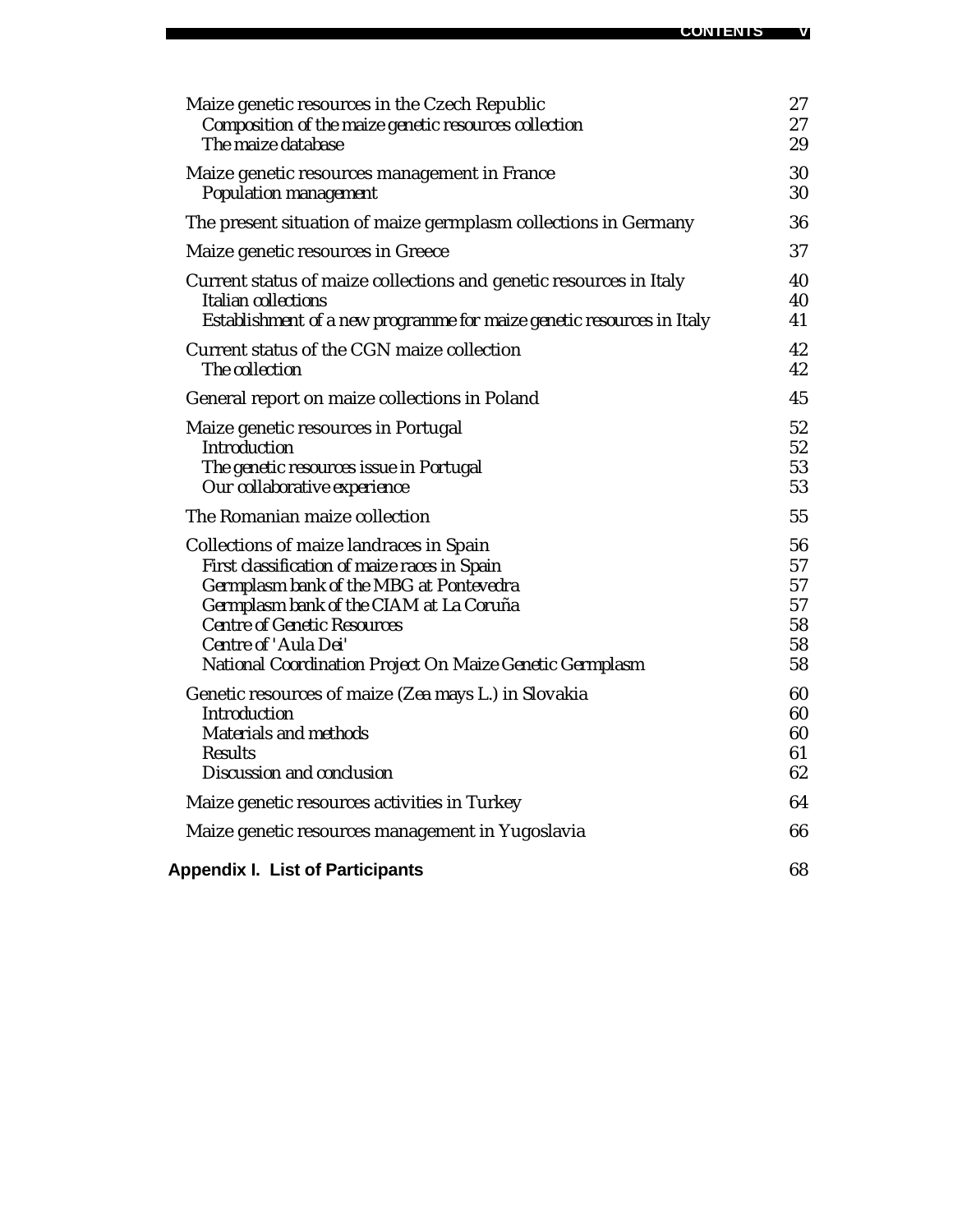# **Part I. Discussion and Recommendations**

# **Introduction**

Within the framework of ECP/GR, a meeting on maize genetic resources was organized in Rome 28-29 May 1996. The objectives of the meeting were:

- to discuss the needs and the opportunity to establish a European Maize Database and to consider the offer made by the Maize Research Institute 'Zemun Polje' in Belgrade, Yugoslavia, to host and maintain the database;
- to discuss the project prepared by the Institut National de la Recherche Agronomique (INRA, France) in response to the second call from the European Community on the conservation, characterization and collection of genetic resources in agriculture with the aim "of constituting a European core collection from the different national collections of maize landraces". The project involves seven European countries, all members of ECP/GR (France, Germany, Greece, Italy, The Netherlands, Portugal, Spain);
- to consider other opportunities for collaboration in Europe within the area of maize genetic resources.

The meeting was attended by 21 participants from 16 countries, FAO and IPGRI (see list of participants, Appendix I). Thomas Gass, ECP/GR Coordinator and Director of IPGRI's Regional Office for Europe, welcomed the participants and asked them to introduce themselves briefly. Prof. R.H. Ellis was elected Chair of the meeting. He presented the objectives of the meeting and its agenda, which was adopted by the participants.

# **The European Cooperative Programme for Crop Genetic Resources Networks (ECP/GR)**

*Thomas Gass*

ECP/GR Coordinator, IPGRI, Rome, Italy

Thomas Gass summarized the historical background of the Programme, underlining its catalytic role in increasing the flow of information among its members. He pointed out the new context of Phase V of the Programme, particularly the importance of the preparatory process for the International Conference on Plant Genetic Resources to be held in Leipzig, Germany, 17-23 June 1996. He described the new structure of ECP/GR as modified at the fifth meeting of the Technical Consultative Committee held in Nitra, Slovak Republic, September 1995. The Programme now consists of ten broadly focused networks within which activities are carried out by standing working groups or through *ad hoc* actions.

Given the absence of a formally established ECP/GR maize working group, the possibility of ensuring the continuity of activities which would be undertaken in the area of maize genetic resources further to the present meeting was discussed. T. Gass explained that this type of meeting illustrated the flexibility granted by *ad hoc* activities, which would allow a satisfactory follow-up of the progress made. He indicated to the participants that the Steering Committee of ECP/GR will decide by the end of Phase V (end of 1998) which Working Groups will be maintained, closed or possibly established.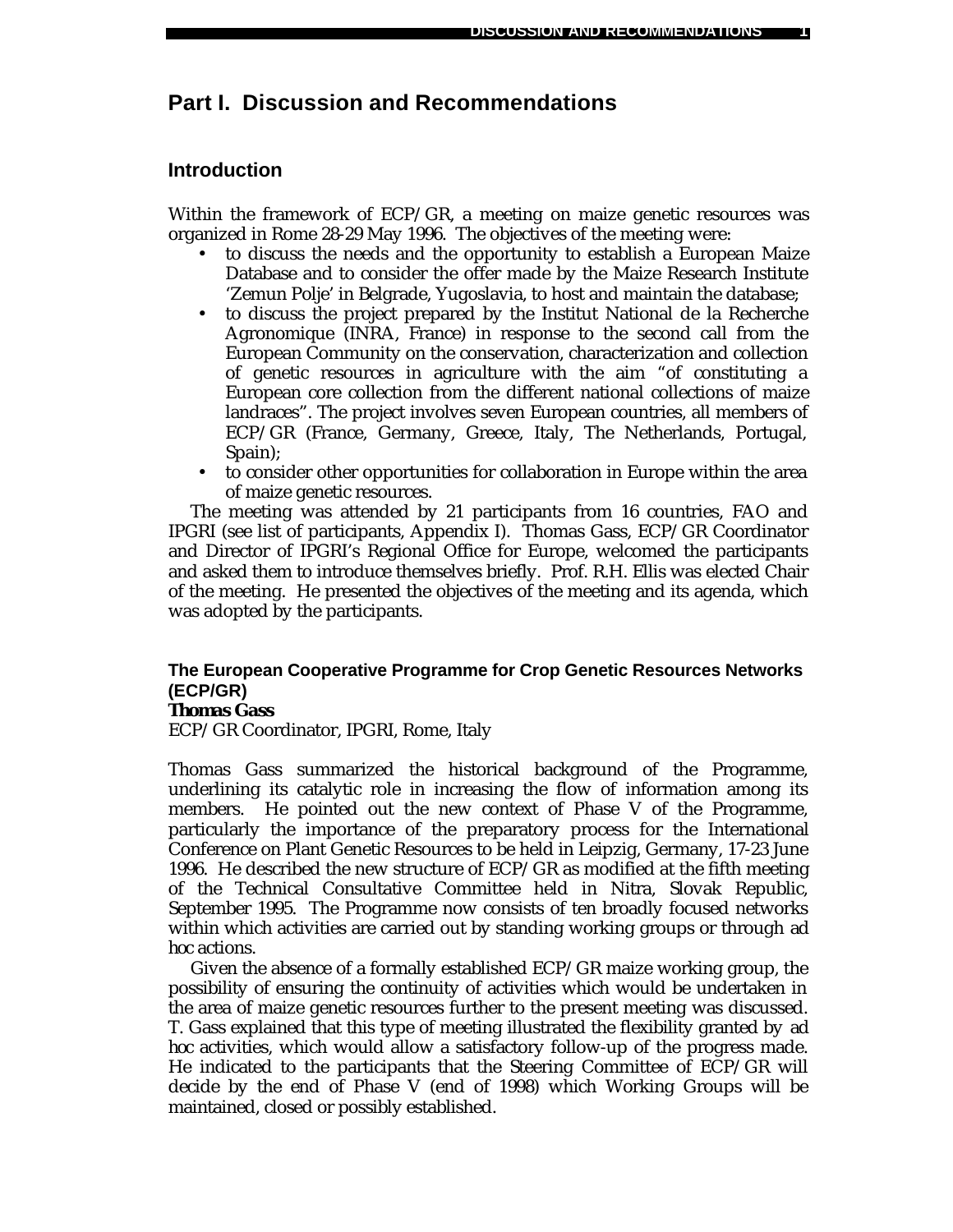# **Maize Genetic Resources in Europe**

The delegates presented briefly the status of maize collections in their country (see **Part II. Review of National Collections**).

# **Austria**

Wolfgang Kainz briefly reported on the three national collections, indicating that maize was not a priority crop before the introduction of hybrid varieties in Austria:

- for the Alpine region, the Provincial Institute of Plant Breeding and Seed Testing (Landesanstalt für Pflanzenzucht und Samenprüfung) in Rinn, Tyrol maintains a collection comprising landraces from Austria and northern Italy;
- for the area north of the Alps, material including primitive cultivars from other countries is kept at the Federal Office of Agrobiology (Bundesamt für Agrarbiologie) in Linz;
- the private breeding institute Gleisdorfer Saatzucht maintains landraces and primitive cultivars from southeastern Austria and neighbouring countries, as well as local inbred lines. This collection is not yet freely available for exchange.

# **Bulgaria**

Vesselin Sevov reported on the national maize collection maintained in the genebank of the Institute of Plant Genetic Resources in Sadovo, established in 1977. The collection presently comprises 3868 accessions comprising a majority of inbred lines, Bulgarian populations and cultivars, foreign varieties and synthetics. Computerized data are available for 2515 accessions. Over 1000 landraces have been collected during several expeditions and most of them have been or are being evaluated. Characterization is carried out according to the COMECON descriptors lists.

# **Czech Republic**

Zdenek Stehno outlined the development of the maize collection in relation to the historical context. In former Czechoslovakia, the collection was based in the Slovak part of the country, first in Piestany and later transferred to Trnava where the Research Institute for Maize (RIM) was established in 1962. The genebank of the Research Institute for Crop Production (RICP) in Prague, Czech Republic, became operational in 1989. The documentation system EVIGEZ, based on Fox Pro 2.5, was developed at RICP and data on maize collections were included. After the separation in 1993, maize-related activities were also carried on in the Czech Republic; computer data are still maintained at RICP and 982 seed samples are stored in the Czech genebank. Data concerning the Slovak collection are available from Piestany, Slovak Republic. A safety-duplication system is being established between the Czech and Slovak Republics for the most valuable material.

# **France**

Armand Boyat focused on French research and breeding programmes. Maize is one of the major crops in France with 3.3 million ha for grain and silage production. The national maize collection is maintained by the Institut National de la Recherche Agronomique (INRA) in several locations depending on the type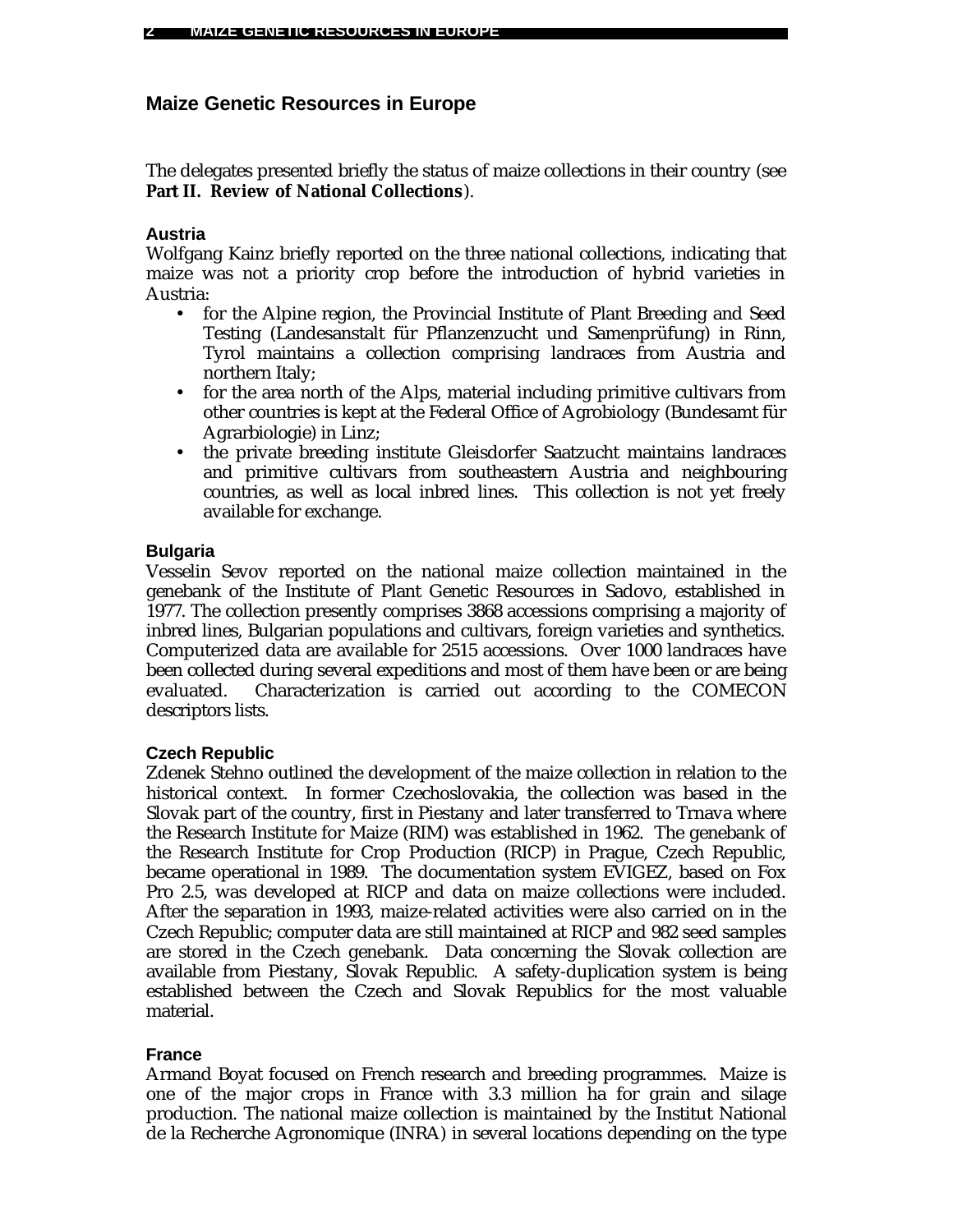of material. Most of the private seed compagnies also maintain genetic resources (inbred lines, synthetics, populations and research material).

A total of 1236 populations and synthetics were intensively studied between 1983 and 1993 in the framework of the Programme Populations Sources (PPS). This material includes 270 local landraces and 64 synthetics originating from France, the others mostly from European countries. The programme was carried out by Pro-Maïs, an association including both public and private breeders, in collaboration with six INRA laboratories. A high degree of intrapopulation variability was found among temperate accessions for agronomic traits and isoenzymatic polymorphism. A methodology based on RFLP analysis for the development of a core collection is being established, based on the 270 local landraces populations originating from France, which have been fully characterized. All accessions are now regenerated yearly by all partners. A coordination role is played by the INRA laboratory in Montpellier where these resources are stored for medium- and long-term conservation. The collection now comprises 920 landraces from the temperate countries, 100 from the Carribean region and 410 large basic accessions (synthetics, composites).

Additionally, 4600 inbred lines are stored and regenerated by two INRA maize laboratories in Clermont-Ferrand and Saint-Martin-de-Hinx.

#### **Germany**

Peter Goertz presented the national situation in relation to the breeders' needs. With 1.5 million ha in cultivated area, maize is an important crop in Germany. Genetic resources are conserved in two major genebanks:

- the largest collection is maintained at the Institute for Plant Genetics and Crop Plant Research (IPK) in Gatersleben (1273 accessions, fully evaluated);
- a small collection of 53 accessions is held by the Institute of Crop Science, Federal Research Center for Agriculture (FAL), in Braunschweig.

Passport data are available from both genebanks.

Additional research or breeding collections are kept by the Institute of Plant Breeding of the University of Höhenheim, in Stuttgart; the Institute for Tropical and Subtropical Agriculture, in Witzenhausen, and the Bayrische Landesanstalt für Pflanzenbau, University of Weihenstephan.

Several national private seed companies have an active maize breeding programme but the accessions kept in the genebanks are scarcely used for applied breeding, owing to a lack of knowledge about their breeding value. More prebreeding work at the level of genebanks and accessibility of data to the current maize breeders are required for better utilization of these collections.

#### **Greece**

Georgios Evgenidis stressed that the development of maize cultivation in Greece, at the southern limits of the European 'corn belt', was made possible thanks to modern irrigation techniques and the introduction of hybrids, but the production costs remain high. Because of their low productivity, the traditional landraces were rapidly replaced by the highly productive American dent corn hybrids. Attempts to rescue old landraces started in the mid-1960s. Collections are maintained at the Cereal Institute of Thessaloniki (71 accessions) and at the Gene Bank, which was founded later and established in the same area (184 accessions). Characterization of these landraces is not complete yet and no evaluation has been carried out so far. The collections also include 110 foreign populations from different countries obtained from other international institutes. This material constitutes a source for new hybrids.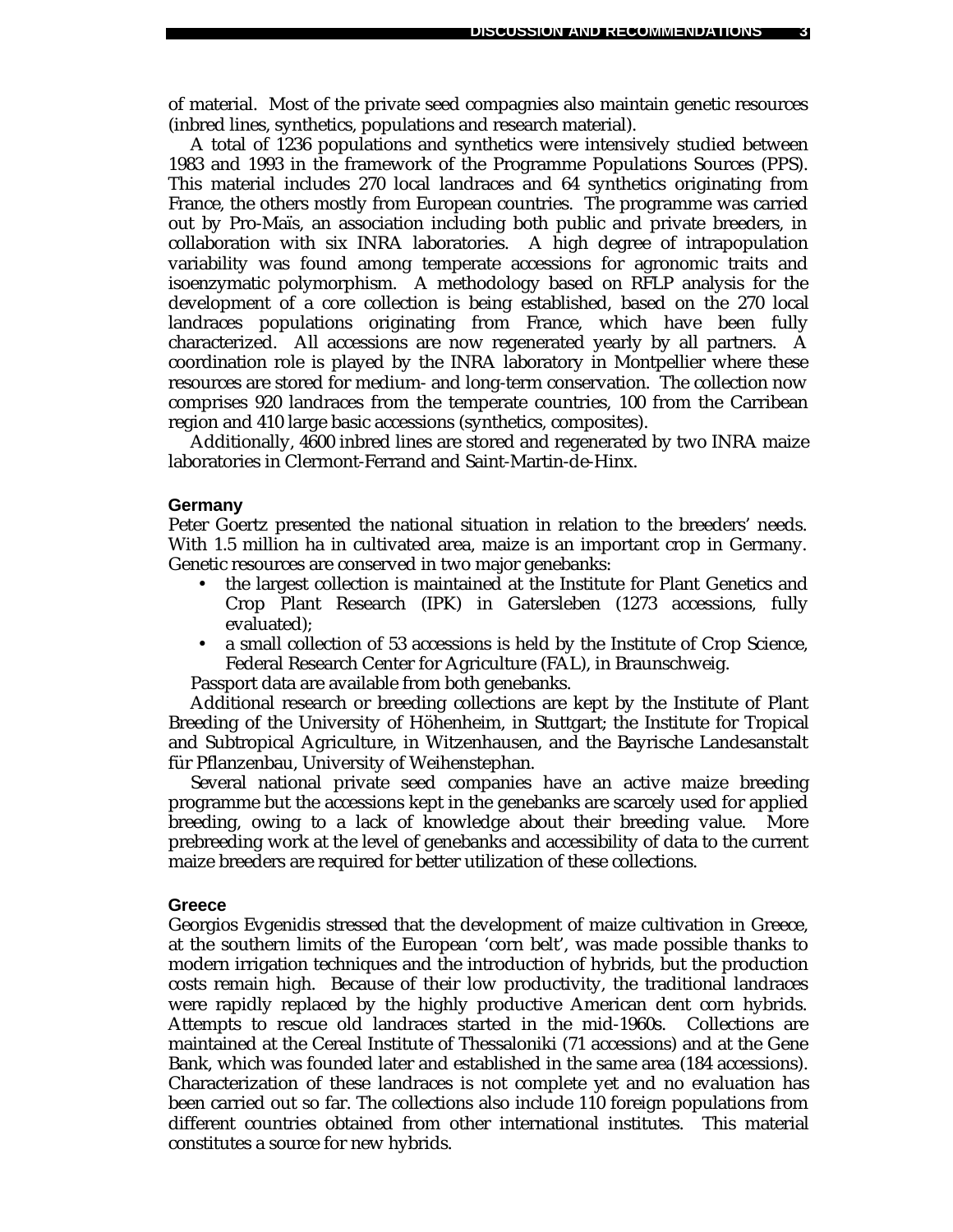#### **Italy**

Alberto Verderio presented a report on the Italian collections for maize, which is the most important crop in Italy with an acreage of 1.2 million ha for grain and silage production. Hybrid seed replaced the local varieties in the period 1948-60. During this period many landraces or improved populations were collected.

The major collection is stored at the Experimental Institute for Cereal Research, Maize Station of Bergamo. The Germplasm Institute (Istituto del Germoplasma) of the National Research Council (CNR) in Bari stores some 600 maize landraces from collecting missions in the Mediterranean area. Other minor collections including local varieties, landraces and research materials are maintained by the following institutions:

- Institute of Plant Breeding and Agriculture Research 'N. Strampelli', Lonigo;
- Department of Botany and Genetics, University of Piacenza;
- Department of Plant Breeding, University of Bologna;
- Ente di Sviluppo Agricolo per il Friuli-Venezia Giulia.

No documentation data are available.

Mr Verderio stressed the need for establishing a national programme for conservation and management of maize genetic resources in Italy, which presently does not exist. Priorities are the regeneration of all material and the restoration of a working genebank or germplasm collection, according to international recommendations regarding documentation, regeneration, seed conservation and storage. Further development should be user-oriented, including prebreeding activities and germplasm enhancement.

### **The Netherlands**

Loek van Soest reported on the maize collection held by CGN, the Dutch multicrop genebank. The collection includes only material of species *Zea mays* and consists of 488 accessions, with only one landrace from the Netherlands. The original collection of approximately 1000 accessions was rationalized by excluding hybrids (90), inbred lines (140) and material received from other genebanks including CIMMYT, Mexico and the Institute for Agrobotany, Tapiószele, Hungary. The maize collection has the status of a working collection. Nearly 60% of the accessions are landraces, including some unique material collected in Pakistan in 1976 and 1981.

The whole collection is regenerated and available to users. The accessions are characterized for a set of 15 agromorphological traits, according to a minimal descriptors list developed by CGN with the advice of private breeding firms. The passport data and available characterization data are documented in GENIS (**GEN**etic Resources **I**nformation **S**ystem), the data information system of CGN. However, the requests for material are very low; since 1987 only 73 accessions have been distributed.

### **Poland**

Zygmunt Królikowski gave a general report of maize collections in Poland, where it is grown mostly for cattle feed. Part of the local material was lost after World War II owing to population migrations. Collecting in the region of Krakow provided the highest number of landraces.

Maize germplasm collections are kept by two stations of the Plant Breeding and Acclimatization Institute (IHAR): long-term storage in Radzikow and short-term storage at Smolice. The collection is regenerated according to the age, quality and viability of seeds. A number of requests for seed are received from different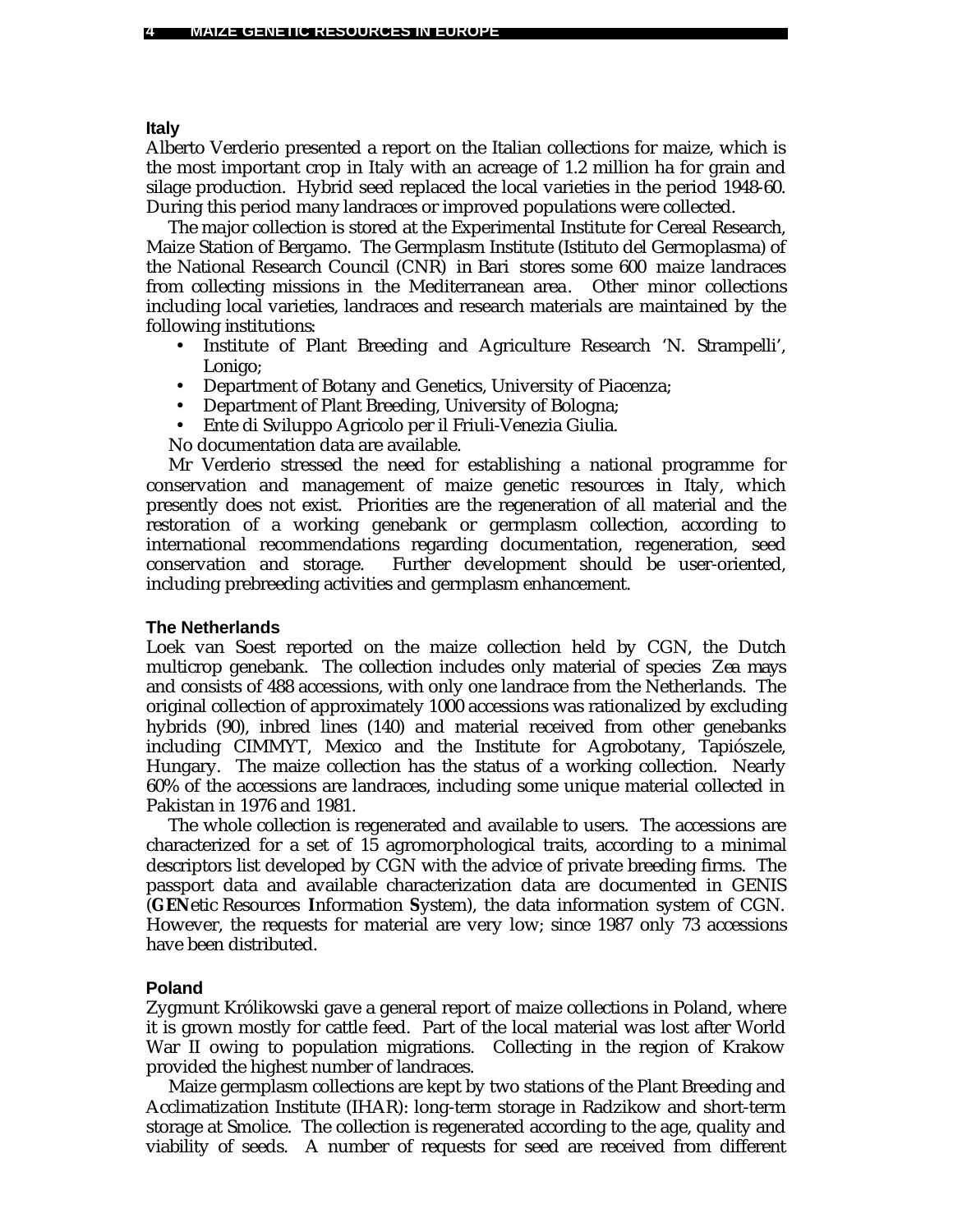countries, for purposes ranging from breeding and evaluation to very basic research. At IHAR, the genetic diversity of the germplasm is studied through isoenzyme polymorphism.

### **Portugal**

Silas Pego indicated that since 1975, the Portuguese Plant Germplasm Bank (BPGV) has been carrying out systematic germplasm collecting and was able to save most of the Portuguese landraces of maize, together with the other minor components of the traditional agricultural systems. The conservation activities undertaken by BPGV proved providential given the tremendous genetic erosion which took place during the last 20 years. This erosion, together with the considerable drop in maize area in the same period, is seen as a consequence of the implementation of the Community Agricultural Policy (CAP). Mr Pego stressed the socioeconomic and environmental implications of the change from polycropping to monocropping systems in Portugal, particularly the negative impact on small farmers.

In the framework of its commitment as the IPGRI Maize Base Collection for the Mediterranean Region, the BPGV holds a total of 6632 maize accessions, comprising landraces (1740, out of which 1166 are already characterized); breeding materials and inbred lines (4526) and genepools (366). Three catalogues with the data of 900 accessions already characterized will be published during summer 1996.

Mr Pego stressed the role of breeding as the natural bridge to fill the gap between conservation and utilization, and the urgency of building up a prebreeding programme which should contemplate germplasm enhancement, preliminary evaluation from a breeder's point of view, and the need for developing new methodologies for a first prebreeding approach.

#### **Romania**

Marcel Avramiuc reported on the status of the maize national collection of Romania. The collection comprises 11 239 accessions distributed among the Suceava Genebank (3188 accessions) and six other institutions. The Suceava Genebank is the only institution involved in medium-term conservation. The other institutions keep field collections for research and breeding purposes. The maize germplasm is evaluated using standardized descriptors; however, only Suceava Genebank uses the complete list of *IBPGR Descriptors for Maize*. Since 1989 the genetic resources in Romania are documented in a database using SIRAG, an application of FoxPro. In the national maize collections, half of the accessions are documented for passport data and conservation data, and less than 50% of characterization-evaluation data are computerized.

#### **Spain**

Jesus Moreno-Gonzalez described the collections of maize landraces in Spain.

- The Spanish Centre of Genetic Resources (CRF) in Alcalá de Henares (Madrid) and the germplasm bank of the Mision Biológica de Galicia (MBG) in Pontevedra conserve the collection obtained through the first classification of maize races in Spain: 462 accessions were analyzed and recombined to form a collection of 49 races and subraces.
- The germplasm bank of the Mision Biológica de Galicia in Pontevedra was established in 1928. A new collection of 420 accessions was built in the 1970s consisting of new accessions collected mainly in Galicia (220), but also introduced from other parts of Spain and North American Universities.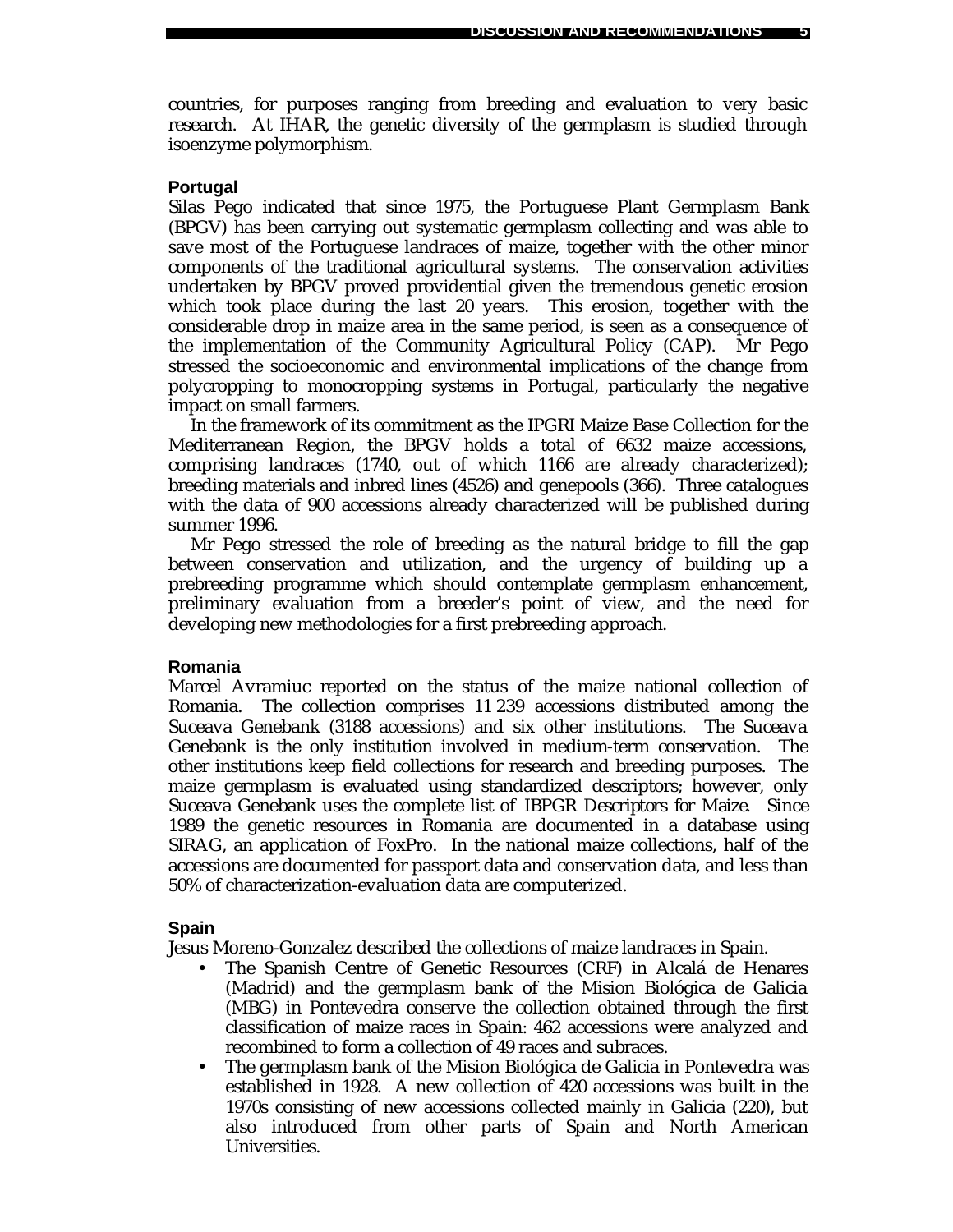- The Germplasm bank of the Centro de Investigaciones Agrarias de Mabegondo (CIAM), La Coruña collected maize local varieties from the north of Spain (Galicia, Asturias, Cantabria and the Basque Country) in the 1970s and 1980s. Genetic variability was studied on 86 local varieties using morphological and isoenzyme traits. The collection comprises 750 accessions including 650 local varieties collected in Spain. Regeneration of some populations with low viability is in progress. Additionally, recording of secondary morphological characterization traits has been made in several populations.
- The Centre for Genetic Resources, Alcalá de Henares (Madrid) is the National Gene Bank of Spain. *Zea mays* is the most represented cereal with 1320 accessions including 1020 Spanish local varieties, 45 collected in Portugal and the remainder are from other parts.
- The centre Aula Dei, Zaragoza (800 landraces) out of which 750 were sampled from different regions of Spain over many years.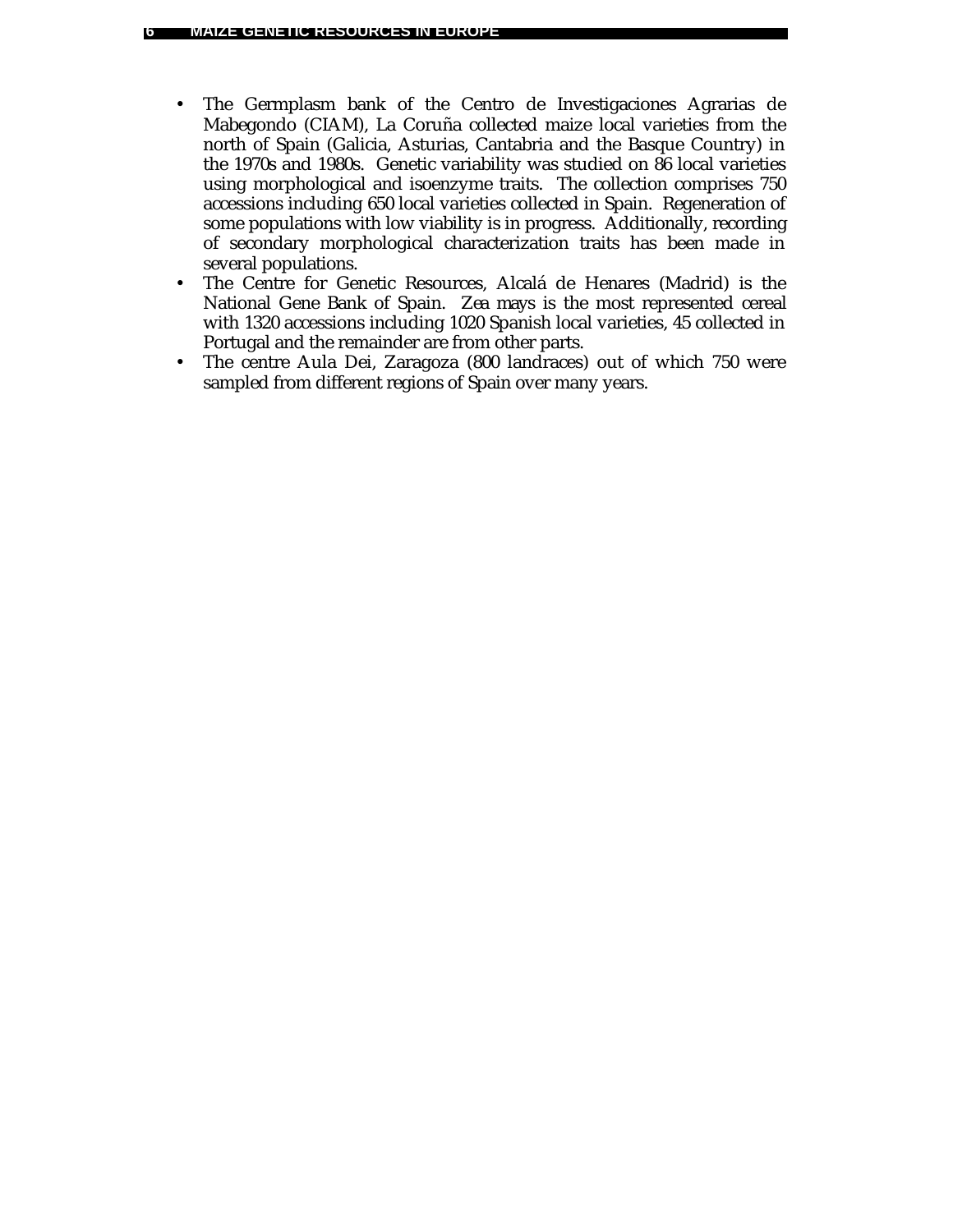Mr Moreno-Gonzalez also introduced the National Coordination Project on Maize Genetic Germplasm which involves the abovementioned collections. The objectives are to compile an inventory of all national accessions and to identify duplicates; to regenerate the accessions with low seed viability; to characterize maize samples based on secondary morphological and important agronomic traits; and to establish dissimilarity groups in order to form a core collection in each of the specific collections of CIAM, MBG and Aula Dei.

#### **Slovak Republic**

Bozena Ryšavá referred to the presentation of Z. Stehno for the historical background of the maize collection in the Slovak Republic and added that characterization data are recorded according to the *National Descriptor List Species* Zea mays *L*. The list comprises 19 passport descriptors and 115 evaluation descriptors and taxonomic codes are also provided.

The maize collection is held by Zeainvent, the recently privatized research station of Trnava. It includes 134 regional populations of Slovak origin, 32 hybrids from domestic breeding, 102 varieties and 1362 inbred lines of various countries of origin. Further detail on the research work carried out at by Zeainvent can be found in the section **Review of National Collections**.

#### **Turkey**

Asuman Oguz reported on the maize genetic resources activities in Turkey. Landraces have been collected since 1964, mainly from the Black Sea and Marmara Region of Turkey. The national maize collection totals 1159 accessions including 1135 populations from Turkey and 24 research materials. Collecting is still a priority to fill gaps, especially in the regions of Turkey which have never been visited for collecting. The documentation system uses dBase (dBase 3+, dBase 4, dBase for Windows) and records passport data, storage data and evaluation data. Characterization of accessions started in 1995. At present 812 accessions are almost completely characterized for 22 agronomic and morphological characters. The characterization of these accessions is expected to be completed by 1997.

#### **United Kingdom**

Richard Ellis indicated that there are no conservation activities on maize in the UK. Most information is in the hands of the private sector and thus not easily accessible. Varieties are imported from France and Germany principally. Interest in maize as a forage crop has increased greatly recently.

#### **Yugoslavia**

Mr Radovic stressed the importance of maize in Yugoslavia. The maize Gene Bank today maintains 5466 accessions, including 2178 local cultivars and 3298 introduced genotypes from 40 countries. Material is rejuvenated on a regular basis in the experimental fields of the Gene Bank in Zemun Polje, Belgrade. The *IBPGR Descriptors for Maize* are used for characterization, evaluation and documentation. The documentation system is computerized under Access v.2.0. The material is stored under medium-term conditions. Local material is given priority research attention, as being unique and unrecoverable. Now considered as national wealth, this material was collected from 1960 to 1990 from all agroecological sites and therefore the collection might be considered complete. The classification of local populations through taxonomic and agronomic analysis identified 16 major agro-ecological groups, confirmed recently by the numerical taxonomy method. Each group (ecotype) has distinctive common characters, which could be used as different donors in the maize breeding programmes.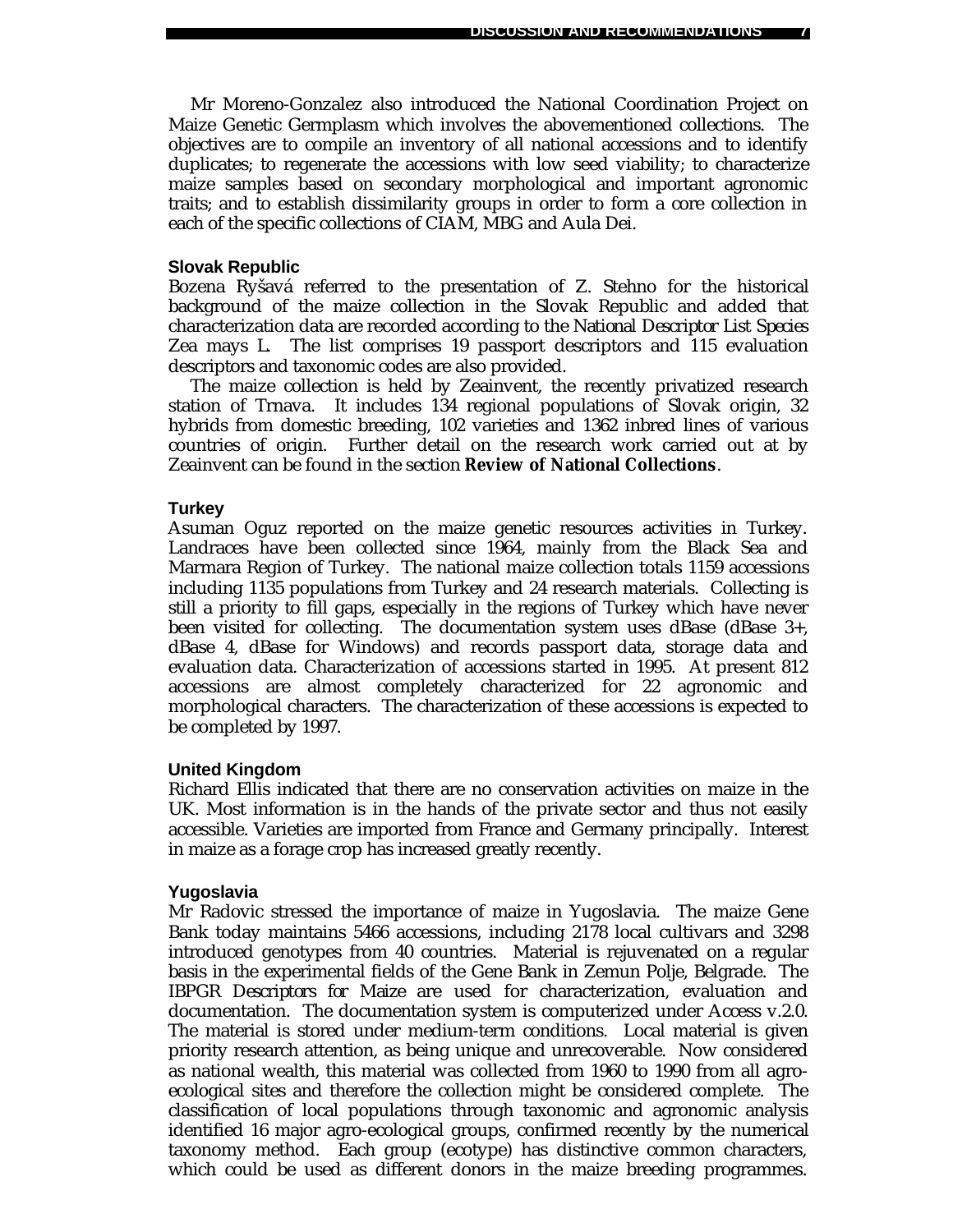Utilization of local germplasm by breeders could be enhanced. To reduce a great number of accessions to a manageable proportion, the development of a core collection has been proposed.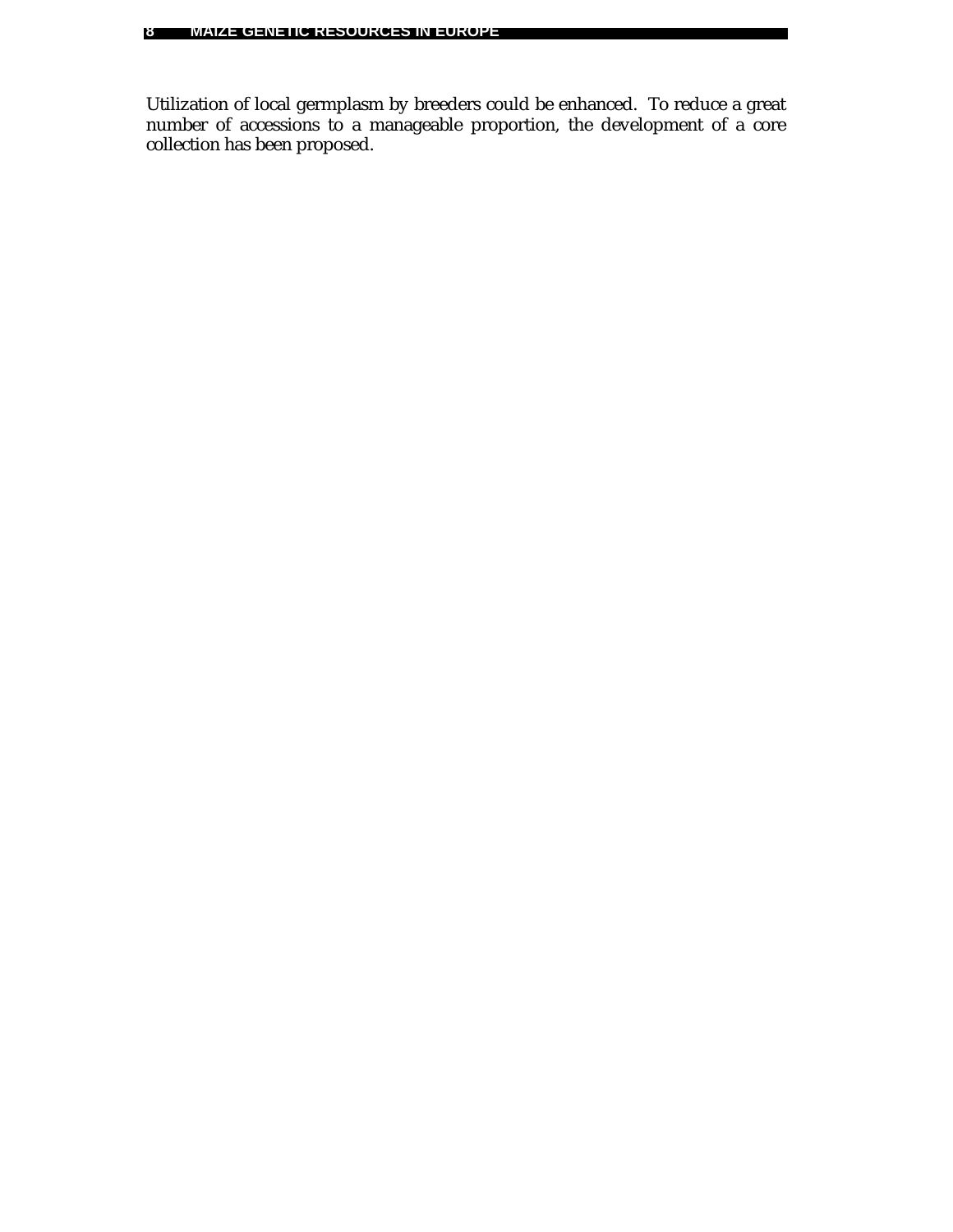# **Regional Synthesis**

#### **The status of maize genetic resources in Europe** *D. Jelovac*

Maize Research Institute 'Zemun Polje', Belgrade, F.R. Yugoslavia

In preparation for the meeting and to provide a rapid appraisal of the status of maize collections in Europe, a questionnaire was sent out to all participants before the meeting by the Maize Research Institute 'Zemun Polje'. D. Jelovac presented a synthesis of the results. To cover all European countries, the data received in reply to the questionnaire were complemented where necessary with data from the *Directory of European Institutions Holding Crop Genetic Resources Collections* published by FAO/IPGRI in 1995. Results are presented in Table 1 (European Maize collections).

A total of 71 801 maize accessions were recorded for 22 European countries, ranging from material of local and introduced origin to samples that have undergone breeding. They include local populations, populations obtained through exchange, synthetic populations, composites and inbred lines from domestic and foreign sources. A high proportion of duplicates is to be expected between the European collections.

D. Jelovac pointed out that there were more than 20 000 accessions for which the **type of material** was not defined. However, this high number is because only general figures were available for Russia and Ukraine.

When a classification is given, the terminology used is heterogeneous and sometimes inaccurate, e.g. for the notions of synthetic and composite populations, local variety, local population, landrace. The term "research material" may cover any other category. In the perspective of the establishment of a common database, the highest priority would be to identify the material type in a nonambiguous manner and to decide which material should be included in the database.

The **level of documentation** of the collections varies widely from one national collection to another, although it can be assumed that this level is usually higher for small collections and for samples of local origin. The *IBPGR Descriptors for Maize* are widely used. Some countries use lists established at national level (Czech Republic) or regional level (e.g. Bulgaria, using the COMECON descriptors lists). D. Jelovac noted that the molecular descriptor level is not documented presently.

The level of **software compatibility** is satisfactory. Most national collections have computerized data. In spite of the variety of softwares used (dBase III, IV, V, Excel, FoxPro, Access, Oracle, SAS, Widas – see Table 1) they all have compatible export formats (dbf format). Data exchange could be easily performed between the existing systems.

# **The FAO World Information and Early Warning System on Plant Genetic Resources (WIEWS/PGR)**

### *J. Serwinski*

FAO, Rome, Italy

A database report presenting the European collections of maize recorded in WIEWS was distributed to the participants. The database was updated for the publication of the fourth edition of the *Directory of European Institutions Holding Crop Genetic Resources Collections* in 1995. The "metadata" (i.e. not at accession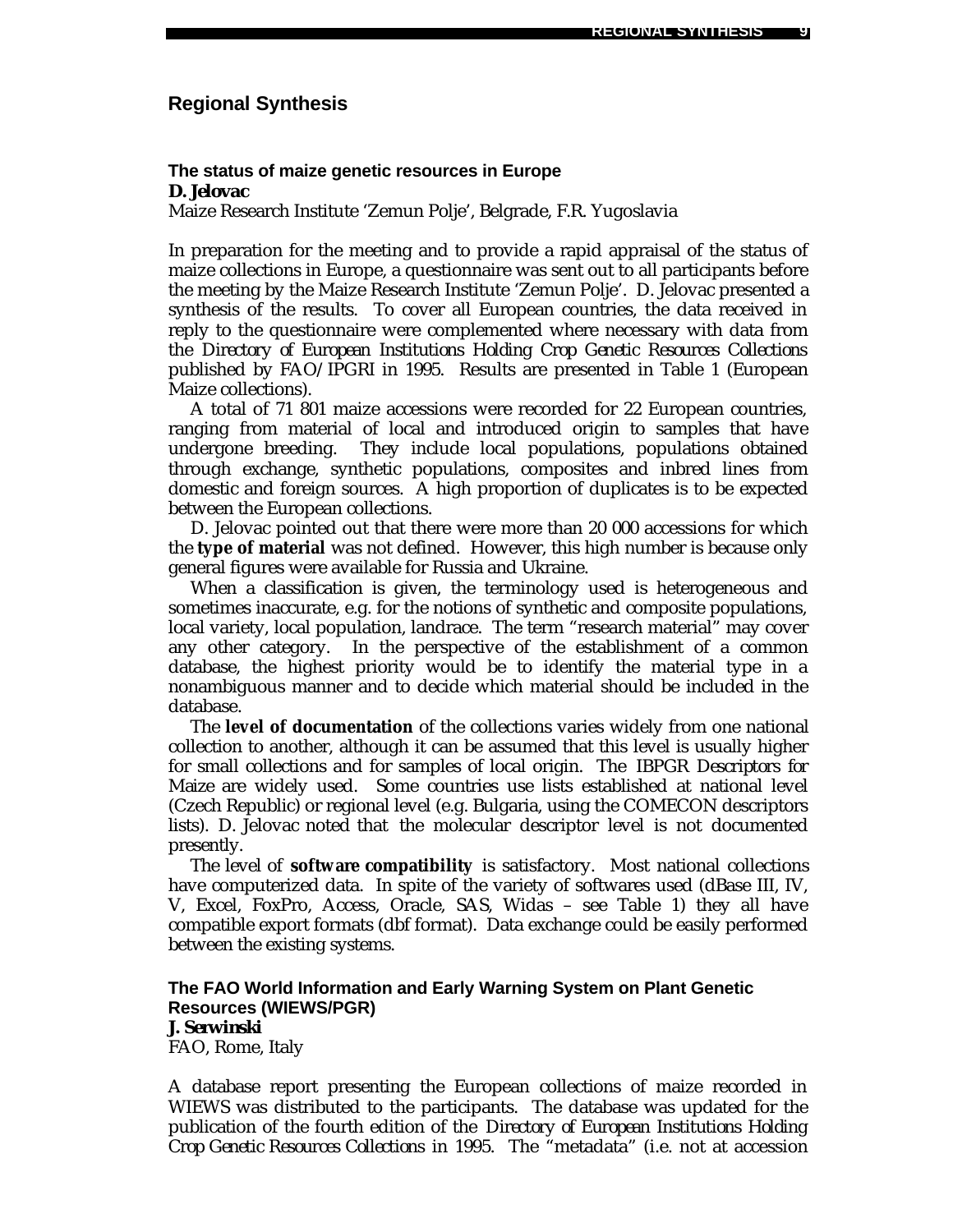level) contained in the database showed some differences with the results given by the questionnaire, confirming the necessity to define accurately the material considered. It was also noted that the FAO database records all accessions, local or introduced, and that, in the context of a crop-specific database, emphasis is sometimes on local material.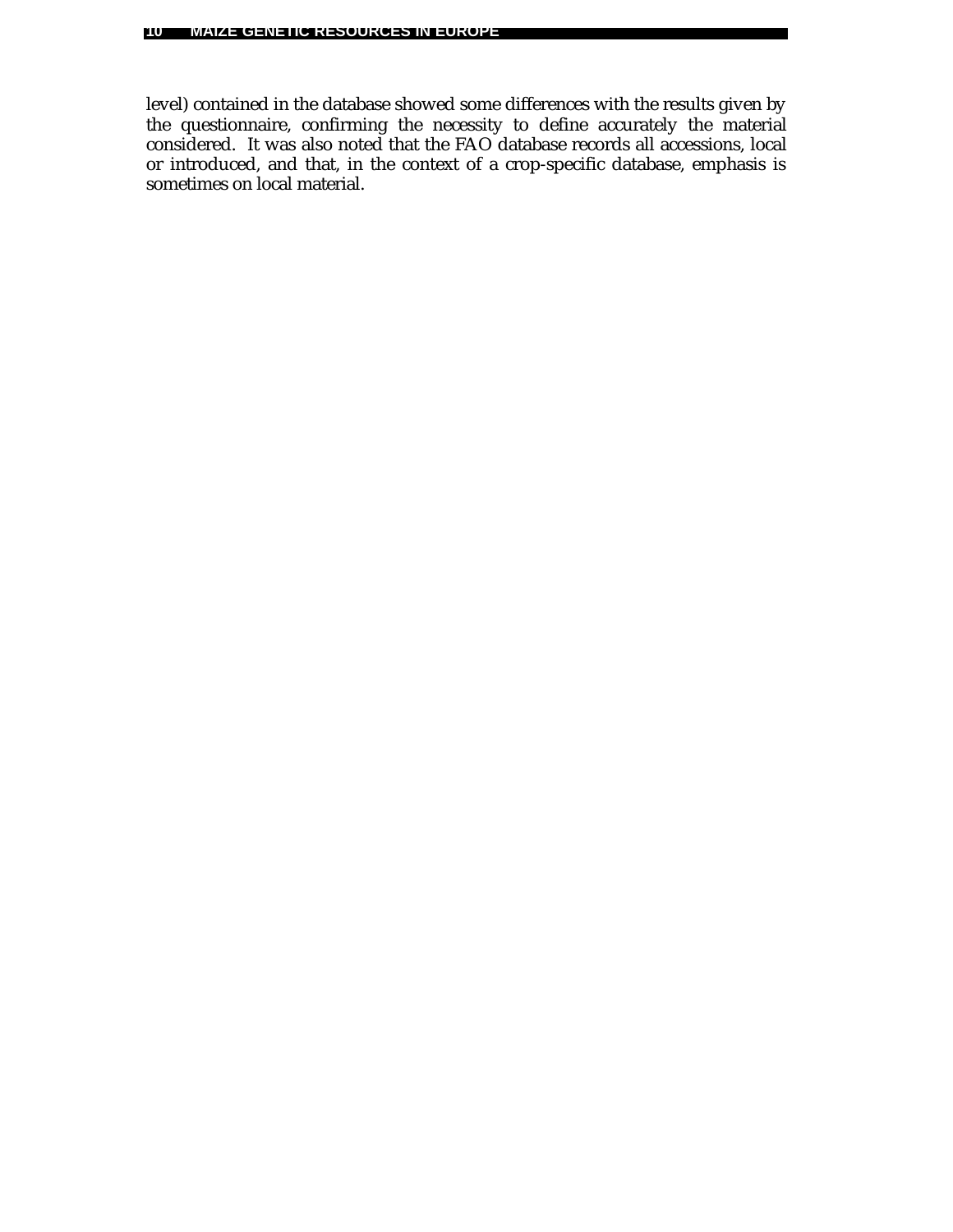|  |  | Table 1. European Maize collections |
|--|--|-------------------------------------|
|  |  |                                     |

|                                                                  |                          |                          |                          |                          |              | Availability of |                             |                           |                     |
|------------------------------------------------------------------|--------------------------|--------------------------|--------------------------|--------------------------|--------------|-----------------|-----------------------------|---------------------------|---------------------|
|                                                                  |                          |                          | Research                 | <b>Inbred</b>            |              |                 | <b>Characterization and</b> | <b>Computerization of</b> | Computer programme  |
| Country                                                          | <b>Population</b>        | <b>Varieties</b>         | material                 | lines                    | <b>Total</b> | Passport data   | evaluation data             | passport data             | used                |
| Data from questionnaires                                         |                          |                          |                          |                          |              |                 |                             |                           |                     |
| Austria                                                          | 29                       | 6                        | $\qquad \qquad -$        |                          | 35           | Fully           | < 50%                       | Fully                     | dBase, Excel        |
| <b>Bulgaria</b>                                                  | 632                      | 312                      | 2340                     | 2128                     | 5412         | < 50%           | < 50%                       | $>50\%$                   | dBase III+          |
| <b>Czech Republic</b>                                            | 106                      | 30                       | 846                      | $\overline{\phantom{0}}$ | 982          | Fully           | Fully                       | Fully                     | FoxPro 2.5          |
| France                                                           | 1020                     | 410                      | 1370                     | 4600                     | 7400         | Fully           | >50%                        | $>50\%$                   | dBase               |
| Germany                                                          | $\overline{\phantom{0}}$ | $\overline{\phantom{0}}$ | $\sim$                   | $\equiv$                 | 1326         | Fully           | Fully                       | Fully                     |                     |
| Italy                                                            | 620                      | 797                      | 2903                     | $\overline{\phantom{m}}$ | 4320         | <b>No</b>       | < 50%                       | No                        | $\qquad \qquad -$   |
| The Netherlands                                                  | 285                      | 13                       | 19                       | 171                      | 488          | Fully           | $>50\%$                     | Fully                     | Oracle              |
| Poland                                                           | 45                       | 10                       | 580                      | $\overline{\phantom{a}}$ | 635          | $>50\%$         | >50%                        | No                        |                     |
| Romania                                                          | 754                      | 30                       | 7002                     | 265                      | 8051         | $>50\%$         | < 50%                       | $>50\%$                   | FoxPro 2.6          |
| Slovakia                                                         | 134                      | 102                      | 1395                     | $\qquad \qquad -$        | 1631         | Fully           | Fully                       | Fully                     | dBase, FoxPro       |
| Spain                                                            | 2340                     | $\overline{\phantom{m}}$ | 350                      | $\overline{\phantom{m}}$ | 2690         | Fully           | >50%                        | < 50%                     | Excel, SAS          |
| Switzerland                                                      | 150                      | $\qquad \qquad -$        | 223                      | $\overline{\phantom{0}}$ | 373          | Fully           | <b>No</b>                   | Fully                     | Widas (Excel comp.) |
| Turkey                                                           | 1135                     |                          | 24                       | $\qquad \qquad -$        | 1159         | Fully           | $>50\%$                     | $>50\%$                   | dBase III+, IV, V   |
| Yugoslavia                                                       | 785                      | 2178                     | 273                      | 2230                     | 5466         | Fully           | Fully                       | Fully                     | MS Access 2.0       |
| <b>Total</b>                                                     | 8011                     | 3888                     | 17325                    | 9394                     | 38756        |                 |                             |                           |                     |
| Data from Directory of European PGR Collections (FAO/IPGRI 1995) |                          |                          |                          |                          |              |                 |                             |                           |                     |
| Albania                                                          | $\qquad \qquad -$        | 190                      | 50                       | 1200                     | 1440         | $\star$         | $\star$                     | $\qquad \qquad -$         |                     |
| Greece                                                           | $\qquad \qquad -$        | 133                      | 113                      | 294                      | 540          | Fully           | Fully                       | Fully                     |                     |
| Hungary                                                          | $\overline{\phantom{0}}$ | 2580                     | $\overline{\phantom{m}}$ | $\qquad \qquad$          | 2580         | Fully           | Fully                       | Fully                     |                     |
| Israel                                                           | $\overline{\phantom{0}}$ |                          | 300                      | $\overline{\phantom{m}}$ | 300          |                 |                             |                           |                     |
| Portugal                                                         | 1090                     | 2388                     | 395                      | 2500                     | 6373         | Fully           | Fully                       | Fully                     |                     |
| Russia                                                           |                          |                          | $\star$                  | $\star$                  | 18265        |                 |                             |                           |                     |
| Ukraine                                                          | $\bullet$                | $\star$                  | $\star$                  | $\star$                  | 2290         | $\star$         | $\bullet$                   |                           |                     |
| United Kingdom                                                   |                          | $\star$                  | $\star$                  | $\star$                  | 183          | Fully           | Fully                       | Fully                     |                     |
| <b>Total</b>                                                     | 2302                     | 5291                     | 858                      | 3994                     | 33183        |                 |                             |                           |                     |
| <b>TOTAL</b>                                                     | 10313                    | 9179                     | 18183                    | 13388                    | 71939        |                 |                             |                           |                     |

(\*) data not obtained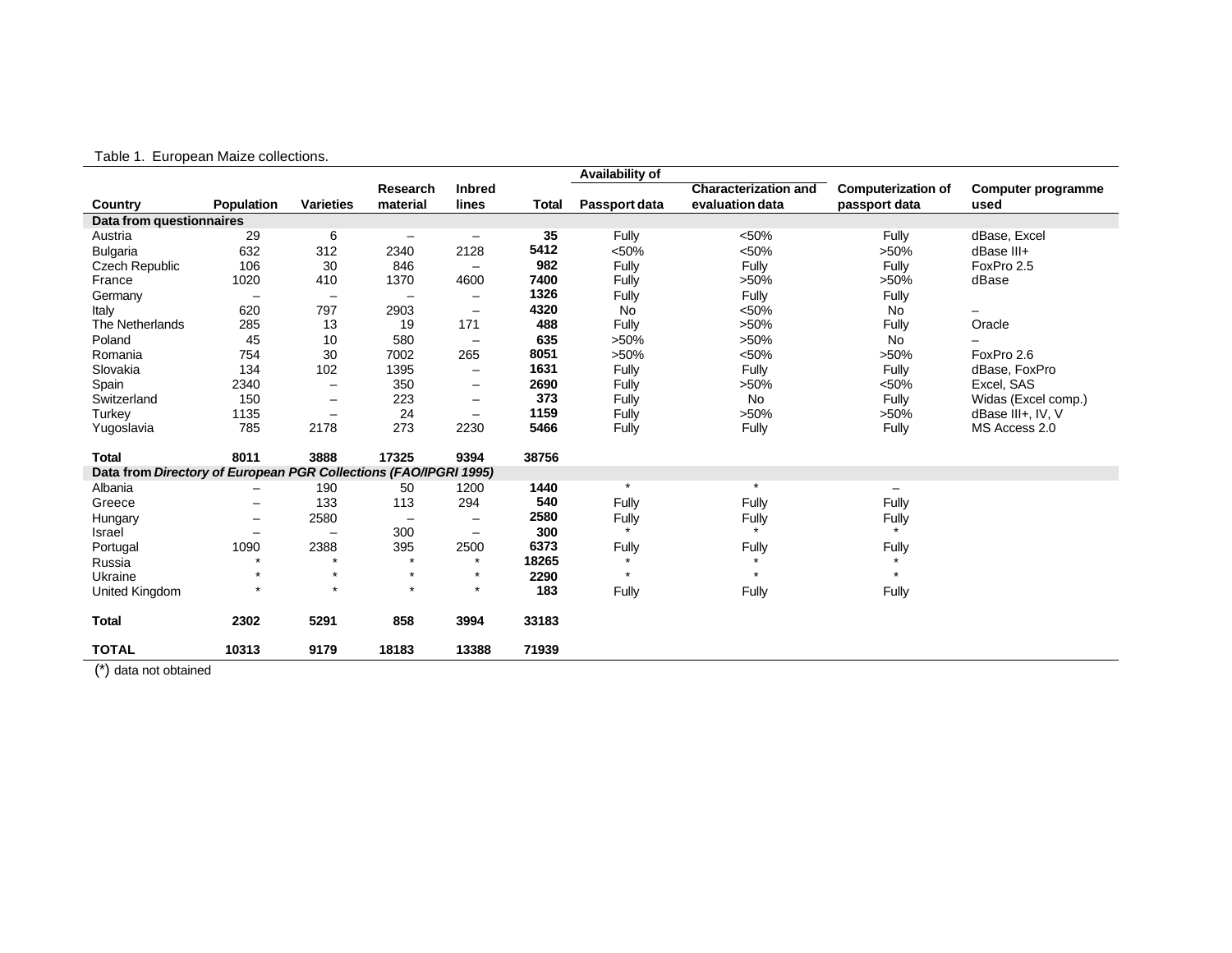# **Presentation of National Documentation Systems**

### **France**

Armand Boyat gave further details about the national programme for the study of source populations or Programme Populations Sources and the related activities undertaken for the establishment of a national core collection.

The **Programme Populations Sources (PPS)** was carried out from 1983 to 1993 to conserve temperate populations and synthetics and to enhance the knowledge of this material and therefore its value for breeders. The total number of 1236 accessions includes 270 local landraces and 64 synthetics from France. For all these populations, evaluation data were documented under dBase and analyzed with SAS.

In complement to the PPS programme and in view of establishing a **national core collection**, the 270 local French populations were more thoroughly studied for different traits and also documented in dBase: passport data, phenological, morphological and ecogeographic traits were recorded. For some populations, further characterization was based on RFLP techniques which proved superior to isoenzymes to discriminate between populations.

Use of the database:

- passport data are freely available, but breeding results are restricted to breeders participating in the programme. They should be made available within a few years. Only the information concerning the French local landraces is freely available;
- most of the descriptors correspond to the *IBPGR Descriptors for Maize;*

Boyat indicated that the data selected for inclusion in the European database could easily be transferred under Access and possibly be loaded on the Internet.

Boyat also outlined a project for the constitution of a European Core Collection, due for submission in June 1996 in response to the second call from the European Programme on the Conservation, Characterization, Collection and Utilization of Genetic Resources in Agriculture (see details in **Review of National Collections**).

### **Yugoslavia**

Drazen Jelovac introduced the documentation system for maize genetic resources developed by the Maize Research Institute 'Zemun Polje' along two different approaches:

- germplasm conservation, covering all classical genebank activities including characterization, evaluation and multiplication, with all stages being documented;
- germplasm utilization, in relation to the existing prebreeding programme on local material.

Jelovac presented the screens of the database system, which was recently transferred under Access. The relational database contains tables for passport data (including photographs of the accession when available), collection data, characterization and primary evaluation, further characterization and evaluation.

The descriptors are recorded over a period of 3-4 years and the average value is entered in the general table. However, it is also possible to look up data on a year by year basis.

Jelovac's presentation raised the following discussion issues:

- the notion of access to data versus availability of the material;
- the need/possibility of providing data recording the experimental conditions for the measurement of each trait;
- the need to specify the difference between characterization data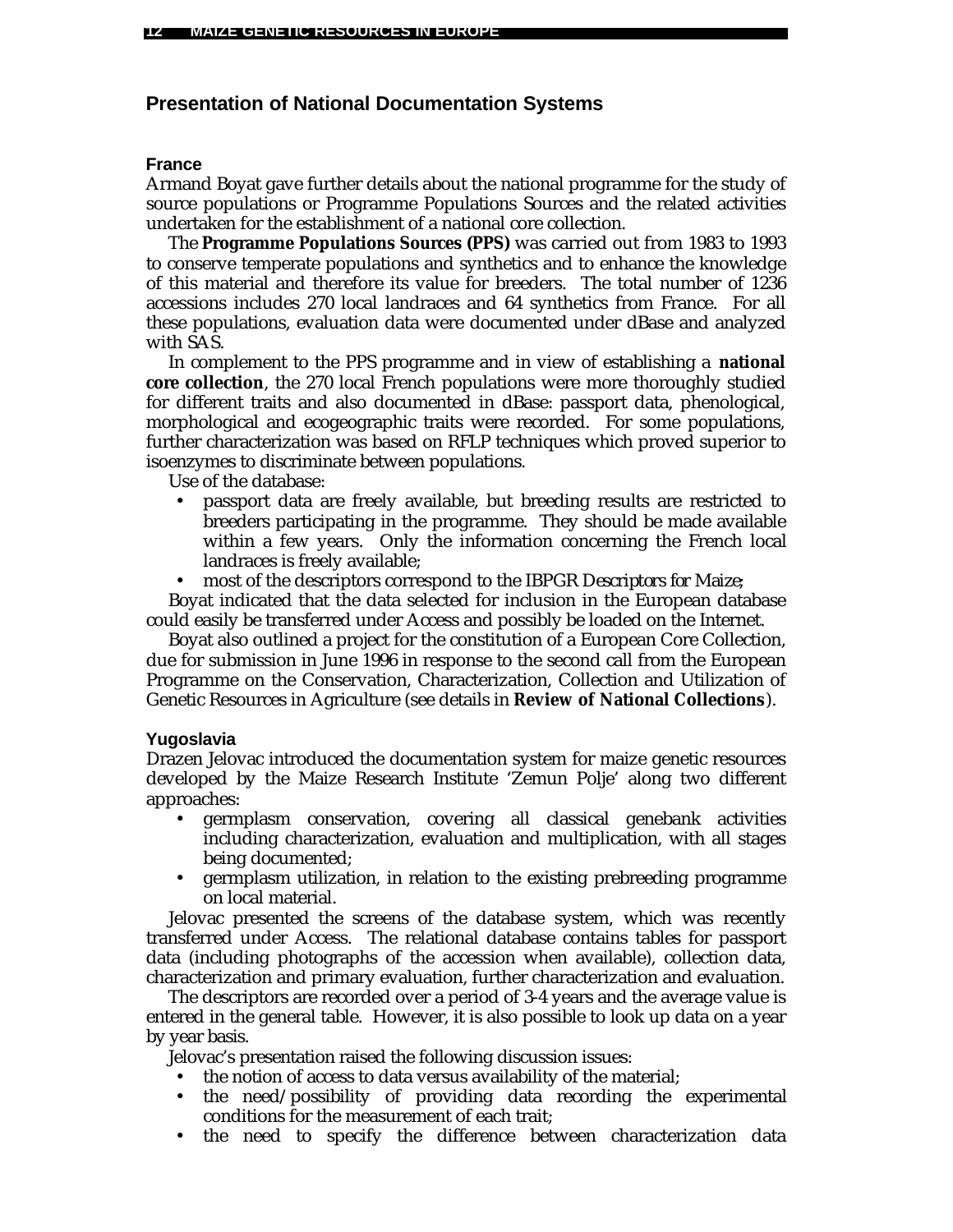(independent from agronomical value) and evaluation data (for direct application).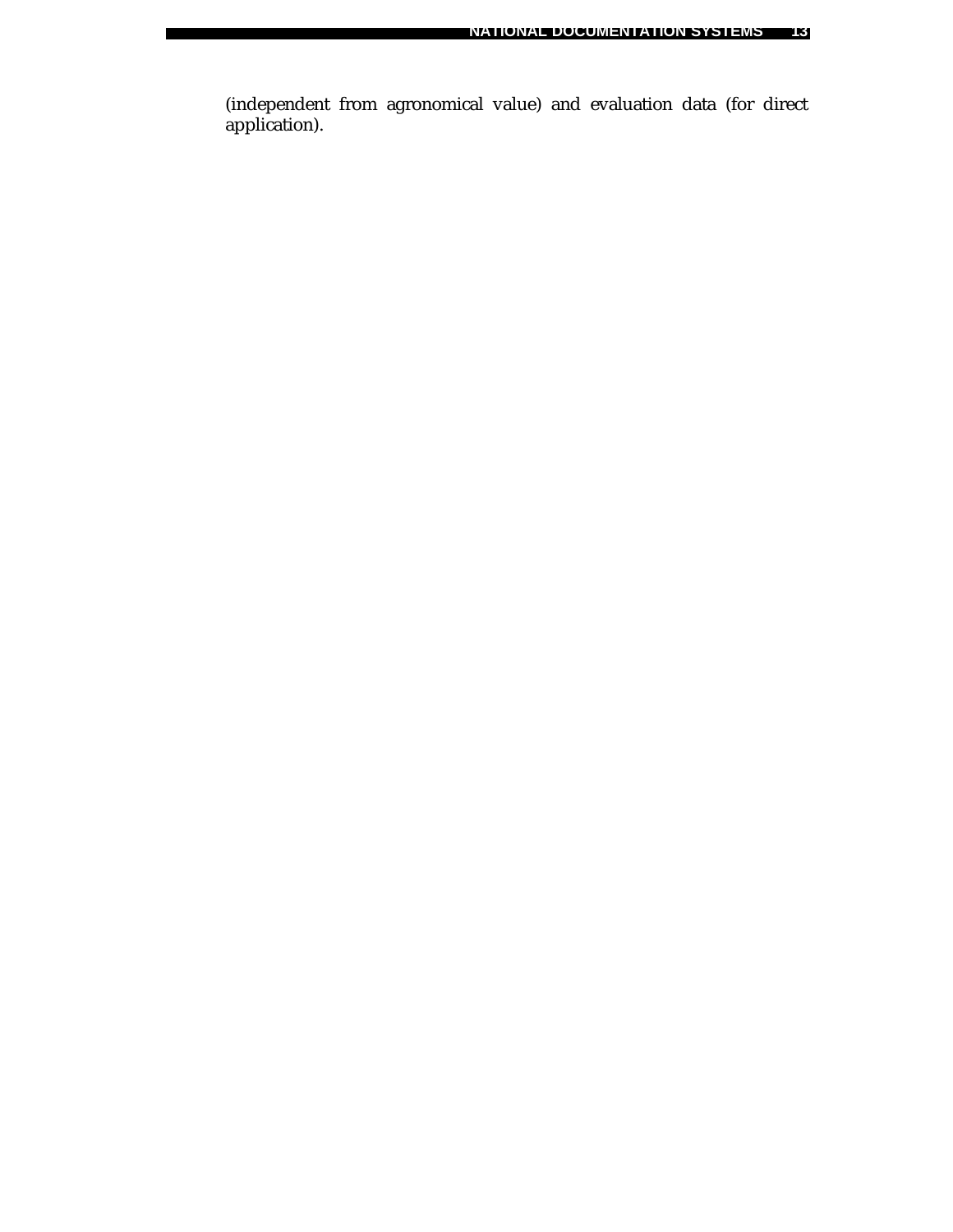# **Czech Republic**

Zdenek Stehno indicated that the documentation system for plant genetic resources is standardized at the national level. All crop databases use the same software, EVIGEZ, based on FoxPro v. 2.5 for DOS. The maize database comprises three parts: passport data, characterization and evaluation data, genebank management data. Data are linked by a unique national accession number.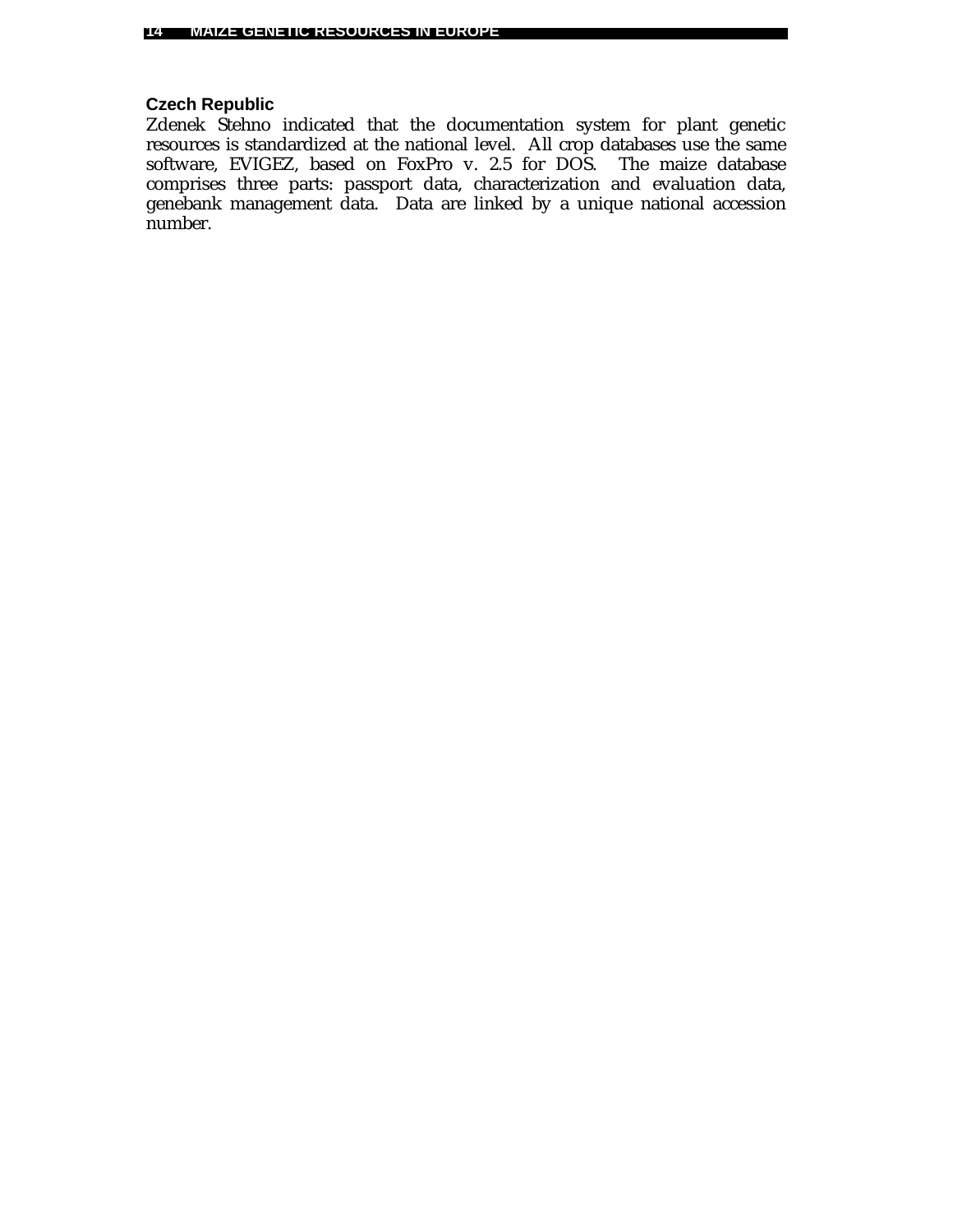### **Why a European Maize Database?**

Further to the regional and national presentations, the motivations for the establishment of a European Maize Database (EMDB) were discussed by the participants. The national reports showed a wide variety in the status of collections and a rather low level of activity by the national programmes. Given this situation, it was necessary to address the basic questions: **why,** and **for whom** to establish a database. Two approaches were considered:

- **"conservation-oriented" database**: established to keep a record of all collections/genebanks with priority given to passport data; in this case, issues such as the uniqueness of the material would be predominant. Characterization and evaluation data could be included to serve further prebreeding activities, further research such as gene mapping or further collection of material;
- **"use-oriented" database**: while maintaining data on all accessions, emphasis is on making valuable maize genetic resources available to the international community (breeders/researchers) directly linked to prebreeding activities. Characteristics such as combining ability and inbreeding status, ecogeographic adaptation, agronomic traits, resistance to biotic and abiotic factors must be well documented.

It was noted that to guarantee their source of funding, genebanks are often bound by political requirements to prove that the conserved material is being used. Thomas Gass also pointed out that the aspect of application to agriculture is an important criterion for approval of projects at the EU level. It was agreed that the usefulness of the database is to be regarded as highest priority.

Specific aspects of maize also were mentioned: the demand for maize genetic resources is very different from that of other crops such as wheat or potato. The interest in wild relatives is not very relevant and their use in breeding systems of maize is low. The experience of the Dutch Genebank, for instance, shows that the number of requests for maize are much lower than for most of the other crops maintained by CGN.

#### **Needs assessment**

To help in the assessment of the users' needs, P.G. Goertz gave a general overview of maize in Europe, stressing the economic importance of this crop and highlighting breeders' views of the situation. Maize was introduced into Europe at the beginning of the 16th century, and is now grown in almost all European countries. Regarding cultivation area, Europe comes before the USA with 25 million ha for silage and 15-20 million ha for grain production. Three major environments or 'subregions' can be identified in Europe for the cultivation of maize: northern (silage), central (grain) and southern (grain). Almost all varieties have in common the fact that they are sown annually from hybrid seed, which has high economic implications. Over 600 000 t of seeds are sown per year. The genetic variability of maize in current farmers' fields is narrow.

The immediate economic value of an accession is sometimes very low. For the breeder, the value of a collection lies in the following questions:

- what can the collection contribute toward solving the problems of current maize growing?
- what is the breeding value of each accession?
- are the accessions available and under what conditions?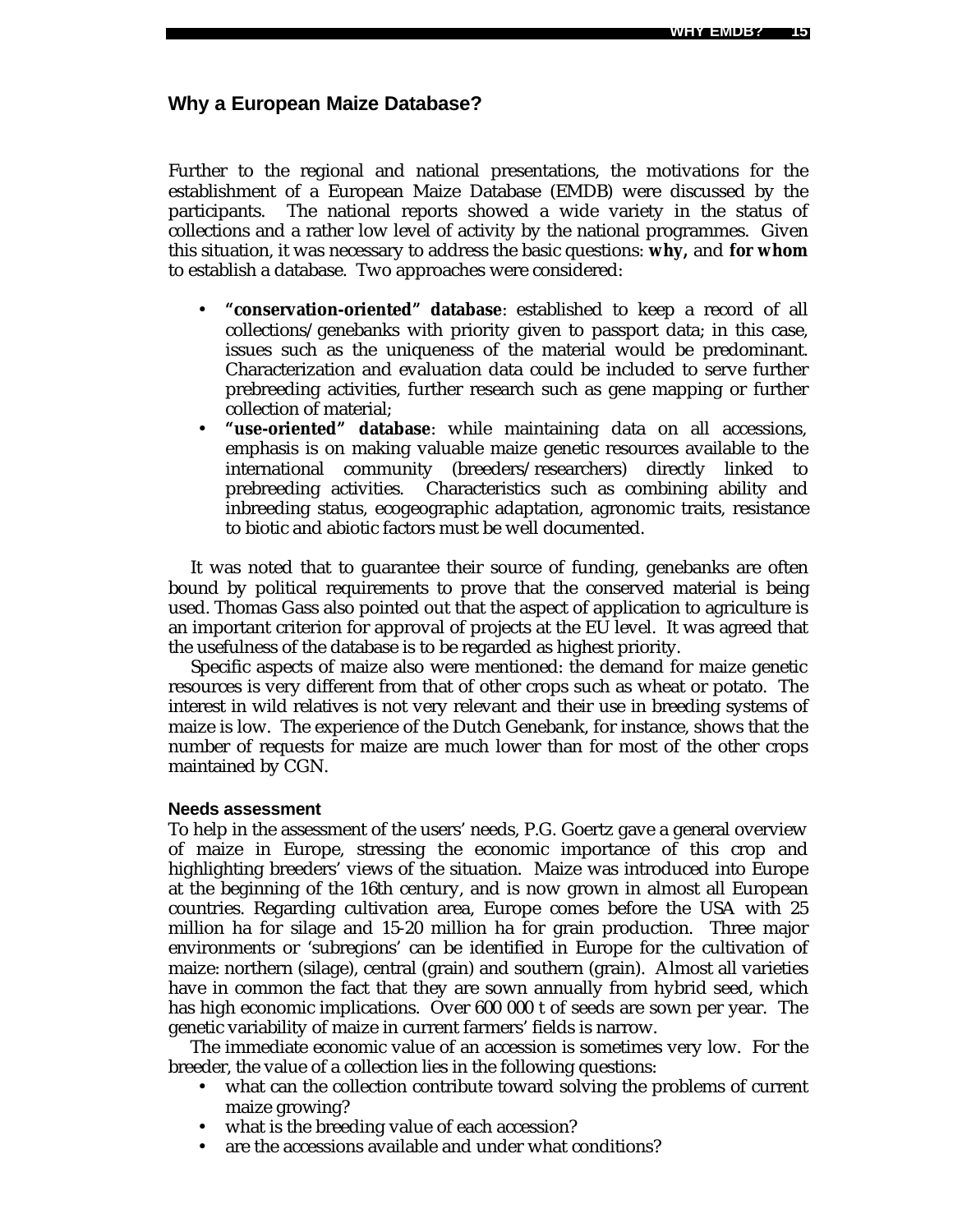The information needed at the accession level by a breeder includes ecogeographical data, kernel texture, value for grain or forage, heterotic patterns, quality traits (for food, feed or industrial use), major simple inherited traits (e.g. root lodging), resistance to biotic and abiotic factors (drought, salinity, resistance to pests and diseases).

In conclusion, P.G. Goertz identified four major needs for collaboration on maize genetic resources:

- long-term germplasm conservation, regardless of its current agronomic value or potential application to agriculture;
- identification of accessions that are particularly valuable for their agronomic characteristics (in relation to farmers' needs);
- establishment of a common prebreeding programme (e.g. ProMaïs in France), covering the three major agro-ecological European subregions listed above, and close interaction with worldwide prebreeding activities, particularly the Latin America Maize Project (LAMP)/CIMMYT, which involves 11 Latin American countries and the United States (objective: "evaluation of over 12 000 landrace collections and identification of elite landrace varieties");
- the United States Germplasm Enhancement Maize Project (US GEM) involving 21 companies and 34 cooperators in the public sector (objective: "introgression of some elite LAMP landrace collections into their source materials").

### **European Programme for the establishment of a maize core collection**

The establishment of the European Maize Database was also discussed in the light of the information given by Armand Boyat on the European project to be submitted by France in June 1996 in response to the second call from the European Programme on the Conservation, Characterization, Collection and Utilization of Genetic Resources in Agriculture.

This project involves seven European countries, all members of ECP/GR: France, Germany, Greece, Italy, the Netherlands, Portugal, Spain. It aims to constitute a **European core collection***,* following the model used for the building of the national core collection, with the following steps:

- choice of descriptors in order to build up a **common database** for the 3000 or more European landraces (primary and secondary descriptors to be collected and recorded into the database);
- **definition of a restricted collection** at country level, based on passport, phenological and morphological data. This step would be carried out at national level to make use of the good knowledge of this material by national breeders and because of the high total number of accessions. It would be impossible to study all accessions in the same locations and avoid important genotype x environment interactions. This step should reduce the number of accessions to about one-third and allow the identification of a 'restricted' collection which would be further studied as follows:
	- **molecular characterization of the restricted collection through RFLP techniques:** study of DNA neutral polymorphism to reveal relevant genetic structure among populations and to build the European core collection on allelic richness;
	- **evaluation of the European core collection** according to the criteria needed by the Common Agricultural Policy (CAP), in a common multilocal network.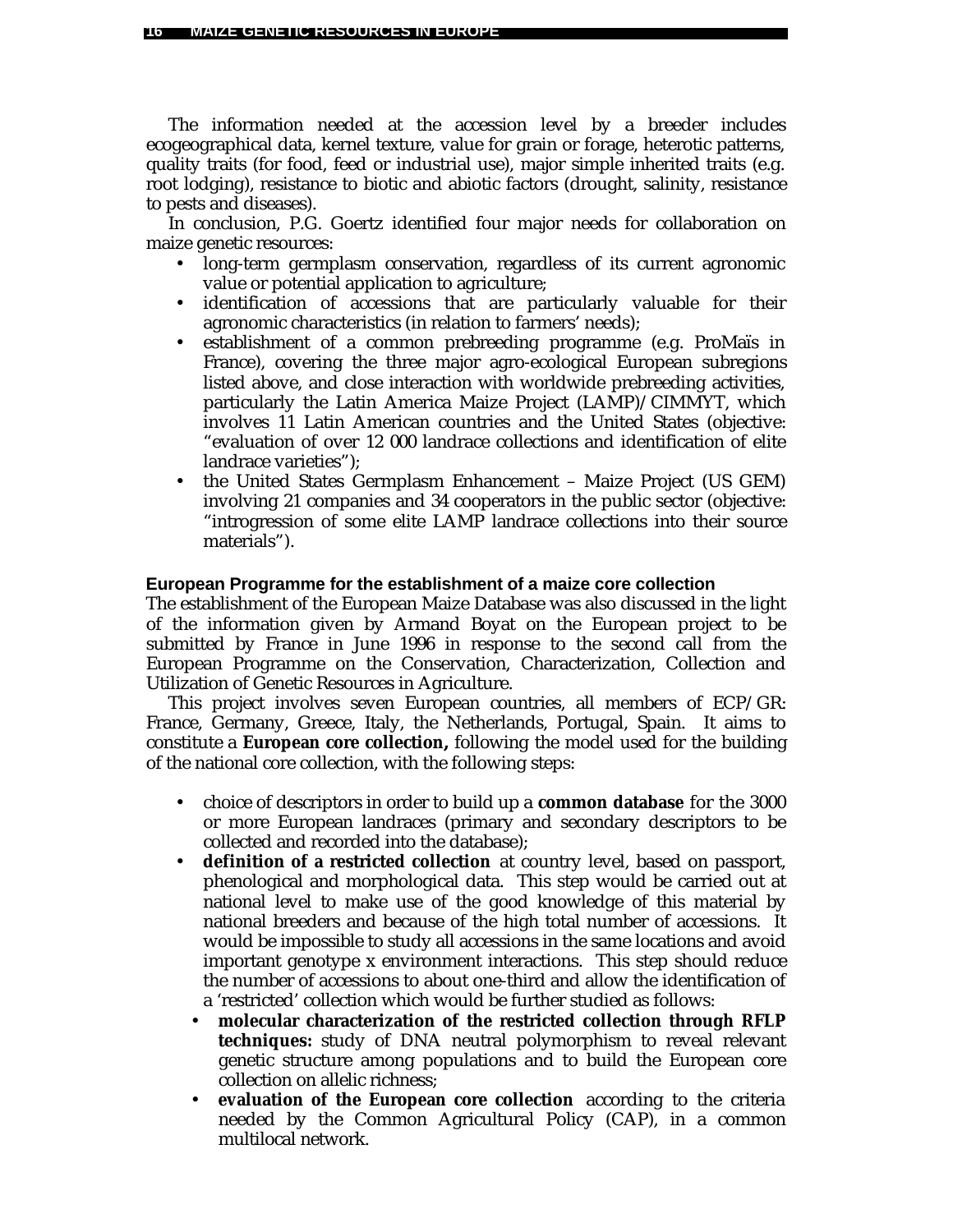The project would contribute to the conservation of genetic resources in the most cost-effective way and allow access to exchangeable resources from other countries. Maize genetic resources would be conserved under the responsibility of each country to manage its own resources rather than by a highly centralized management. This would also help to avoid the duplication now prevailing between collections of the different countries. Efforts would be set on the accessions of the European core collection which would be the primary target for exchanges. This approach could easily be extended to any new country wishing to access the European core collection.

The project raised great interest and it was agreed by the participants that there is no conflict of objectives between the creation of a European Maize Database and this European project, since they address different levels: the latter is restricted to prebreeding activities on local landraces whereas the common database would include all types of maize genetic resources. It was also noted that if the European project were adopted, a good level of coordination would be necessary to ensure its complementarity with the EMDB and an efficient dissemination of information at national and international levels.

Recognizing that the centralization of data would facilitate their management and improve collaboration between the genebanks throughout Europe, the participants agreed that the establishment of a European Maize Database would contribute to meeting the needs listed above.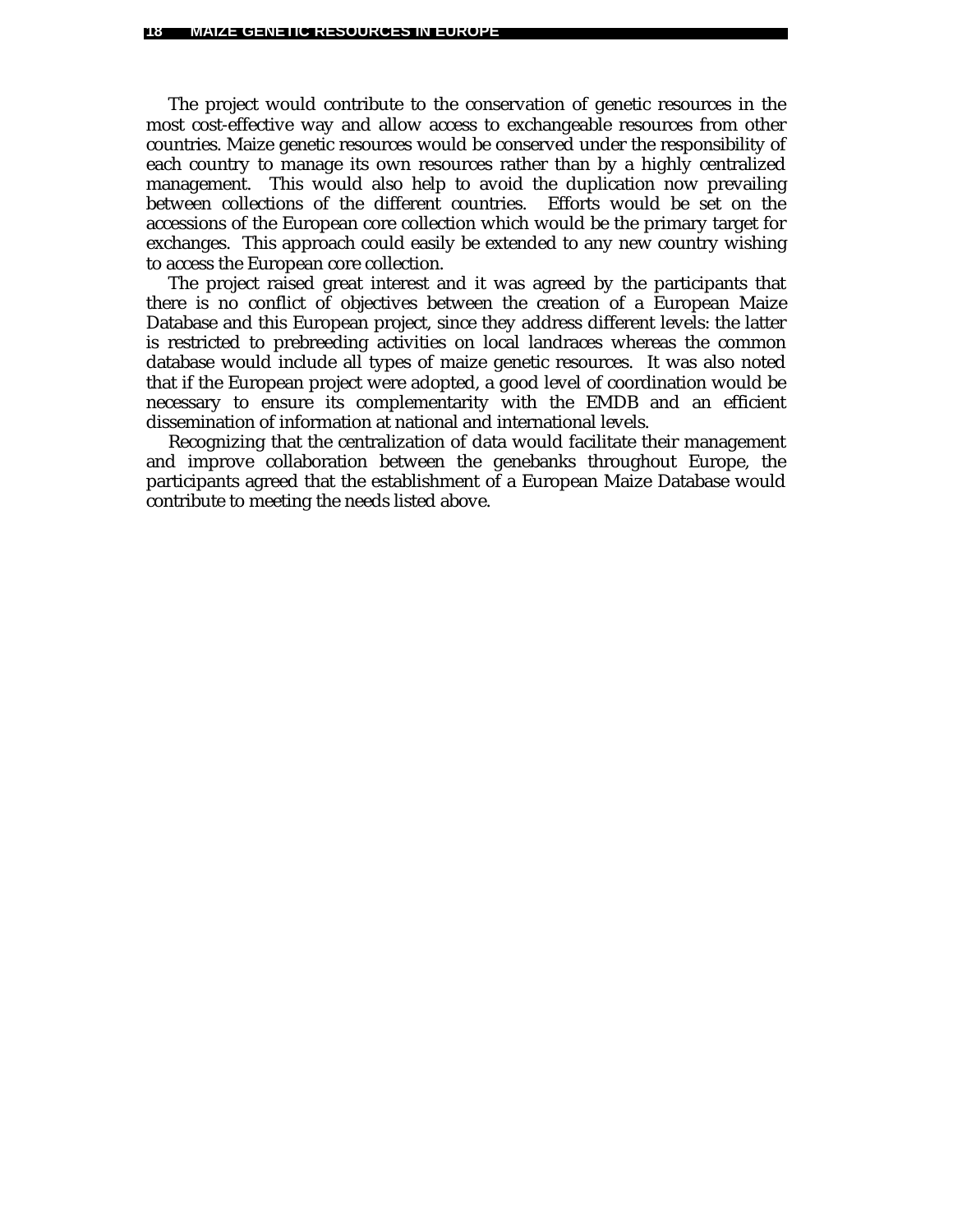# **Guidelines for the Establishment of the European Maize Database (EMDB)**

### **Objectives of the EMDB**

The objectives of the EMDB were summarized as follows:

- to identify a unique and complete set of accessions usable in prebreeding activities, including local material and material collected worldwide, when its conservation cannot be guaranteed in its original area;
- to enable rationalization of the collections and so prioritize conservation activities;
- to provide a digest of European collections for worldwide use.

It was unanimously agreed that these data would be made freely available to all interested users.

### **Host institute**

Drazen Jelovac reminded the meeting of the willingness of the Maize Research Institute in Belgrade to host and maintain the EMDB, indicating that the maintenance of the maize database would be a contribution in kind of Yugoslavia to ECP/GR.

The offer of the Maize Research Institute in Yugoslavia to establish and maintain the European Maize Database was formally and gratefully accepted by all delegates and the following session was dedicated to the practical aspects of its implementation.

### **Definition of the database contents and structure**

### **Accession type**

The first step was to define the type of material to be entered in the database in a nonambiguous way to ensure consistency of the data provided. A technical discussion led to the adoption of the following definitions for categories of material inspired and modified from the *IBPGR Descriptors for Maize* (item 2.11: population type, renamed here "accession type" to avoid ambiguity).

### **2.11 ACCESSION TYPE**

|                | Inbred line                 | Pure homozygous line after more than five selfing<br>generations.                                                                                                                           |
|----------------|-----------------------------|---------------------------------------------------------------------------------------------------------------------------------------------------------------------------------------------|
| 2 <sup>2</sup> | Landrace                    | An early, cultivated crop form, evolved from a wild<br>population or grown under traditional agricultural<br>systems, which has not undergone much improvement<br>(synonym: local variety). |
|                | 3 Advanced cultivar         | Open-pollinated varieties, systematically improved<br>(obsolete or currently cultivated).                                                                                                   |
| 4              | Composite                   | Deliberate mixture of inbred or segregating materials<br>that have common characteristics.                                                                                                  |
| $5^{\circ}$    | Synthetic                   | Deliberate mixture of inbred lines for a specific<br>purpose.                                                                                                                               |
| 6              | Wild and related<br>species | Unknown                                                                                                                                                                                     |

*Remark*: genetic stocks or mutants should be included under 1, 4 or 5 and indicated in a "special value" field using a standard symbol.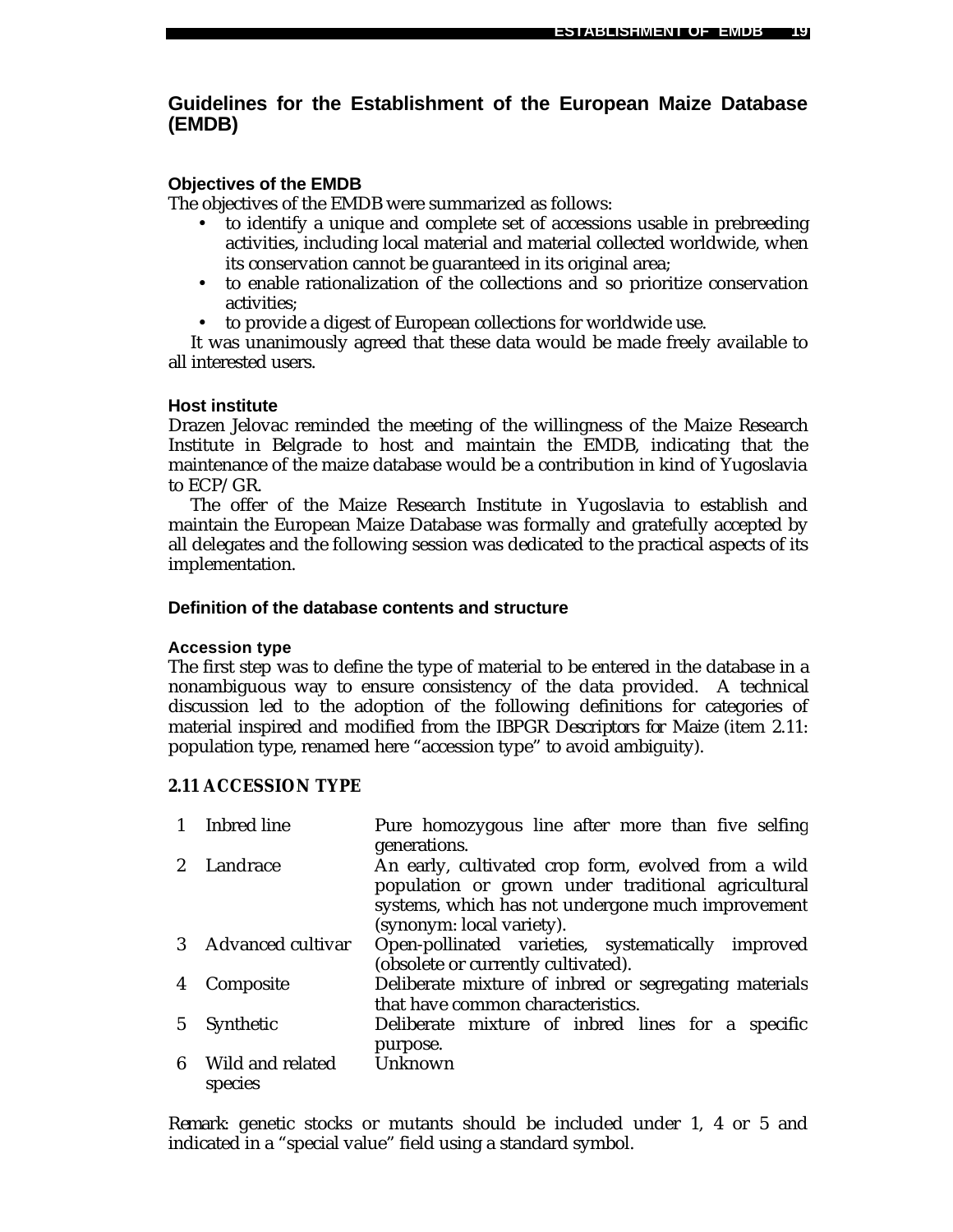### **Other descriptors**

### **Passport data**

Reference was made to the list of standard 'multicrop' passport descriptors prepared jointly by FAO and IPGRI in response to the general need for better standardization of crop databases. This list, still in draft form at the time of the meeting, served as a working document. The participants suggested a few modifications to make it more appropriate for maize, resulting in the version given below.

### **Proposal for Mandatory Descriptors for the European Maize Database†**

| Institute code                                                                                                      | (C <sub>6</sub> ) |
|---------------------------------------------------------------------------------------------------------------------|-------------------|
| Code of the institute where the accession is maintained (consisting of 3-letter ISO country code plus number)       |                   |
| using INST.DBF institute code as provided by FAO/IPGRI                                                              |                   |
| Accession number                                                                                                    | (C 12)            |
| This number serves as a unique identifier for accessions and is assigned when an accession is entered into          |                   |
| the collection. Once assigned this number should never be re-assigned to another accession in the collection.       |                   |
| Even if an accession is lost, its assigned number is still not available for re-use. Letters should be used before  |                   |
| the number to identify the genebank or national system (e.g. IDG indicates an accession that comes from the         |                   |
| genebank at Bari, Italy; CGN indicates an accession from the genebank at Wageningen, The Netherlands; PI            |                   |
| indicates an accession within the USA system)                                                                       |                   |
| Scientific name                                                                                                     | (C 180)           |
| Full botanical name without authority. Following abbreviations are allowed: sp.; spp.; subsp.; var.; convar.        |                   |
| Genus                                                                                                               |                   |
| <b>Species</b>                                                                                                      |                   |
| Subspecies                                                                                                          |                   |
| <b>Botanical variety</b>                                                                                            |                   |
| Accession type<br>$\bullet$                                                                                         | (N 2)             |
| Inbred line<br>1                                                                                                    |                   |
| 2<br>Landrace                                                                                                       |                   |
| 3<br>Advanced cultivar                                                                                              |                   |
| 4<br>Composite                                                                                                      |                   |
| 5<br>Synthetic                                                                                                      |                   |
| 6<br>Wild and related species                                                                                       |                   |
| 7<br>Unknown                                                                                                        |                   |
| Country of origin or collecting<br>$\bullet$                                                                        | $(C 3^*)$         |
| Name of the country in which the sample was originally collected or bred. Use the ISO 3166 extended codes,          |                   |
| (i.e. current and old ISO codes)                                                                                    |                   |
| Donor institute code                                                                                                | (C 6 or 10)       |
| Code of the donor institute using INST.DBF institute code as provided by FAO/IPGRI                                  |                   |
| Donor number                                                                                                        | (C 12)            |
| Number assigned to an accession by the donor                                                                        |                   |
| Acquisition date [DDMMYYYY]                                                                                         | (N 8)             |
| Date on which the accession entered the collection in the format DDMMYYYY                                           |                   |
| Cultivar name                                                                                                       | (C80)             |
| Either a registered or other formal cultivar designation given to the accession                                     |                   |
| Collecting number<br>$\bullet$                                                                                      |                   |
| Original number assigned by the collector(s) of the sample, normally composed of the name or initials of the        |                   |
| collector(s) followed by a number. This item is essential for identifying duplicates held in different collections. |                   |
| It should be unique and always accompany subsamples wherever they are sent                                          |                   |
| Status of accession<br>$\bullet$                                                                                    | (N1)              |
| Collected originally by the institute<br>1                                                                          |                   |
| 2<br>Received as a second repository                                                                                |                   |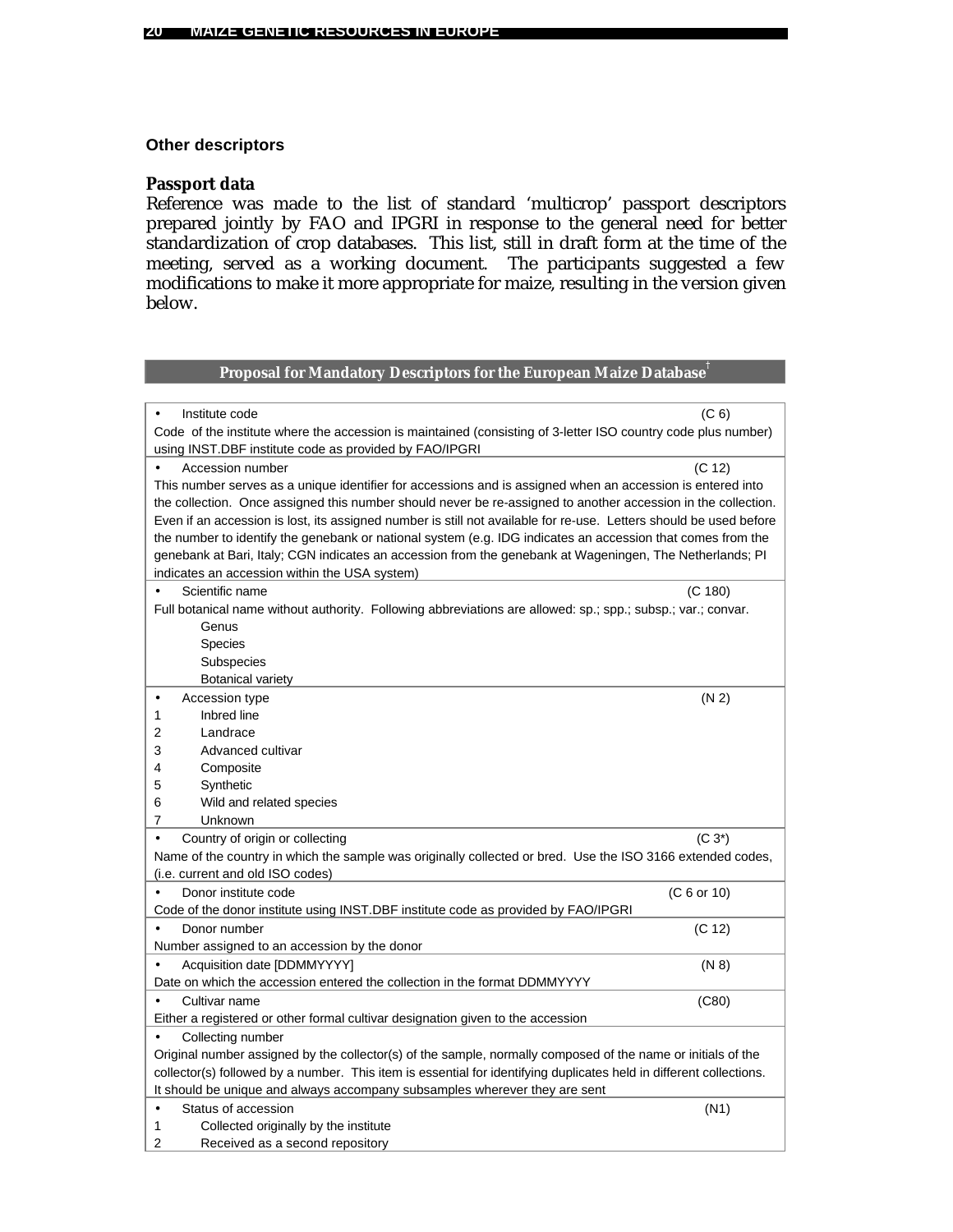| 3         | Unknown          |                                                                                                                |                   |
|-----------|------------------|----------------------------------------------------------------------------------------------------------------|-------------------|
| $\bullet$ |                  | Source of collection                                                                                           |                   |
| 1         |                  | Wild habitat                                                                                                   |                   |
|           | 1.1              | Forest/woodland                                                                                                |                   |
|           | 1.2              | Shrubland                                                                                                      |                   |
|           | 1.3              | Grasslands                                                                                                     |                   |
|           | 1.4              | Desert/tundra                                                                                                  |                   |
|           |                  |                                                                                                                |                   |
| 2         | Farm             |                                                                                                                |                   |
|           | 2.1              | field                                                                                                          |                   |
|           | 2.2              | orchard                                                                                                        |                   |
|           | 2.3              | garden                                                                                                         |                   |
|           | 2.4              | fallow                                                                                                         |                   |
|           | 2.5              | pasture                                                                                                        |                   |
|           | 2.6              | store                                                                                                          |                   |
| 3         | Market           |                                                                                                                |                   |
|           | 3.1              | Town                                                                                                           |                   |
|           | 3.2              | Village                                                                                                        |                   |
|           | 3.3              | Urban                                                                                                          |                   |
|           | 3.4              | Other exchange system                                                                                          |                   |
| 4         |                  | Institute/Research organization                                                                                |                   |
| 5         |                  | Other (specify)                                                                                                |                   |
| $\bullet$ |                  | Location of collecting site                                                                                    |                   |
|           |                  | Distance in kilometers and direction from the nearest town, village or map grid reference point (e.g. CURITIBA |                   |
|           |                  | 7S means 7 km south of Curitiba)                                                                               |                   |
|           |                  | Latitude of collecting site                                                                                    |                   |
|           |                  | Degrees and minutes followed by N (North) or S (South) (e.g. 01030S)                                           |                   |
|           |                  | Longitude of collecting site                                                                                   |                   |
|           |                  | Degrees and minutes followed by E (East) or W (West) (e.g. 07625W)                                             |                   |
|           |                  | Elevation of collecting site [m]                                                                               | (N 5)             |
|           |                  | (C 6 or 10)<br>Location of safety duplicates                                                                   |                   |
|           |                  | Location of the institute where a sample has been duplicated using INST.DBF institute code as provided by      |                   |
|           | <b>FAO/IPGRI</b> |                                                                                                                |                   |
|           |                  | Availability of additional passport data                                                                       | (N 1)             |
| 0         |                  | May be completed in the future                                                                                 |                   |
| 1         |                  | Not possible to trace back                                                                                     |                   |
| 2         |                  | Limited in descriptors number (XXX)                                                                            |                   |
| 3         | Available        |                                                                                                                |                   |
| $\bullet$ |                  | Availability of characterization data                                                                          | (N 1)             |
| 0         |                  | Not characterized                                                                                              |                   |
| 1         |                  | No information                                                                                                 |                   |
| 2         |                  | Limited in descriptors number (XXX)                                                                            |                   |
| 3         | Available        |                                                                                                                |                   |
| $\bullet$ | Type of storage  |                                                                                                                | (C <sub>1</sub> ) |
|           |                  | Maintenance type of germplasm. If germplasm is maintained under different types of storage, multiple choices   |                   |
|           |                  | are allowed, separated by a semicolon (e.g. F;I)                                                               |                   |
| 1         | Short-term       |                                                                                                                |                   |
| 2         |                  | Medium-term                                                                                                    |                   |
| 3         | Long-term        |                                                                                                                |                   |
| 4         | In vitro         |                                                                                                                |                   |
| 5         |                  | Field collection                                                                                               |                   |
| 6         | Vegetative       |                                                                                                                |                   |
| 7         |                  | Cryopreserved                                                                                                  |                   |
| $\bullet$ |                  | Other number(s) associated with the accession                                                                  |                   |
|           |                  | Any other identification number known to exist in other collections for this accession (other than Collecting  |                   |
|           |                  | number). Other numbers can be added                                                                            |                   |

<sup>†</sup> This list was modified from the draft list of 'multicrop passport descriptors' under elaboration by FAO/IPGRI. At the time of going to press of this report, the draft list used as a reference has been further elaborated and is under review. The final version will be available from the ECP/GR Coordinator, IPGRI, Rome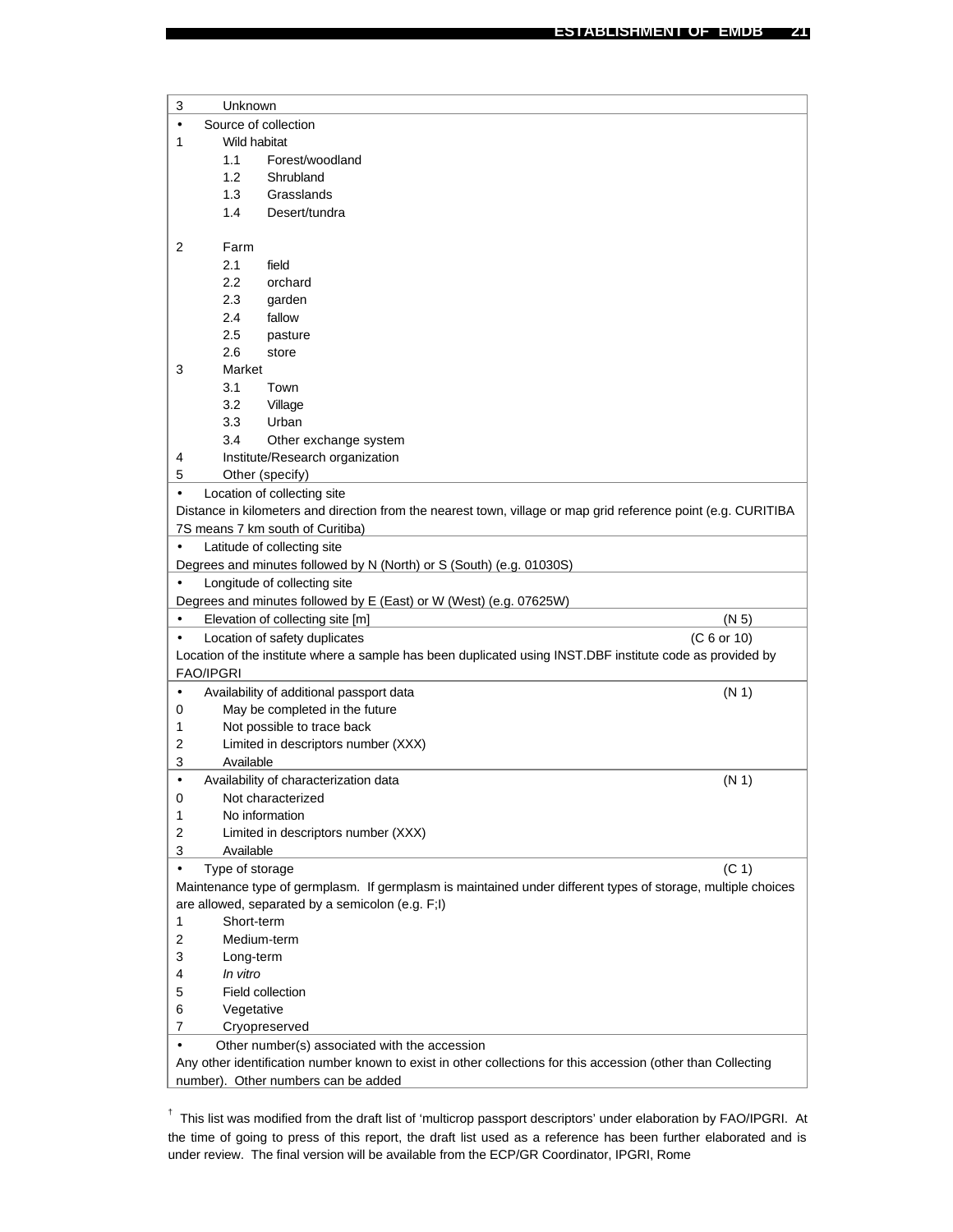# **Minimum characterization data**

Bearing in mind the fundamental objectives set for the EMDB, i.e. its usefulness to breeders and the rational management of collections, the choice of relevant descriptors was discussed at length. Final agreement was reached on the following characters:

- earliness (recorded by numbers of days to silking, done at the country level);
- kernel type: colour/texture (cf. *IBPGR Descriptors for Maize*);
- specific traits such as resistance to stress and diseases (cf. *IBPGR Descriptors for Maize*).

It was agreed that coding rules (numeric/alphabetical scales) would be defined and forwarded to all participants by the database manager (see below).

# **Format**

The database manager will accept data sent in any of the following formats: ASCII, .dbf or .xls.

# **Language of data**

The data will be provided in English.

# **Uniqueness of data**

If accessions have already been identified as duplicates, the data sent for inclusion in the EMDB should be restricted to one accession.

# **Timetable for implementation**

The following workplan was accepted:

- **Database structure**: by the end of June 1996, a draft structure of the database will be elaborated by the EMDB manager, D. Jelovac, and sent to all participating members for approval and comments. In case of disagreement between members, the final decision concerning the structure to be adopted remains the responsibility of the database manager. It was also decided that the final definition of the database structure should not be finalized before October 1996, to allow for the integration of any major outcomes of the Joint EGDS-ECP/GR workshop to be held in Budapest, Hungary on the theme 'Central crop database, tools in plant genetic resources management'.
- The official **call for data** will be sent by the database manager in November 1996.
- **Provision of data** (via the national focal point for maize): each country gave a tentative schedule as indicated below:
	- October 1996: Czech Republic, Portugal (complete catalogues will be published very soon and the equivalent set of data can be sent immediately), Slovak Republic;
	- January 1997: Austria, Bulgaria, France, Germany, Italy (existing data), the Netherlands, Poland, Spain, Turkey;
	- February 1997: Romania;
	- March 1997: Greece:
	- January 1998: Italy (new data not processed yet).
- By **March 1997** all data should have been received and merged in the EMDB. No data are to be expected from the United Kingdom where the collections are all of external origin.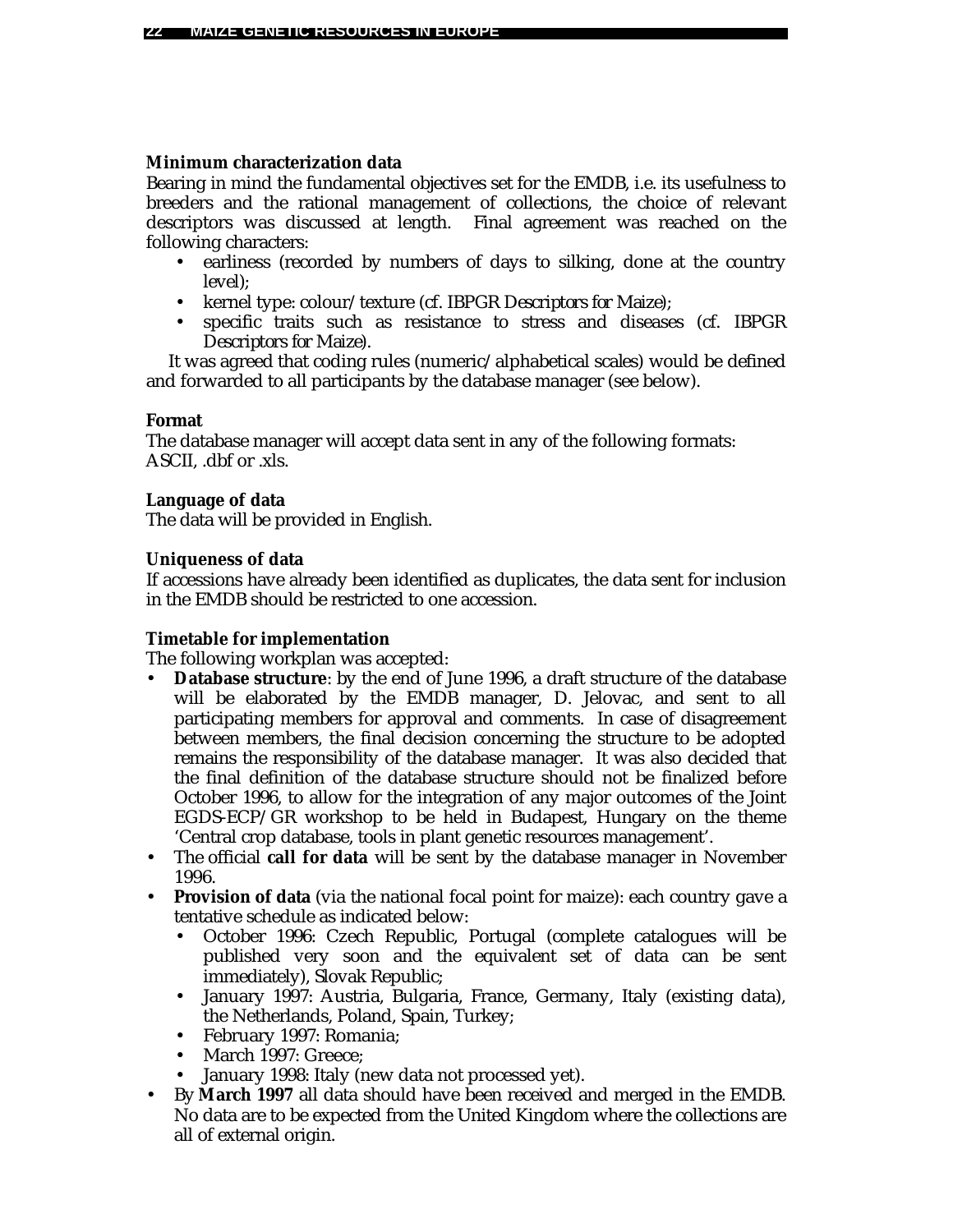# **Opportunities for Establishing and Extending Collaboration**

### **European Maize Core Collection**

If the project is accepted, a meeting of the partners will be followed by a wider meeting including the complete group of the present *ad hoc* meeting, to be organized early 1997. It was noted that the project would provide an excellent model for further and wider collaboration in making maize genetic resources  $useful.<sup>1</sup>$ 

### **Follow-up meeting on maize genetic resources**

The meeting made recommendations to the Steering Committee of ECP/GR that a second meeting on maize genetic resources be held once the EMDB is implemented. The objectives of this second meeting would be to focus on rationalization for enhancement of utilization and prebreeding issues.

### **Conclusions**

l

The Recommendations were reviewed and approved by the participants. The group expressed its thanks to the organizers of the meeting and to the Chair, Prof. Richard Ellis.

<sup>1</sup> The project proposal was successful and will be supported within the frame of the EC1467/94 genetic resources programme. Further details are available directly from A. Boyat, INRA, Montpellier, France.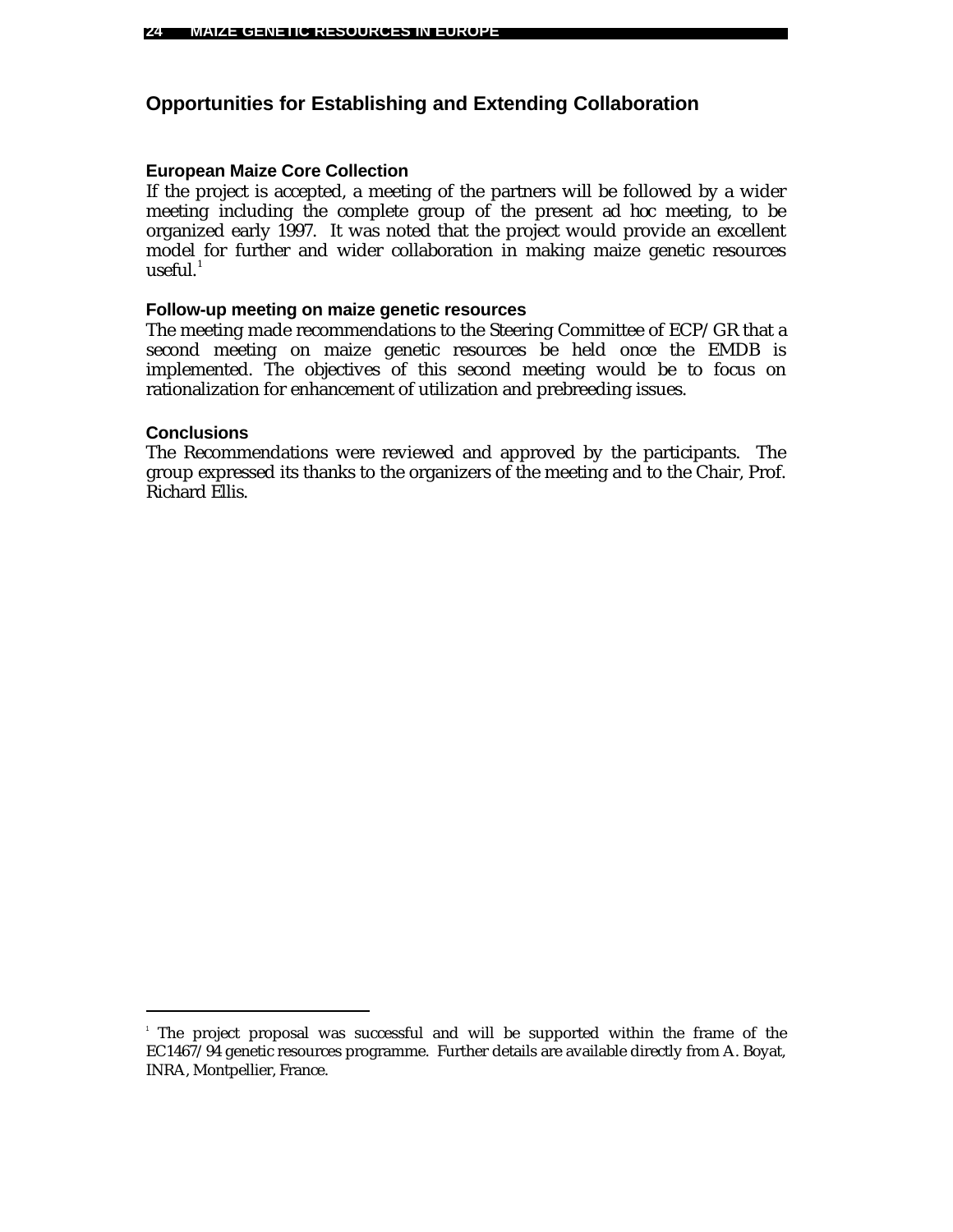# **Part II. Review of National Collections**

# **The maize situation in Austria**

## *W. Kainz*

Bundesamt für Agrarbiologie, 4020 Linz, Austria

In Austria the cultivated area for maize totals 270 000 ha including 170 000 ha for grain and about 100 000 ha for silage production.

The cultivation of maize increased substantially after World War II from west to east, owing to topographic and climatic conditions, and the introduction of short-period varieties resulting from maize breeding.

Since maize is a relatively new crop, Austria is rather poor in maize landraces:

- The genetic resources of maize are stored in several collections depending on their different climatic areas. The collection for the alpine region, which is the oldest, comprises landraces from Austria and northern Italy and is maintained by the Provincial Institute of Plant Breeding and Seed Testing (Landesanstalt für Pflanzenzucht und Samenprüfung) in Rinn, Tyrol.
- The other collection for the area lying north of the Alps is kept at the Federal Office of Agrobiology (Bundesamt für Agrarbiologie) in Linz. It also includes primitive cultivars from other countries.
- Another collection, mainly consisting of landraces and primitive cultivars from southeastern Austria and the neighbouring countries, and of local inbred lines, is maintained at the private breeding institute Gleisdorfer Saatzucht. However the material is not yet freely available for exchange.

### **The Bulgarian maize collection**

#### *V. Sevov*

Institute of Plant Genetic Resources, Sadovo, Bulgaria

The Institute of Plant Genetic Resources was established in 1977 as the national centre and genebank for long-term preservation. Conditions were created to help grow a considerable number of European landraces, excluding fruit trees and vines.

At present the Genebank maintains plant samples in hermetically sealed glass containers or vacuum packages made of laminated aluminium foils at –18°C and 5-6% grain moisture contents. The active collection is preserved at  $+6^{\circ}$ C and approximately 50% air humidity. Database management of the preserved collections is carried out by a computer centre. The collection is enriched and studied according to the following scheme:

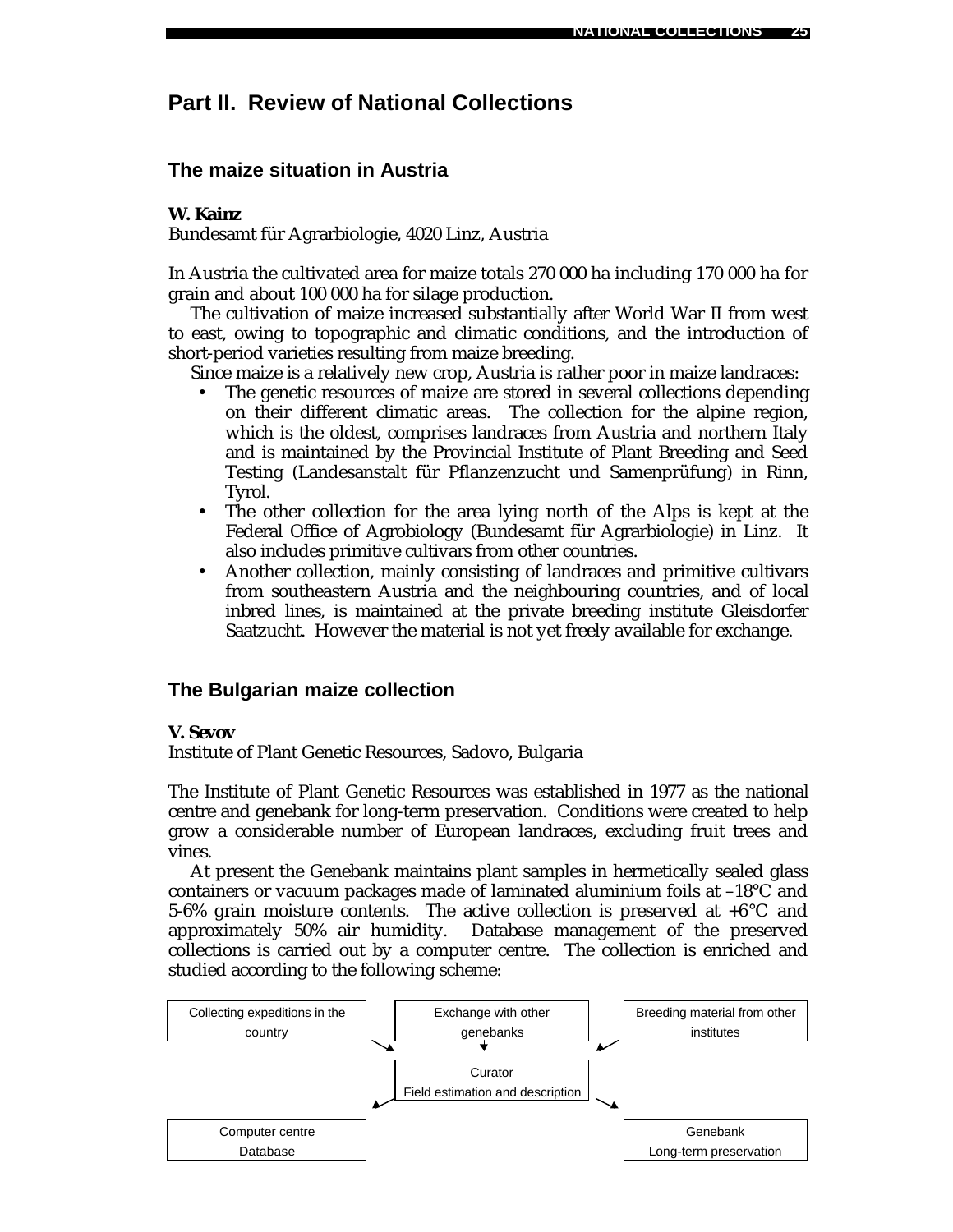The collection has been constituted in several steps. At the beginning of the existence of the institute as a gene resource centre in 1977, the first step was the gathering of plant collections all over the country (at the former institute of introduction in Sofia and other local breeding centres). The second step was the exchange of material with other genebanks and the third step is illustrated by the collecting expeditions for local varieties and old cultivars in the country.

|                                               | Long-term    | <b>Passport</b> | Full        | Database in the |
|-----------------------------------------------|--------------|-----------------|-------------|-----------------|
| Type of sample                                | preservation | data            | description | computer centre |
| Inbred lines                                  | 2128         | 2128            | 1420        | 1026            |
| <b>Bulgarian populations</b><br>and cultivars | 944          | 944             | 835         | 835             |
| Foreign varieties                             | 584          | 584             | 584         | 584             |
| <b>Synthetics</b>                             | 212          | 200             | 70          | 70              |
| Total no. accessions                          | 3868         | 3856            | 2909        | 2515            |

The collection now includes the following material:

At the time of initial acquisition of the material a single reproduction was carried out, aiming at getting enough seeds for long-term preservation. The descriptions were made according to the international COMECON descriptors (the economic organization of the former socialist countries) during three consecutive years. The data obtained were submitted to the computer centre.

Up to the present, two types of descriptors with different coding systems have been used, which is still a problem for database standardization: until 1985, the descriptors came from the 1977 edition of the COMECON list; since 1985, from the 1984 edition of COMECON list. As a result the information obtained might concern different characteristics.

Collecting and study of the local corn populations is of great importance in Bulgaria. Owing to the great activity of the Institute of Maize in Kneja in 1950-54 and 1956-57, over 1000 samples were collected from 80 regions in the country. Later they were used as the basis for the national corn programme. Since 1979 several expeditions have been carried out and it is now considered that the major part of the corn population present in the country has been collected. This activity is still ongoing but it is getting more and more difficult to find true local landraces, as during the last 30 years the main corn production in Bulgaria was based on hybrids.

At present the collection includes approximately 1000 local varieties and old cultivars, all undergoing thorough testing and studying.

#### **General structure of the collection**

**Inbred lines:** most of them originate from the Bulgarian landraces. Some are recognized foreign lines which have been preserved, such as C103, Mo17, B73. The remaining lines are characterized by valuable breeding parameters and some are approved as possessors of specific genes (Wx, sh, Su,  $\mathrm{O}_2$ ).

**Synthetics:** all synthetics established in Bulgaria, and others from USA, Europe, Asia.

**Foreign landraces:** exotic germplasm. **Bulgarian landraces and populations.**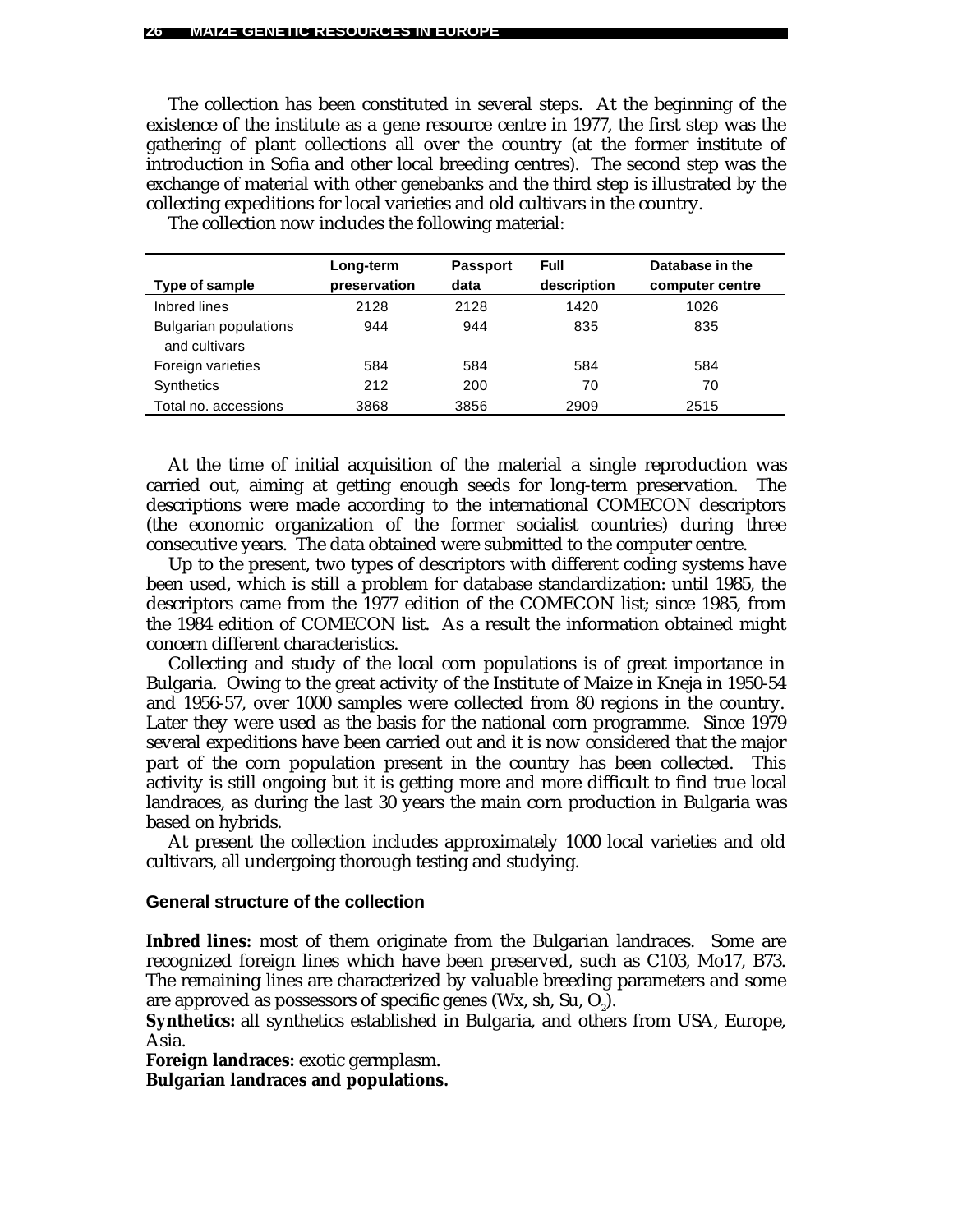# **Maize genetic resources in the Czech Republic**

# *Z. Stehno*

Gene Bank, Research Institute of Crop Production, Prague-Ruzyne, Czech Republic

In the history of the Czech maize genetic resources collection, two periods can be distinguished

# **Period 1**

- In the framework of former Czechoslovakia the gathering of maize genetic resources started at the Research Institute of Crop Production (RICP) in Pieštany. Different accessions were collected including accessions from places in the Czech part of the country, for example from the Laboratory of Genetics in Lednice.
- In 1962, the Research Institute of Maize (RIM) was launched in Trnava, in the Slovak region suitable for maize growing. The collection was transferred to this institute and has developed intensively since then.
- During the 1970s and 1980s, the documentation system on plant genetic resources was developed at RICP Prague. After its completion, the data on maize collection were included in the system for a high percentage of accessions.
- In 1989, construction of the genebank in RICP Prague was completed and the genebank started its activity. Since then a large part of the maize collection has been transferred to the medium-term storage facility.

# **Period 2**

- Since 1993 the above activities have continued in the Czech Republic.
- The data are maintained with the documentation system EVIGEZ in RICP Prague. The system and data for Slovak collections are available also from RICP Pieštany. Seed samples are still stored in the genebank in Prague. They will be kept there until the opening of the Slovak Gene Bank in RICP Pieštany.
- For the future we intend to prepare a 'safety-duplication system' between the Czech and Slovak maize collections, as for other groups of genetic resources. The base for the Czech maize collection will be the original material from the Czech part of the former Czechoslovakia and the most valuable parts of the collection gathered by the RIM Trnava. The Czech genebank will be responsible for the Czech maize collection.

A collection of maize genetic resources should be re-established in the Czech Republic in view of the safety-duplication programme and also because maize breeding takes place in the country. The growing area of maize in the Czech Republic is not negligible. Within the last five years, maize was cultivated for silage on 275 000-340 000 ha and grain maize occupied 26 000-34 000 ha.

### **Composition of the maize genetic resources collection**

The seed samples maintained in the Czech genebank consist of 106 populations and local cultivars, 30 cultivars and 846 research materials (mostly lines). In total 982 samples are stored in the Czech genebank. Among them 627 accessions represent material of local origin. The accessions are kept as a part of the active collection. Seeds are dried down to 6-7% moisture content and maintained under a permanent temperature of  $-5^{\circ}$ C. The containers are glass jars with vapourproof lids containing silica gel.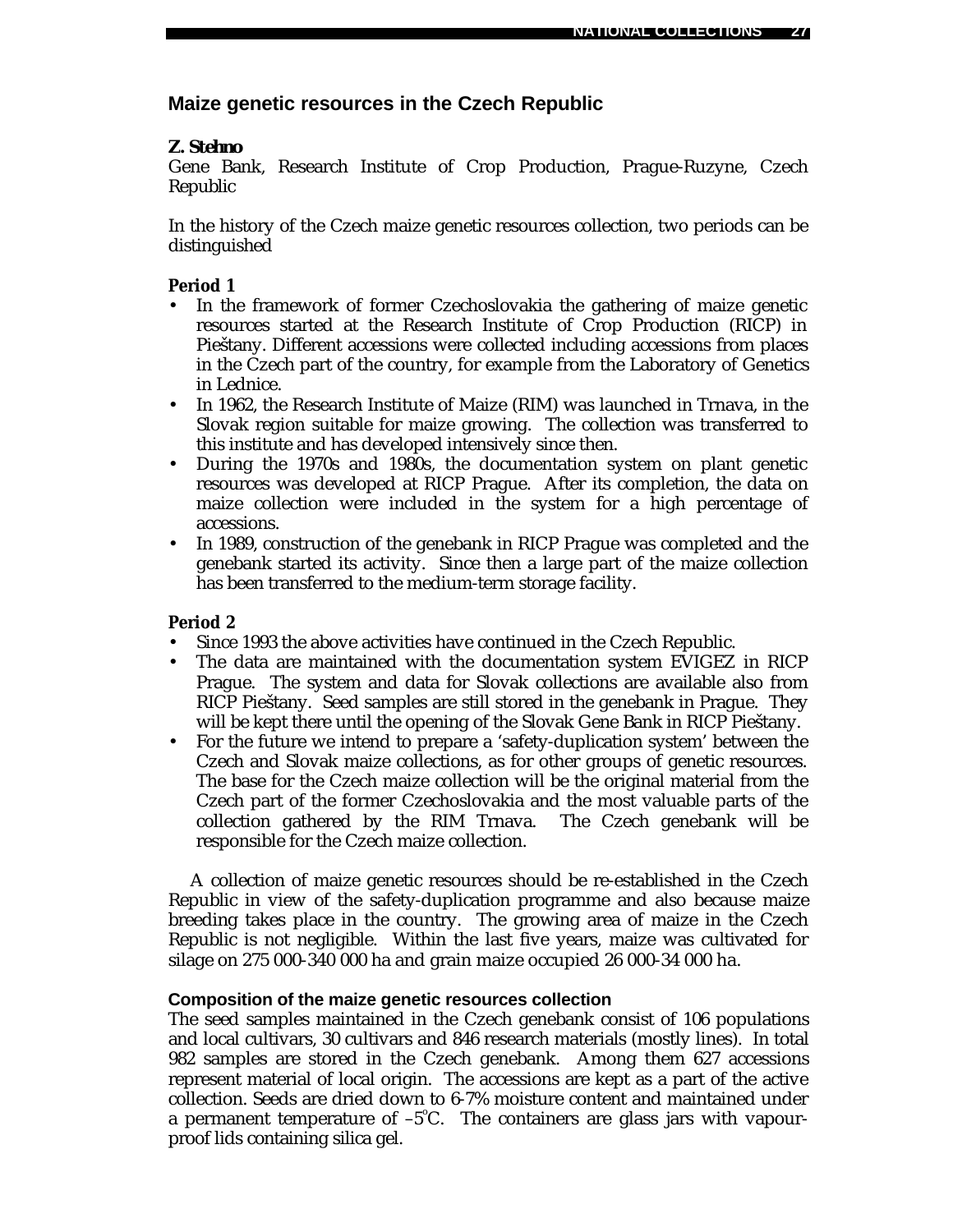### **The maize database**

The database is managed by our own user software – EVIGEZ, based on FoxPro 2.5 (DOS) – and is divided into three parts:

- passport data: up to 33 descriptors can be registered;
- characterization and evaluation data can be recorded for up to 110 descriptors using a 1 to 9 scale, according to the national descriptor list published in 1986;
- genebank management represents the third part of the database.

All three parts are linked mutually by the national accession number, the unique identification of the accession.

Passport data are available for 1402 accessions (1165 lines, 102 cultivars and 135 populations). All data are available from the database and selected passport descriptors were published in the *Catalogue of Crop Genetic Resources in Czech and Slovak Collections - Volume II - Other Crops -Prague, 1995*.

Evaluation data have been registered for 1352 accessions, but only selected characters have been evaluated according to the national maize descriptor list.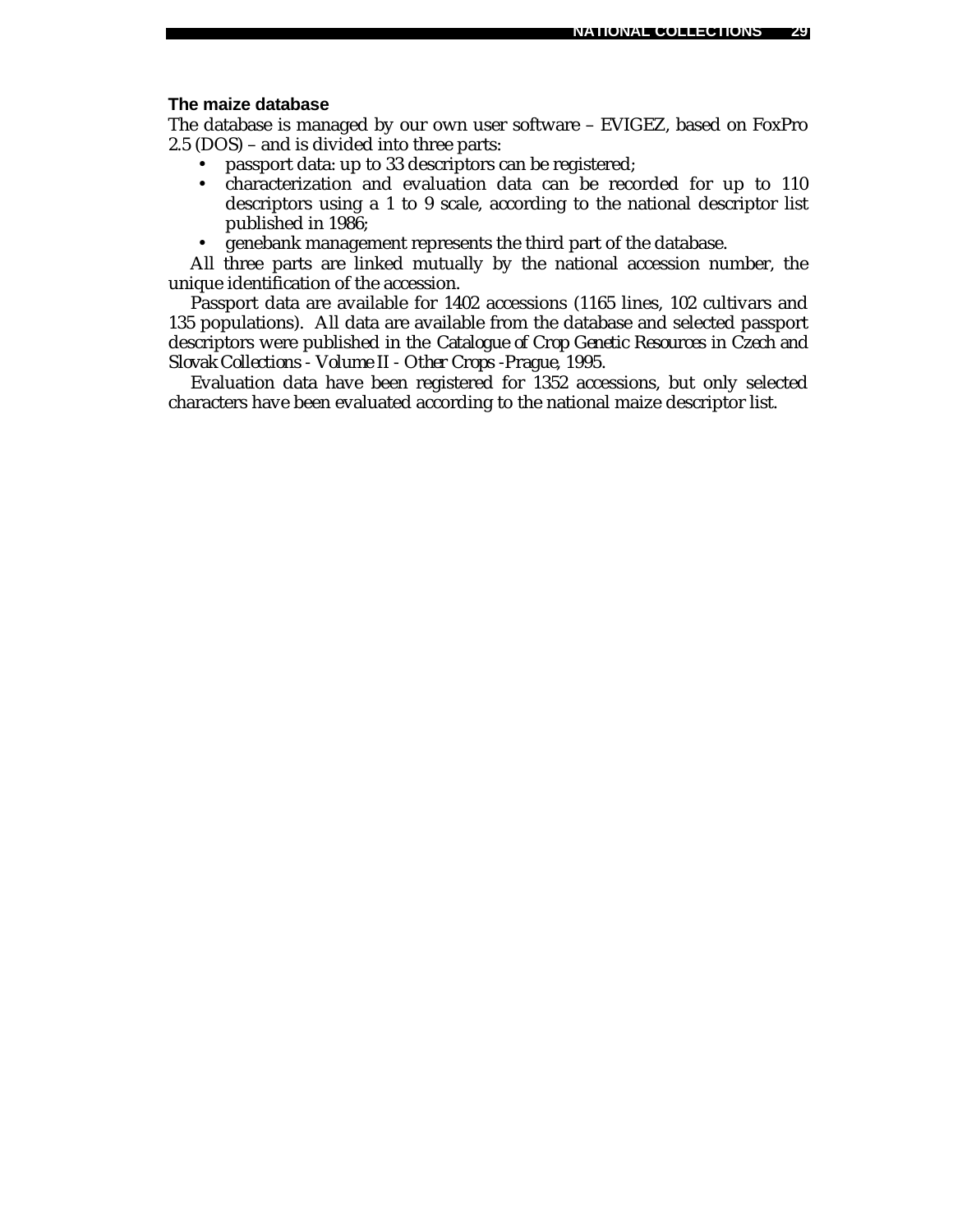# **Maize genetic resources management in France**

### *A. Boyat, B. Gouesnard and J. Dallard*

INRA, Unité de Formation et de Recherche Génétique et Amélioration des Plantes de Montpellier, Domaine de Melgueil, 34130 Mauguio, France

Maize is one of the major crops in France with 3.3 million ha for grain and silage production. Its success is mainly due to the introduction of early hybrids at the beginning of the 1960s into new areas. Extension toward northern European regions is due to the very good forage value of maize silage and the high productivity of this crop. INRA played a very important role with the creation of the first early flint inbred lines from local populations: F2 and F7 originate from the Lacaune landrace. Private and cooperative breeding companies have developed this activity, and more than 25 of them are presently working to create the future new inbred lines and hybrids. Pro-Maïs is the major association of public and private maize breeders, where scientific exchanges are numerous and lead to collaboration in research programmes.

Local populations are no longer grown in France but were collected before extinction and stored as genetic resources to preserve genetic diversity and genetic progress for future agriculture. A cooperative programme focusing on these populations was developed, starting in 1983, between six INRA laboratories and most of the Pro-Maïs members, with the financial support of French ministries. This programme illustrates the importance of these resources for breeders, even if their utilization may be the result of a very long process. Two types of material can constitute genetic resources: populations (heterozygous status) managed by an INRA laboratory in Montpellier, and inbred lines (homozygous status) managed by several laboratories and institutions. Maize is not of European origin, so only *ex situ* conservation will be considered.

In the same time and as for other species of economic importance, a 'Charte Nationale des Ressources génétiques' is being elaborated in France to define the commitment of all partners – public institutions, private companies and associations – for the conservation of genetic resources. This charter intends to give a general and coherent framework, to help the research work on genetic resources and to develop the economical aspects and value of these materials. A specific charter will be specially dedicated to maize.

### **Population management**

### **Temperate material**

The programme carried out in France from 1983 to 1993 under the name Programme Populations Sources (PPS) is intended to conserve temperate populations and synthetics, to gain a better knowledge of this material and to enhance its value for breeders (Gallais *et al.* 1992). Out of 1236 accessions, 270 local landraces and 64 synthetics originated from France, others mainly from European countries.

**Conservation**. All populations are regenerated on the basis of 200 full-sib ears per population, in an annual programme. The participation of INRA laboratories and Pro-Maïs members allows the high total cost to be acceptable to everyone. J. Dallard (INRA, Montpellier) is the coordinator of this network. All accessions are kept in *ex situ* conditions. For long-term storage, a sample of 600 kernels is stored in a freezer at the INRA Station in Mauguio. For security, a second sample is stored elsewhere. For utilization, 10 samples are kept in a cold room at the INRA Station in Mauguio (5°C, about 40% RH). Recently, we improved the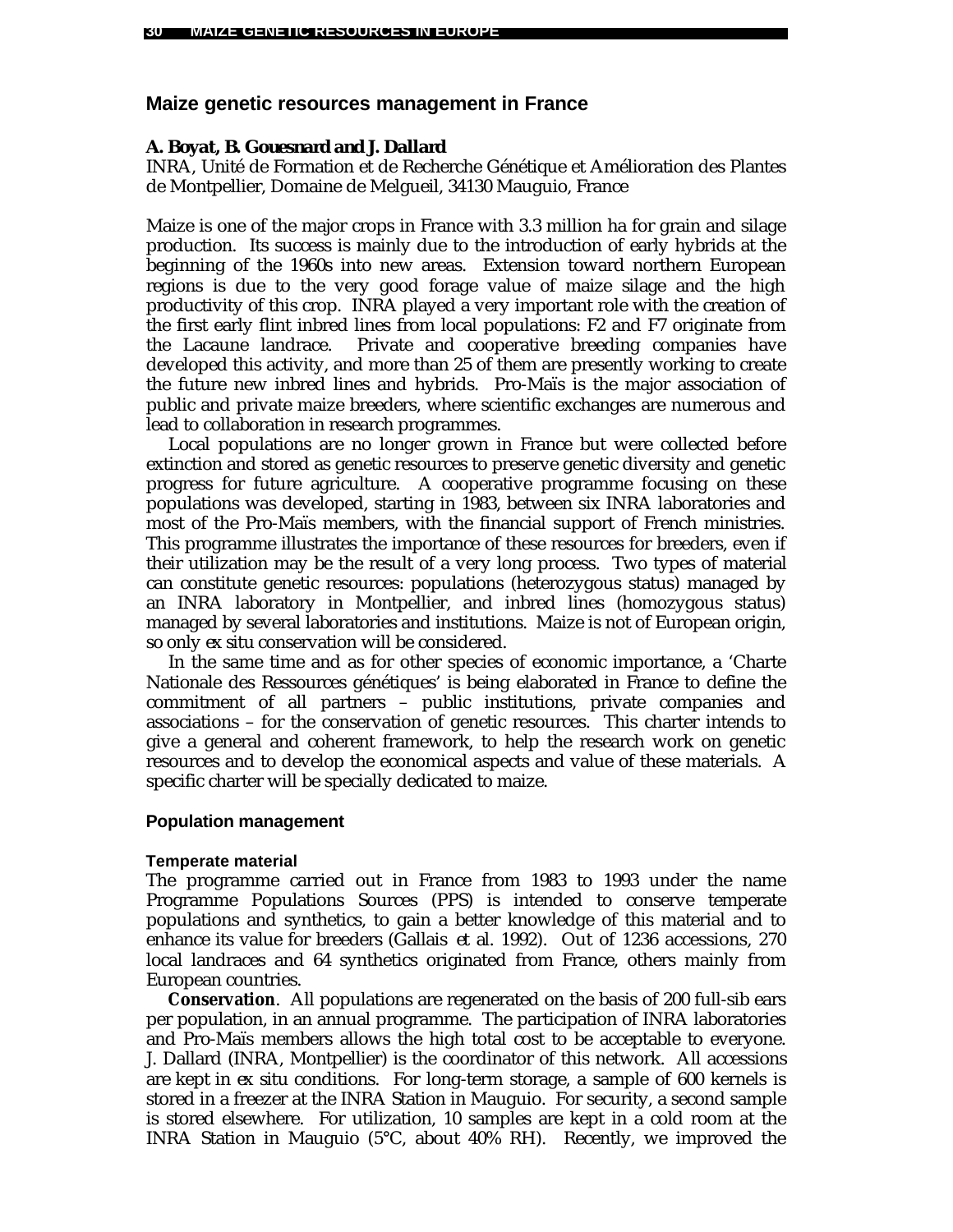conditions of seed conservation to extend the term of conservation to 20-25 years and to reduce the cost of genetic resource conservation. Seeds are dehydrated to a relative humidity of the maize kernel close to 7% in special dehumidification equipment for 2 months. Seeds are stored in laminated aluminium foil packets containing 600 kernels.

The variability of temperate local populations and synthetics was studied on both the *per se* evaluation of agronomic traits and the analysis of isoenzymatic polymorphism. This study showed a large intrapopulation variability for these characters (Lavergne 1988; Lefort-Buson *et al.* 1991; Garnier-Géré 1992). However, the analysis of their hybrid combining ability on three complementary testers for grain production and on two complementary testers for silage production showed that these populations could not be easily classified into groups of specific combining ability (Lavergne *et al.* 1991; Garnier-Géré 1992; DGAP-INRA Groupe Maïs et Pro-Maïs 1994). Results and data collected on these populations for *per se* and combining ability have been recorded in a database only accessible to the members of the evaluation network.

To optimize the use of combining ability results on populations, 32 pools with a very large basis were developed on utilization criteria (earliness, combining ability, grain or silage utilization). Some pools contain only populations, other have been crossed with elite hybrids to improve their agronomic value, mainly for a better tolerance to lodging at harvest. Pools were evaluated for *per se* and combining ability values in a multilocal net. Eight pools were selected on both  $\mathrm{S_{_{\rm I}}}$  family and topcross progenies value during a recurrent cycle of selection and can be used as a new source of genetic variability by breeders. Results showed that a large intrapopulation variability may be difficult to use for the identification of some specific traits. Within the framework of a European programme, two pools were developed from populations having high ability value to produce semolinas of great size (hominy) and were crossed with inbred lines (Boyat *et al*. 1994).

#### **Exotic material**

Some exotic material has been studied for its usefulness to broaden the genetic variability of temperate maize germplasm in northwest Europe. Dosage effect between exotic and temperate material was studied. Even if estimates of genetic variance for earliness, height and yield traits were higher in a pool than in the pool x elite germplasm, the latter has a higher breeding value based on the predicted genotypic mean of the selected population. Estimation of the proportion of exotic material in the exotic x adapted crosses using isoenzymatic allele indicates no significant deviation due to the mild selection (Gouesnard *et al.* 1996). Nearly 100 populations from the Caribbean countries are also managed and stored in the cold room in Montpellier. Some of these materials are used to improve insect tolerance.

#### **Core collection strategy**

The PPS programme showed that management of a great number of accessions is an expensive and demanding task. Moreover, it is difficult to evaluate all these accessions each time a new problem is submitted to the breeders. So it becomes important to have a new strategy to manage genetic resources in several steps by means of a core collection**.** Such a collection is comprised of a limited number of accessions representative of the whole variability existing in the complete collection. For a researched new trait, the evaluation can first be done on the core collection. In a second step, the group from which one favourable identified accession is representative can be more deeply investigated. In the same way, regular regeneration of populations can be done only on the accessions of the core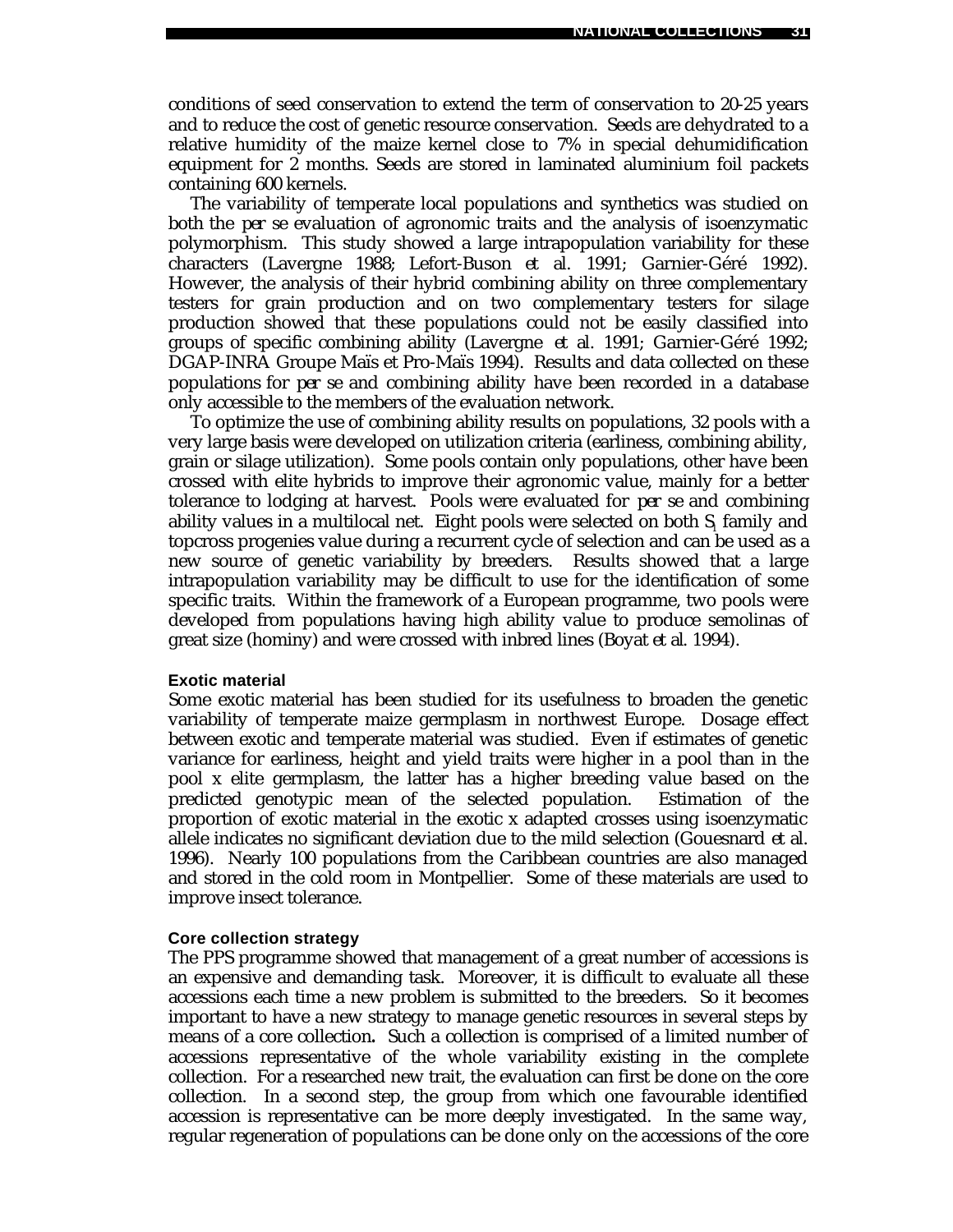collection; the other accessions would be submitted to a long-term and low-cost conservation system.

A methodology for the development of a core collection is going to be developed based on local landrace populations originating from France. These 270 populations have been more precisely described than during the PPS programme with all the populations in two locations. Phenological, morphological and ecogeographic traits have been recorded to constitute a database to be used during the structuring and sampling phases of the constitution of the core collection. In the same time a new methodology has been developed to apply the RFLP technique of neutral nuclear polymorphism analysis to populations. The first results show a higher total diversity for RFLP in comparison with isoenzymes, and the similar population differentiation for isoenzymes and RFLP. However, RFLP proved clearly superior to isoenzymes to reveal a relevant genetic structure among populations (Dubreuil and Charcosset 1996). Using such a tool to evaluate genetic diversity would be a powerful way to use the strategy of maximization of allelic richness for the constitution of a core collection (Bataillon 1994; Brown and Schoen 1993).

### **Future developments**

The situation observed in France on 270 local landraces can be easily extended to the 3000 populations of European Union countries. There is a general agreement to preserve genetic resources in the cheapest way and to have access to exchangeable resources from other countries. A European core collection would be a useful way to meet this general request. First, maize genetic resources would be preserved under the responsibility of each country to manage its own resources and not by a highly centralized management. This would also avoid the redundancy presently existing between the collections of the different countries. Efforts would focus on the accessions of the European core collections and exchanges would primarily deal with the core collection for a very specific demand. This approach could be extended easily to any new country wishing for access to the European core collection.

The major steps of such a European programme would be:

- To have descriptors of the populations in order to build up a common database for the 3000 or more European landraces; primary and secondary descriptors would have to be collected and recorded in the base.
- Passport, phenological and morphological data would be used by each country to define a restricted collection in the same way as a true core collection. This step can be done by each country on its own resources because of the good knowledge of this material by national breeders and because of the high total number of accessions. Indeed, it would be impossible to study all accessions in the same locations and avoid (genotype x environment) interaction. This restricted collection is necessary to reduce the number of accessions to about one-third, for the next step.
- A restricted collection would be studied for DNA neutral polymorphism by RFLP technique to reveal relevant genetic structure among populations and to build the European core collection on allelic richness.
- The European core collection would be evaluated for the criteria needed by the Common Agricultural Policy, in a common multilocal network.

Such a programme is being outlined by J. Dallard and will be submitted next month to the European Programme on the Conservation, Characterization, Collection and Utilization of Genetic Resources in Agriculture (RESGEN).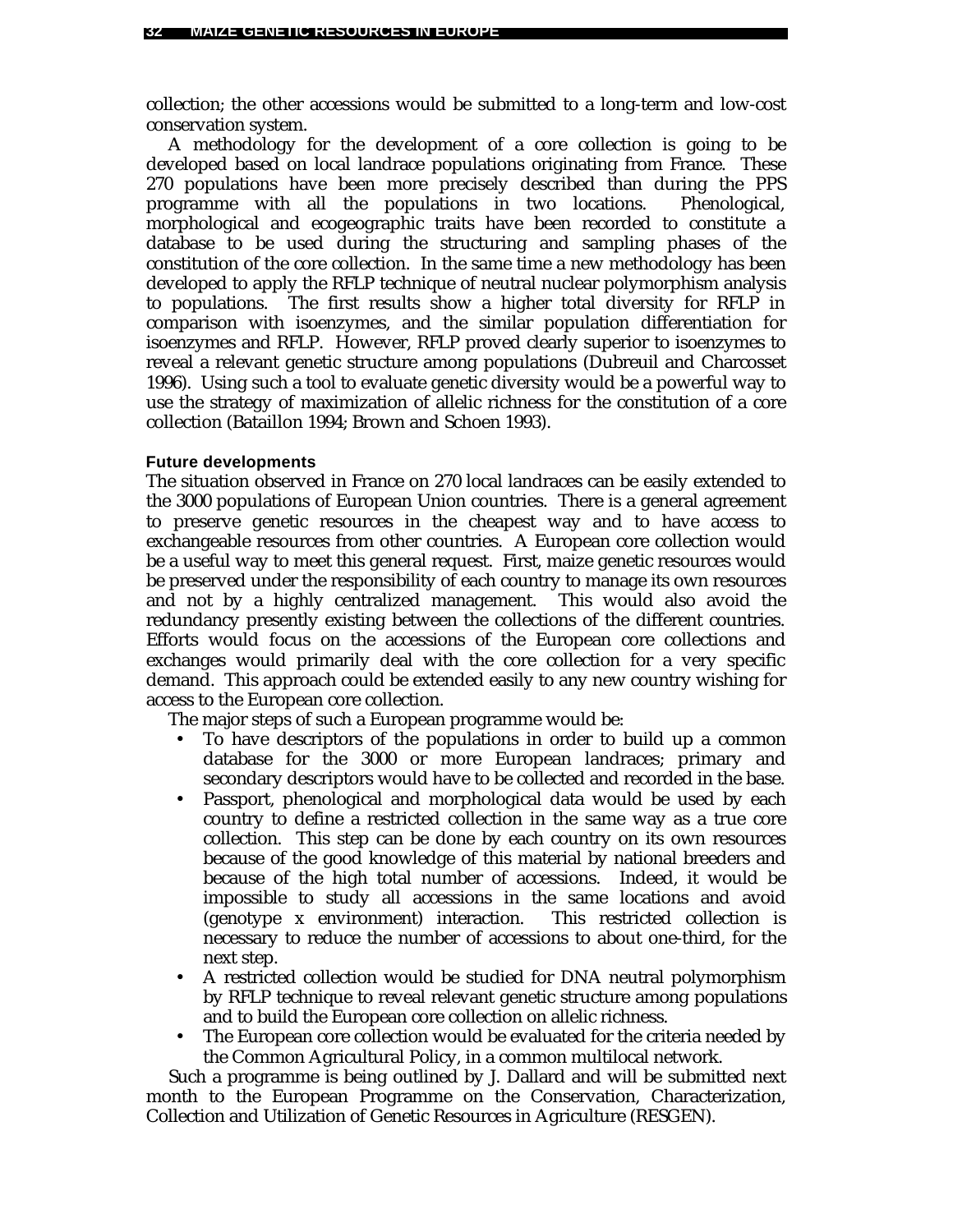# **Inbred lines management**

Numerous inbred lines are described in several databases in France:

- inbred lines produced and maintained by INRA laboratories;
- inbred lines exchanged with public research institutes all over the world;
- inbred lines from private breeders and foundation seed companies.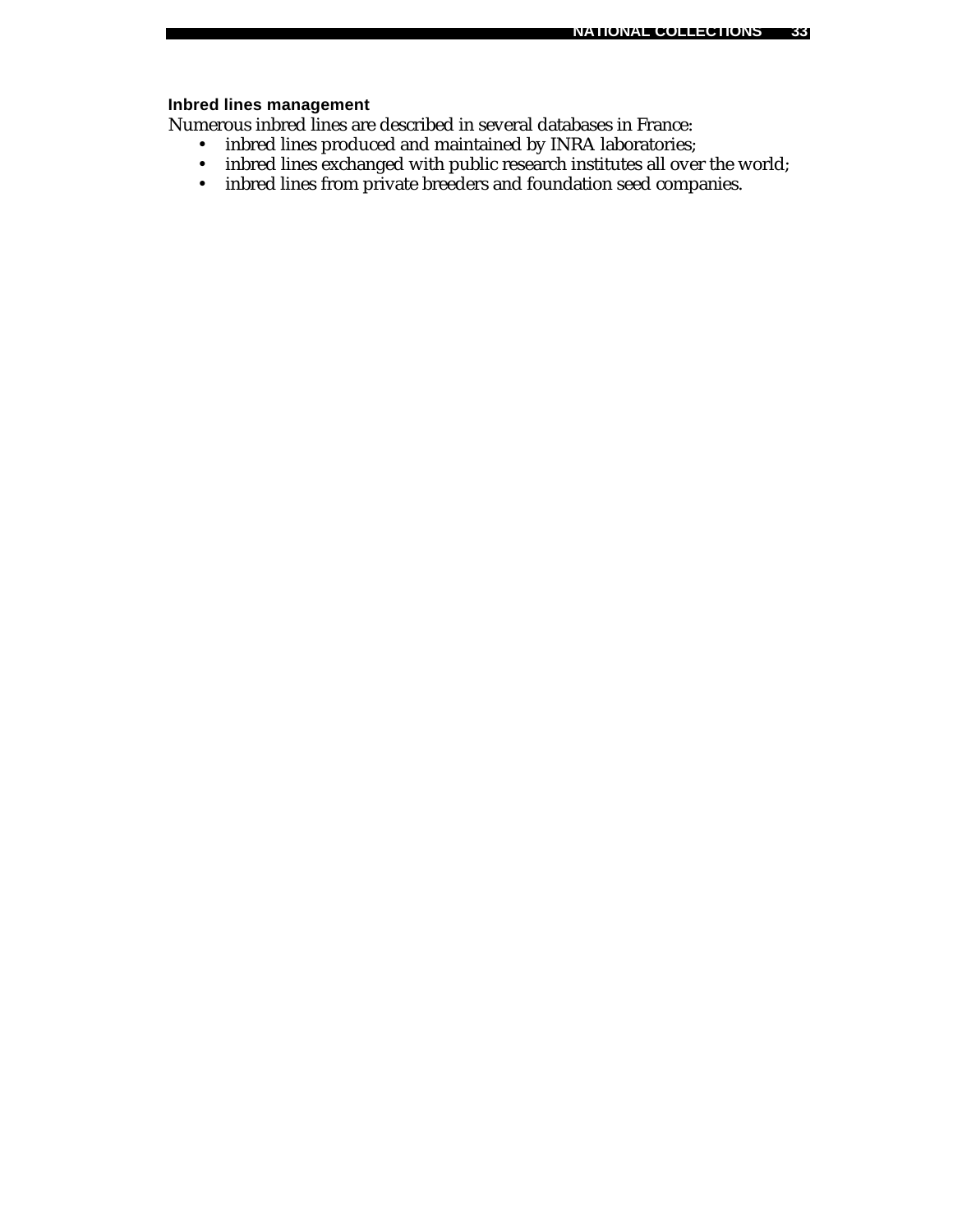Out of the 4600 inbred lines described in French databases, only a few (about 20) are really accessible without restriction and can be considered as true genetic resources. For the others, an agreement on limited use is needed. For INRA inbred lines, Agri-Obtentions requires that the users acknowledge INRA as rights owner and that they agree:

- to use the material exclusively for research programmes;
- not to release it to anyone in France or abroad;
- not to reproduce it for commercial purposes.

#### **Descriptors used for French populations**

### PASSPORT DATA

Accession number Local/vernacular name Country of collection Location of collection site (*village*) Latitude of collection site (*lambert coordinates*) Longitude of collection site (*lambert coordinates*) Altitude of collection Date of last regeneration Number of times accession regenerated Number of plants used in regeneration

### CHARACTERIZATION AND PRELIMINARY EVALUATION

Kernel colour *(specific code)* Kernel type (*specific code*) Number of kernel rows 1000-kernel weight Days to silking Ear height

### FURTHER CHARACTERIZATION DATA

Cob colour (*specific code*) Ear length Ear diameter Ear conicity Tassel length Tassel branching space Number of primary branches Number of secondary branches Kernel length Kernel width Grain weight/ one ear Cob weight Ear weight Tassel weight

If not otherwise specified, these decriptors use the standards recommended in the document *Descriptors for Maize* published by CIMMYT/IBPGR.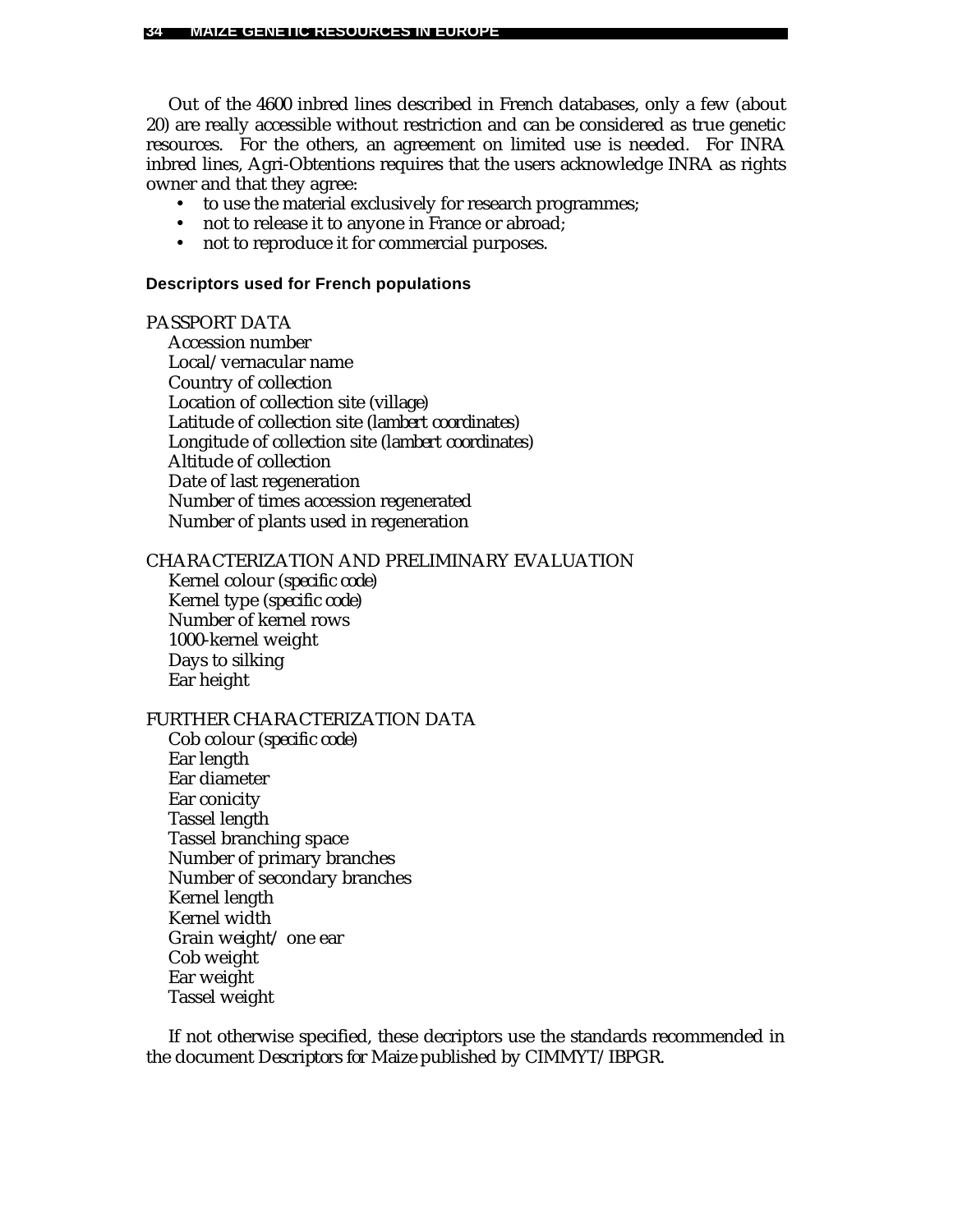#### *References*

- Bataillon, T. 1994. Comparaison de diverses stratégies d'échantillonnage pour la constitution de core collections de ressources génétiques végétales. DEA Paris-Grignon.
- Boyat, A., B. Gouesnard, J. Dallard, J. Abecassis, M. Chaurand, R. Malvar, P. Revilla, A. Ordas, A. Panouille, I. Monteagudo et A. Alvarez. 1994. Variabilité génétique pour la valeur semoulière et les caractères agronomiques de populations et lignées de maïs à grain corné. Colloque Qualité et débouchés du maïs, 20-21 septembre 1994, Bordeaux.
- Brown, A.H.D. and D.J. Schoen. 1994. Optimal sampling strategy for core collections of plant genetic resources. Pp. 357-370 *in* Conservation Genetics. Birhauser Verlag Basel, Switzerland.
- DGAP-INRA Groupe Maïs et Pro-Maïs. 1994. Cooperative programme for management and utilization of maize genetic resources. Proceedings of the genetic resources section of Eucarpia, 15-18 March 1994, Clermont-Ferrand, France.
- Dubreuil, P. and A. Charcosset. 1996. Genetic diversity within and among maize populations: a comparison between isozyme and nuclear RFLP loci (in press).
- Gallais, A., H. Duval, P. Garnier et A. Charcosset. 1992. Un exemple de gestion des ressources génétiques en vue de la sélection. Pp. 477-490 *in* Colloque en hommage à Jean Pernès, Paris.
- Garnier-Géré, P. 1992. Contribution à l'étude de la variabilité génétique inter et intra population chez le maïs (*Zea mays* L.): valorisation d'informations agromorphologiques et enzymatiques. Thèse de doctorat de l'INAPG.
- Gouesnard, B., J. Sanou, A. Panouillé, V. Bourion et A. Boyat. 1996. Evaluation of agronomic traits and analysis of exotic germplasm polymorphism in adapted x exotic maize crosses. Theor. Appl. Genet. 92:368-374.
- Lavergne, V. 1988. Variabilité entre populations de maïs (*Zea mays* L.). Approche biométrique et approche enzymatique. Thèse de doctorat de l'INAPG.
- Lavergne, V., M. Lefort-Buson, J.J. Daudin, A. Charcosset, J.P. Sampoux and A. Gallais. 1991. Genetic variability among populations of maize germplasm. 1. Comparative analysis of top cross values and *per se* values of populations. Maydica 36:227-236.
- Lefort-Buson, M., V. Lavergne, J.J. Daudin, A. Charcosset, J.P. Sampoux and A. Gallais. 1991. Genetic variability among populations of maize germplasm. 2. Enzymatic polymorphism and its relationship to quantitative trait diversity. Maydica 36:237-246.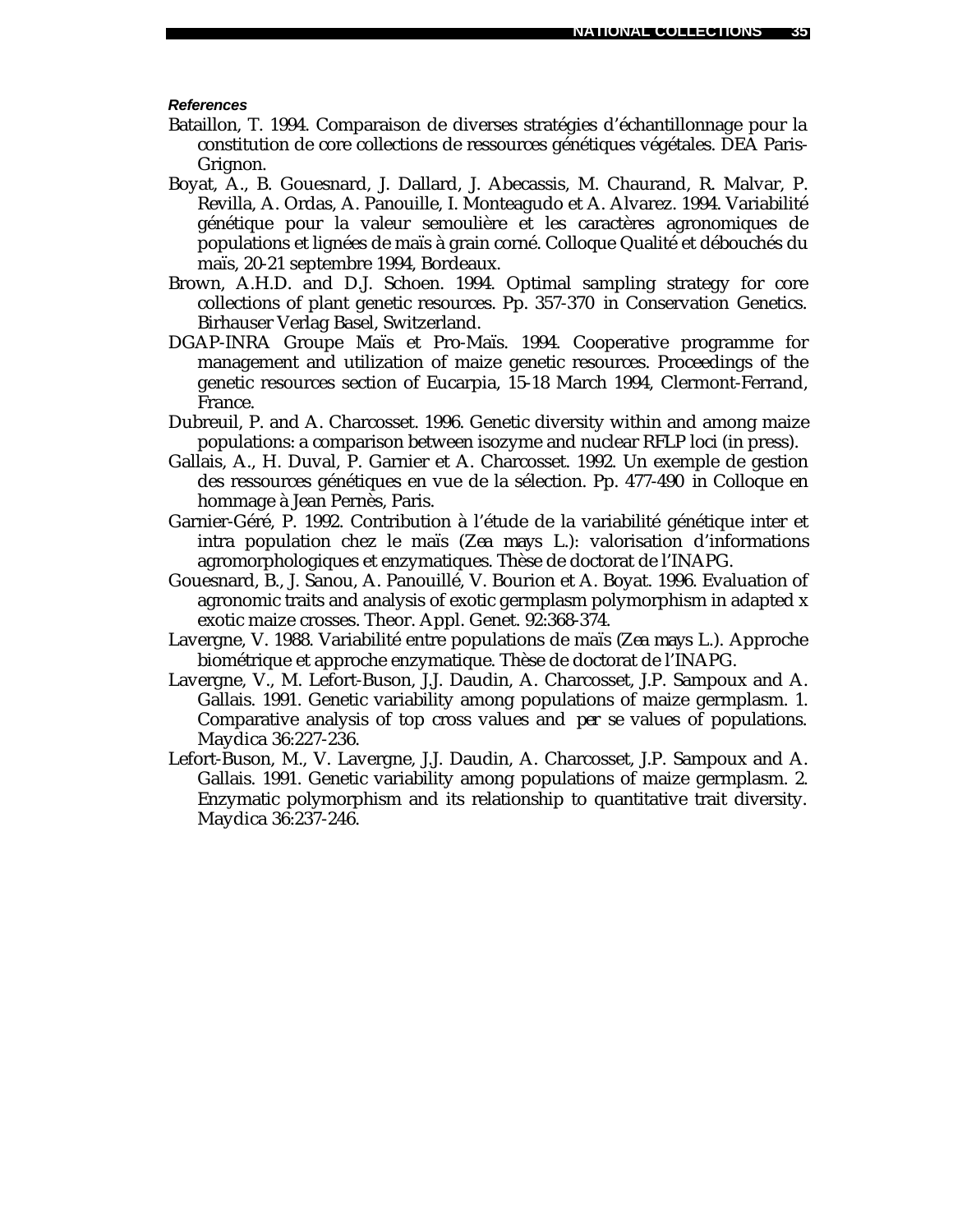# **The present situation of maize germplasm collections in Germany**

# *P.G. Goertz*

Südwestdeutsche Saatzucht, Aussenstelle Lichtenau, 77839 Lichtenau, Germany

Two genebanks are established for germplasm conservation of maize in Germany, together holding 1300 accessions:

- The Genebank of the Institute for Plant Genetics and Crop Plant Research (IPK) in Gatersleben: 1273 accessions;
- The Genebank of the Institute of Crop Science, Federal Research Centre for Agriculture (FAL) in Braunschweig: 53 accessions.

These two genebanks keep mainly original or duplicate collections of landraces (local varieties) or advanced cultivars/hybrids from different countries. Passport data are available from both genebanks.

Besides these two centres the following organizations maintain maize germplasm:

- Institute of Plant Breeding, University of Höhenheim, Stuttgart;
- Institute for Tropical and Subtropical Agriculture, Witzenhausen;
- Bayrische Landesanstalt für Pflanzenbau, Universität Weihenstephan.

These institutions use their collections mainly for research or applied breeding. The germplasm conserved consists mostly of populations, composites, synthetics or inbred lines.

Several German landraces of maize were cultivated by farmers until hybrid seed was introduced, such as Chimgauer, Gelber Badischer Landmais, Pfarrkirchner or Schindelmeiser. The Gelber Badischer Landmais (GBL) is still on the national list of varieties and is also sold to farmers.

Although maize is a major crop in Germany (1.5 million ha), few activities have been undertaken so far to utilize the genebank accessions for applied breeding.

Besides the state institutes mentioned above, several national private seed companies have an active maize breeding programme where a wide range of breeding material is undergoing systematic improvement with the objective to create new competitive maize hybrids for the European maize-growing areas. Through these operations a wide range of the genetic variability in maize is planted annually in the breeding nurseries, but up to now very few collections from the German genebanks have been used for this breeding work because very little is known about their breeding value for modern breeding. This can only be corrected if much more prebreeding work is undertaken with the genebank collections and such data are made accessible to the current maize breeders.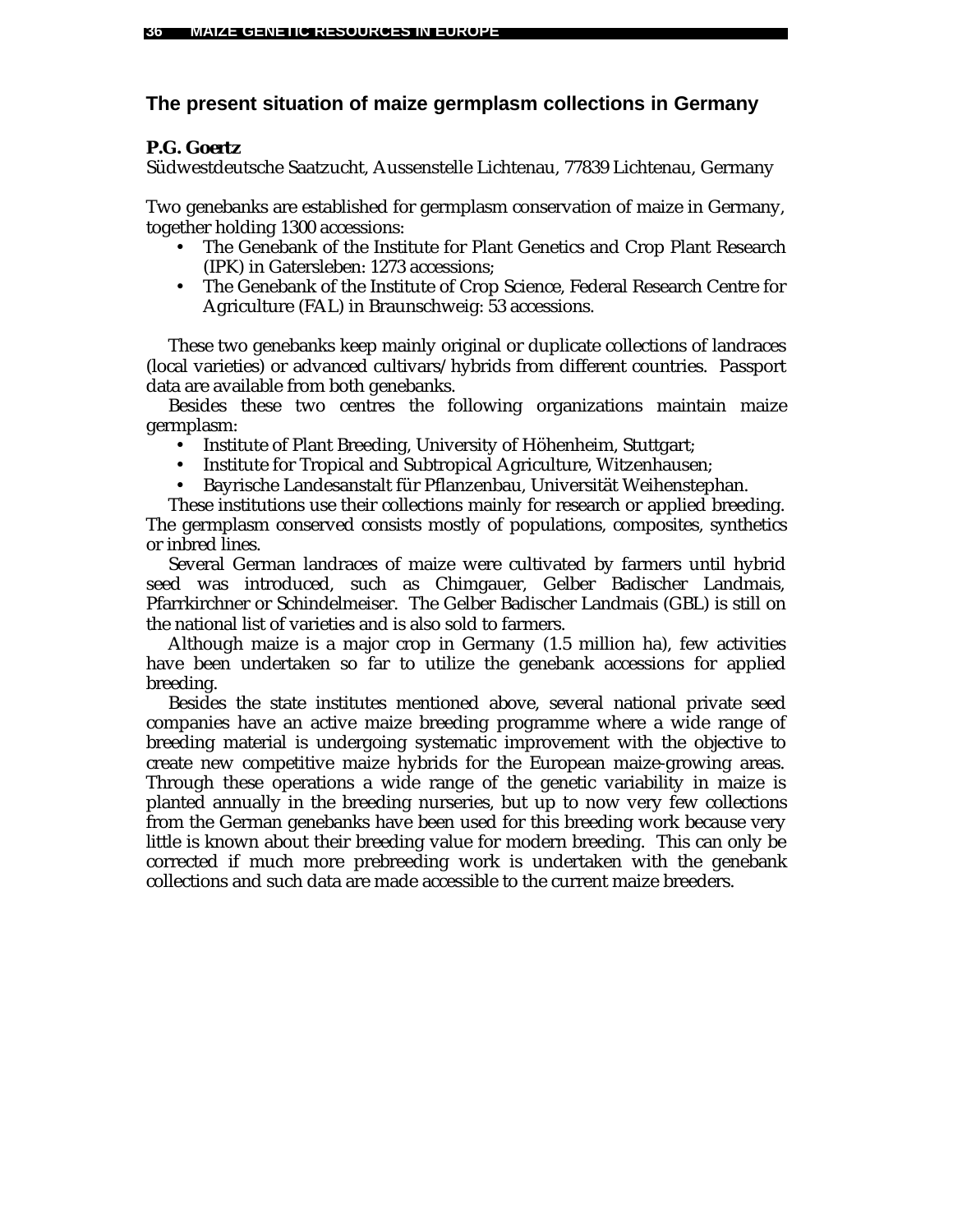### **Maize genetic resources in Greece**

#### *G. Evgenidis*

NAGREF Cereal Institute, Thermi-Thessaloniki, Greece

In 1966 Professor Fasoulas stated that the Greek environment is not ideal for the cultivation of maize (Fasoulas and Senloglou 1966). Summer temperatures reach the upper limit and the rainfall is extremely insufficient. He concluded that irrigation was the only possibility for serious maize production in Greece. Around the same time double-cross hybrids became familiar to growers and the mean yield of the crop rose significantly for the first time, reaching about 4000 kg/ha in 1973 compared with the 800-2000 kg/ha for all accumulated years since 1930 (Fig. 1). The introduction of single-cross hybrids and the rapid development of irrigation systems in the Greek plains, together with modern cultivation practices, gave a second large impulse to maize culture about 10 years later. Grain maize production increased four times by doubling yields and acreage within 5 years (1978-83).

For the next few years grain maize production in Greece was about 2 million t, with a high mean national yield slightly under 10 000 kg/ha. The production of forage maize of recent years is also notable. But Greece is still at the southern limits of the European 'corn belt' and the cost of corn production is high. Statistics of the last 2-3 years indicate that maize might meet problems in the future, due to high costs. Greek growers now prefer to cultivate cotton or sugarbeet in the plains instead of corn.

The need for high production and the *ex officio* action of the farmers resulted in the rapid replacement of the old landraces traditionally cultivated in Greece by the highly productive American dent corn hybrids. This material is full-season (130-150 days from planting to physiological maturity) and exploits effectively the long growing season. The old races were dropped because of their low productivity (most of them were of flint type) and shorter growth period. Attempts to rescue this material started in the mid-1960s. Collections were made by the Cereal Institute of Thessaloniki and by the Gene Bank which was founded later and established at the same location. The major part of the collections of both institutes because it constitutes a source for new hybrids.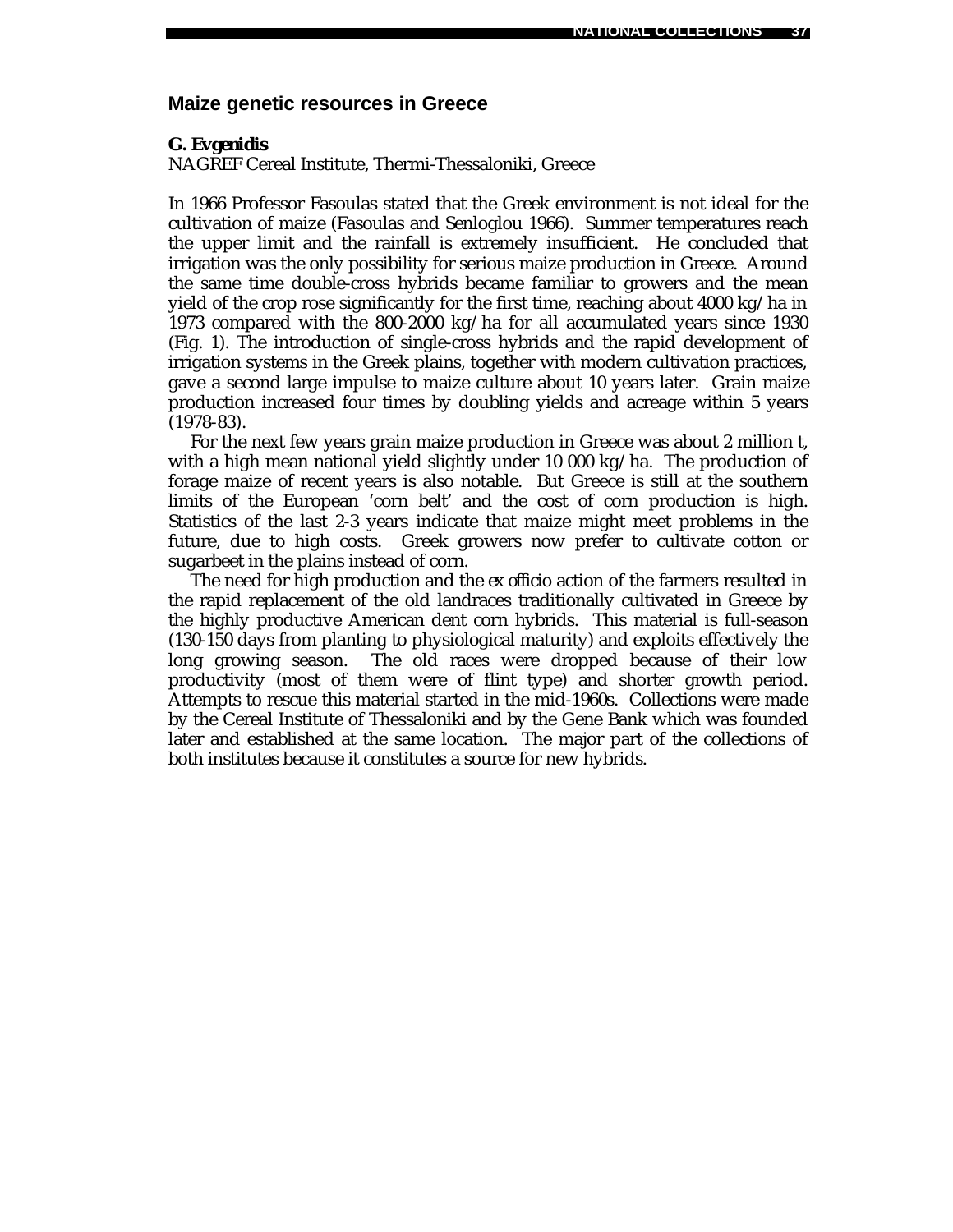Fig. 1. Trends in production area and mean yield/ha, 1930-92.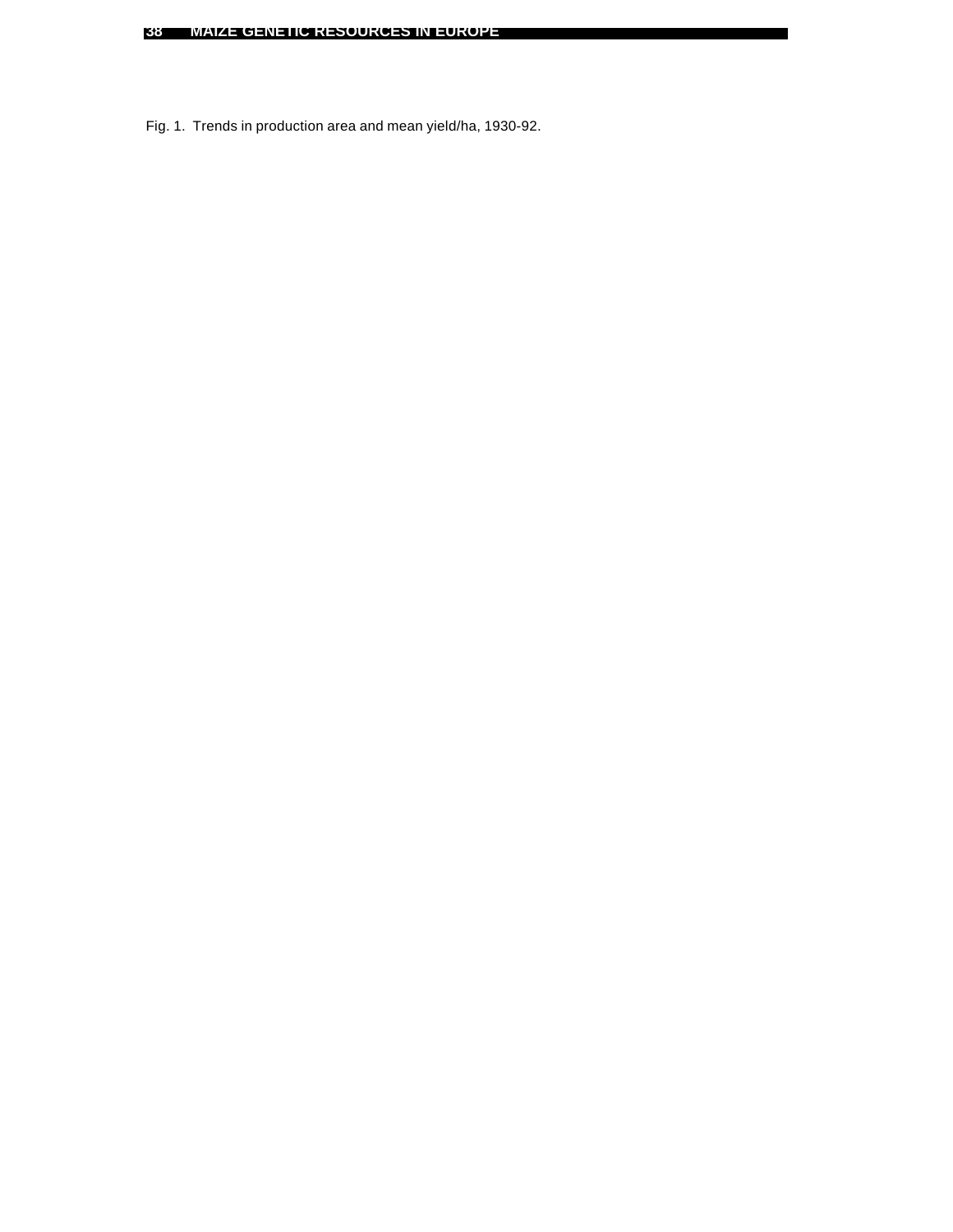|  | Table 1. Maize landraces in storage. |  |
|--|--------------------------------------|--|
|  |                                      |  |

|                   | <b>Gene Bank</b> | <b>Cereal Institute</b> | Total |  |
|-------------------|------------------|-------------------------|-------|--|
| Greek landraces   | 184              | 71                      | 255   |  |
| Foreign landraces | 110              | 73                      | 183   |  |
| Total             | 294              | 144                     | 438   |  |

Information about Greek landraces is lacking. According to Trifunovic (1978) corn was first cultivated in the year 1576 in the Ionian Islands and from there spread to the Balkan Peninsula. We can be sure that in the following centuries many races were imported from different countries, mainly by seamen. For example the name *arabositos,* which predominates today for corn, means "wheat from the Arabs" and perhaps indicates some importation from the Near East (Syria, Egypt, etc.). Of course the importation of corn from America came first. Therefore we can assume that interracial hybridization must have taken place in the Balkans.

Mangelsdorf (1952) says that interracial hybridization has been an important factor in the evolution of maize. This is because natural selection operating in a man-made environment tended to preserve the heterozygote and to eliminate the segregates which approach homozygosity. Thus maize under domestication is potentially, and no doubt actually, a self-improving plant. He concluded that distinct, more or less stable varieties or races evolve in the isolation of separated regions. Taking into account that these landraces were grown for many years under various stresses, such as drought conditions, low nitrogen input, weed and insect competition, we may find in that kind of collection an abundant source for tolerance to environmental stresses. This will be particularly useful now, because of the trend for sustainable agriculture.

The way to achieve this aim is not so easy. First these materials must be characterized; then the known (or new?) race to which they belong must be identified. This work is important for reducing collections as much as possible and making the procedure easier for the following stages of evaluation and exploitation of materials. A lot of work has to be done in Greece and it will take many years, but we are sure that it is worth trying.

#### *References*

- Fasoulas, A.C. and N.A. Senloglou. 1966. I prosarmostikotita ton fyton megalis kalliergias stin Ellada [Adaptation of major crops in Greek conditions]. Thessaloniki.
- Mangelsdorf, P.C. 1952. Hybridization in the evolution of maize. Pp. 175-198 *in* Heterosis (John W. Gowen, ed.). Iowa State College Press, Ames, Iowa, USA.
- Trifunovic, V. 1978. Maize production and breeding in Europe. Pp. 41-58 *in* Maize Breeding and Genetics (D.B. Walden, ed.). John Wiley and Sons, New York.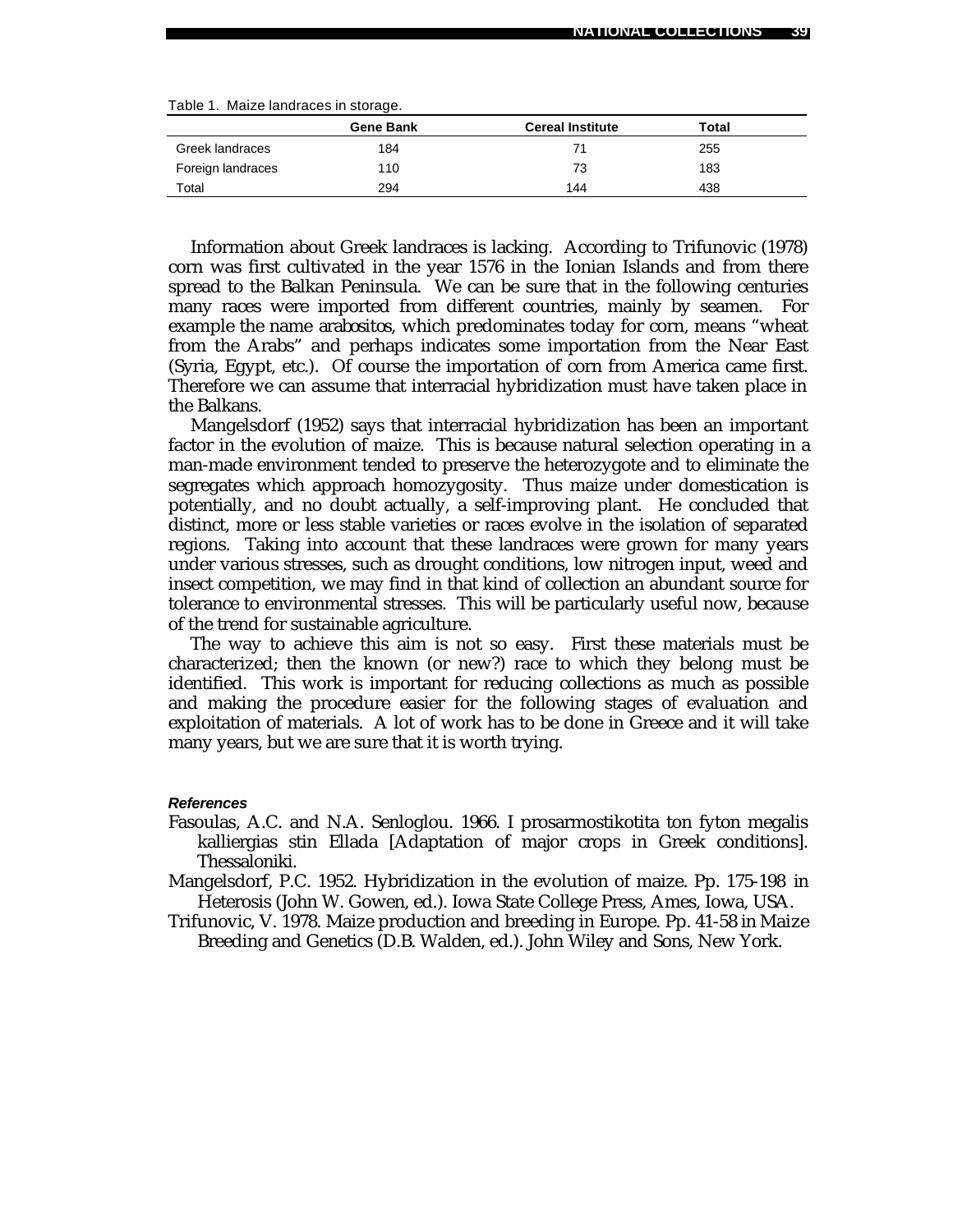### **Current status of maize collections and genetic resources in Italy**

### *A. Verderio*

Istituto Sperimentale per la Cerealicoltura, Sezione di Bergamo, Italy

Maize is the most important crop in Italy with an acreage of 1.2 million ha for grain and silage production. The largest corn area (80% of the total) is located in the Po Valley, in alluvial soils and irrigated lands. The environmental conditions of this area are very favourable to maize growth: 45° latitude N; 2800°F GDD (growing degree-days); growing season from April to October; average rainfall 600-1200 mm; excellent or good irrigation water availability; excellent or good soil fertility; high air humidity. Drought stress and virus pressure are the main factors controlling yield stability.

High-input crop management is adopted for soil tillage, irrigation, fertilizer, herbicides, mechanical equipment and drying machines. The average yield is currently about 10 t/ha and is still improving. The modern single-cross hybrids, their fast replacement and genetic improvement play the most important role in this scenario.

The 6/700 FAO maturity class hybrids (70% of the total acreage) are the fullseason materials for Italian environment. Medium season 5-400 FAO class hybrids (25% of the market share) are adopted in areas subject to drought stress and in cool pre-alpine high plains; early materials find some use in second crop or in marginal soils.

The basic germplasm of the hybrids currently grown in Italy does not differ from US Corn Belt hybrids and US ancestral varieties; genetic contribution from local-European or 'exotic' germplasm is very limited.

Hybrid seed replaced the local varieties between 1948 and 1960. During this period a lot of landraces or improved populations were collected before extinction.

### **Italian collections**

There is no coordinated programme for maize genetic resources in Italy. The main maize germplasm collection is stored at the Experimental Institute for Cereal Research, Maize Station of Bergamo.

The Germplasm Institute (Istituto del Germoplasma) of the National Research Council (Consiglio Nazionale del Germoplasma, CNR) located in Bari, with specific responsibilities and mission for *Triticum* spp. and plant germplasm of interest to Mediterranean agriculture, stores some 600 maize landraces from collecting missions in the Mediterranean area.

The following institutions belonging to the University or to the district government also hold small collections including local varieties, landraces and research materials:

- Institute of Plant Breeding and Agriculture Research "N. Strampelli"- Lonigo;
- Department of Botany and Genetics, University of Piacenza;
- Department of Plant Breeding, University of Bologna;
- Ente di Sviluppo Agricolo per il Friuli-Venezia Giulia.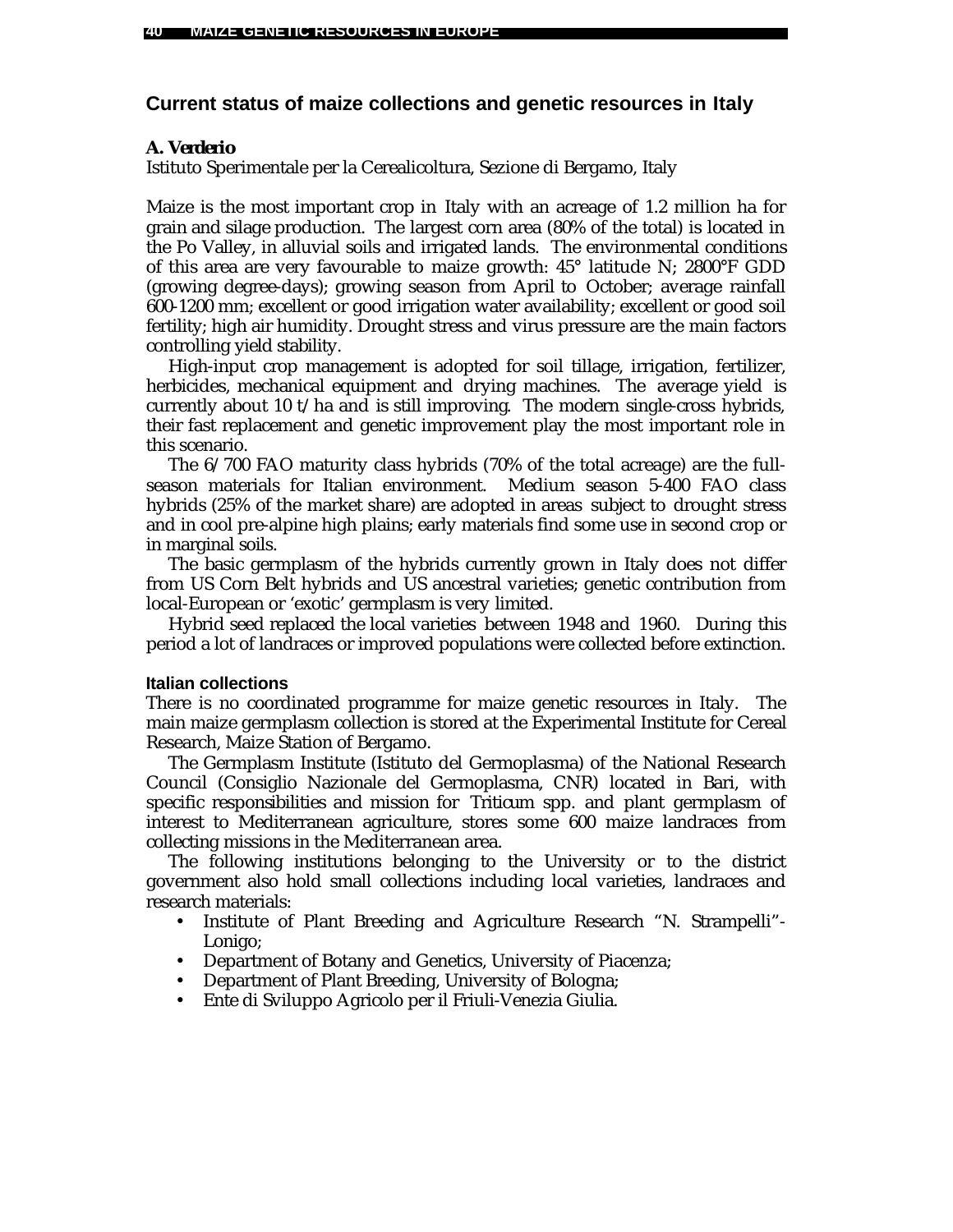| Type                      | Origin                          | No. of accessions |
|---------------------------|---------------------------------|-------------------|
| <b>Inbreds</b>            | Italian from Bergamo            |                   |
|                           | recent                          | 207               |
|                           | from open-pollinated varieties  | 346               |
|                           | from other crosses              | 276               |
|                           | Italian from other institutes   | 125               |
|                           | From USA and others             |                   |
|                           | yellow                          | 1400              |
|                           | white                           | 190               |
|                           | sweet corn                      | 17                |
|                           | popcorn                         | 25                |
|                           | waxy                            | 4                 |
|                           | o2 converted                    | 114               |
|                           | fl <sub>2</sub> converted       | 19                |
|                           | ms converted                    | 107               |
|                           | bm3 converted                   | 10                |
|                           | Rp converted                    | 5                 |
|                           | Ht converted                    | 52                |
|                           | su <sub>2</sub> converted       | 6                 |
| Synthetics and genepools  | Italian from Bergamo            | 61                |
|                           | Italian from other institutes   | 19                |
|                           | Other introduced                | 178               |
| Varieties and populations | Italian                         | 620               |
|                           | Other European and Mediteranean | 422               |
|                           | USA and others                  | 117               |

Summary of the accessions.

#### **Establishment of a new programme for maize genetic resources in Italy**

Currently Italy does not have a specific project, properly funded, for maize genetic resources conservation and management. Therefore it is now imperative:

- in a first step, to establish a specific mission, and to regenerate all materials urgently, setting a short-term workplan (2 years) and using summer and winter generations;
- in a second step, to restore the basic conditions of a working genebank or germplasm collection, according to international networks recommendations regarding passport and primary characterization, database and exchange format, regeneration routine and procedures, proper seed conservation and storage;
- for the next steps, we believe that a more user-oriented (i.e. breederoriented) profile of germplasm management must be considered. Efforts could focus on:
	- secondary characterization for agronomic traits;
	- variability structure and core collection;
	- prebreeding profile, such as combining ability, genetic distance, relevant traits or genes as sources for breeding purposes.

Besides looking at the practical experience in plant breeding, we believe that a specific activity called **germplasm enhancement** will be encouraged with the mission to create intermediate products (first-cycle material) between germplasm and the elite adapted material currently in the fields.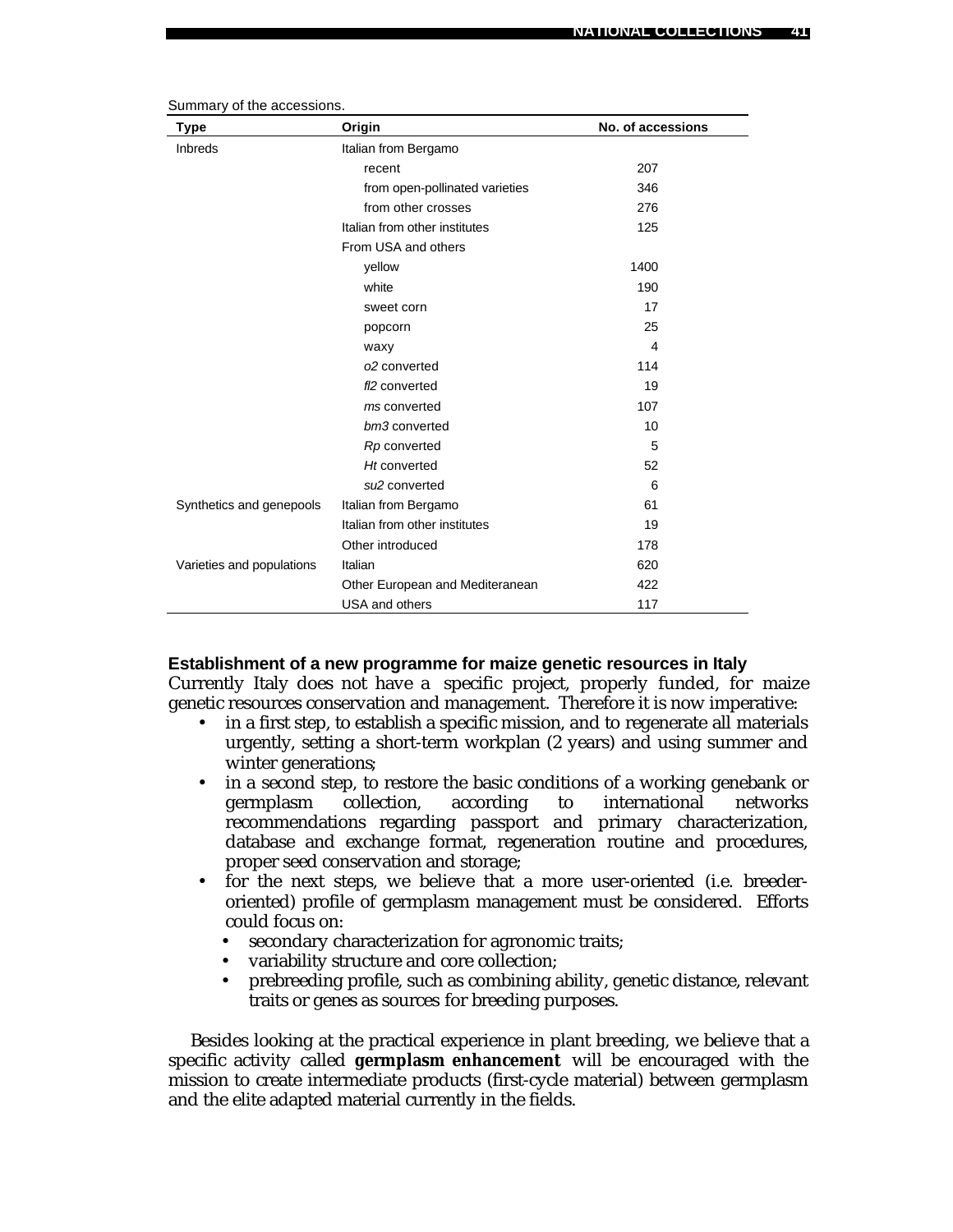# **Current status of the CGN maize collection**

# *L.J.M. van Soest*

Centre for Plant Breeding and Reproduction Research (CPRO-DLO), Centre for Genetic Resources, the Netherlands (CGN), Wageningen, the Netherlands

# **The collection**

**Status** Zea mays (maize): working collection priority 2

Curators: Loek J.M. van Soest and Harm Dijkstra

The collection originated from the former Foundation for Agricultural Plant Breeding (SVP). The original collection of approximately 1000 accessions was rationalized excluding hybrids (90), inbred lines (140) and material received from other genebanks including CIMMYT, Mexico and the Institute for Agrobotany, Tapiószele, Hungary. The maize collection has the status of a working collection in the CGN system and receives less emphasis in the genetic resources activities. Detailed information on the collection has been published by van Soest and Boukema (1995).

### **Composition of the collection**

The collection includes only material of species *Zea mays* and consists of 488 accessions. The origins and number of accessions according to population type are presented in Table 1. Nearly 60% of the accessions are landraces including the 179 accessions collected during the Pakistan expeditions in 1976 and 1981 (Hashmi *et al.* 1981). This material is rather unique and probably only duplicated in the genebank at Islamabad, Pakistan. The value of this material for maize cultivation in northwest Europe is limited, because of its late flowering and subsequent late maturity. The number of cultivars and research material is rather low (Table 1).

Maize was an important crop in the Netherlands before the last world war, but only two Dutch cultivars; Baanbreker (1941) and Noordlander (1938), are found in the collection. VC 150 is the only Dutch landrace in the collection. Most likely it originated from an old landrace of the province, Gelderland. Goudster (1952) and Foliant (1953) are developed from inbred lines from the old landrace Van Platte Mais. The 42 landraces from Portugal have been collected in the mountains and were previously used in a breeding programme for cold tolerance. The French landraces are from different localities, mainly in the southern parts of France including the Pyrénées.

### **Regeneration and characterization**

In general each accession is rejuvenated by collecting ears of at least 100 plants. Seeds are directly drilled in April in the field. During April and May, the maize seedlings are covered with a plastic layer to stimulate early growth. The distance between the rows is 75 cm and after thinning, the between-plant distance is 25 cm. Pollination is conducted by hand, in general crossings between neighbouring plants. The crossing system used results in at least 100 crosses within each accession. After pollination the ears are wrapped in paper bags. Around October, 100 ears of each population are collected and threshed during the winter. All 488 accessions have been regenerated and are available to potential users.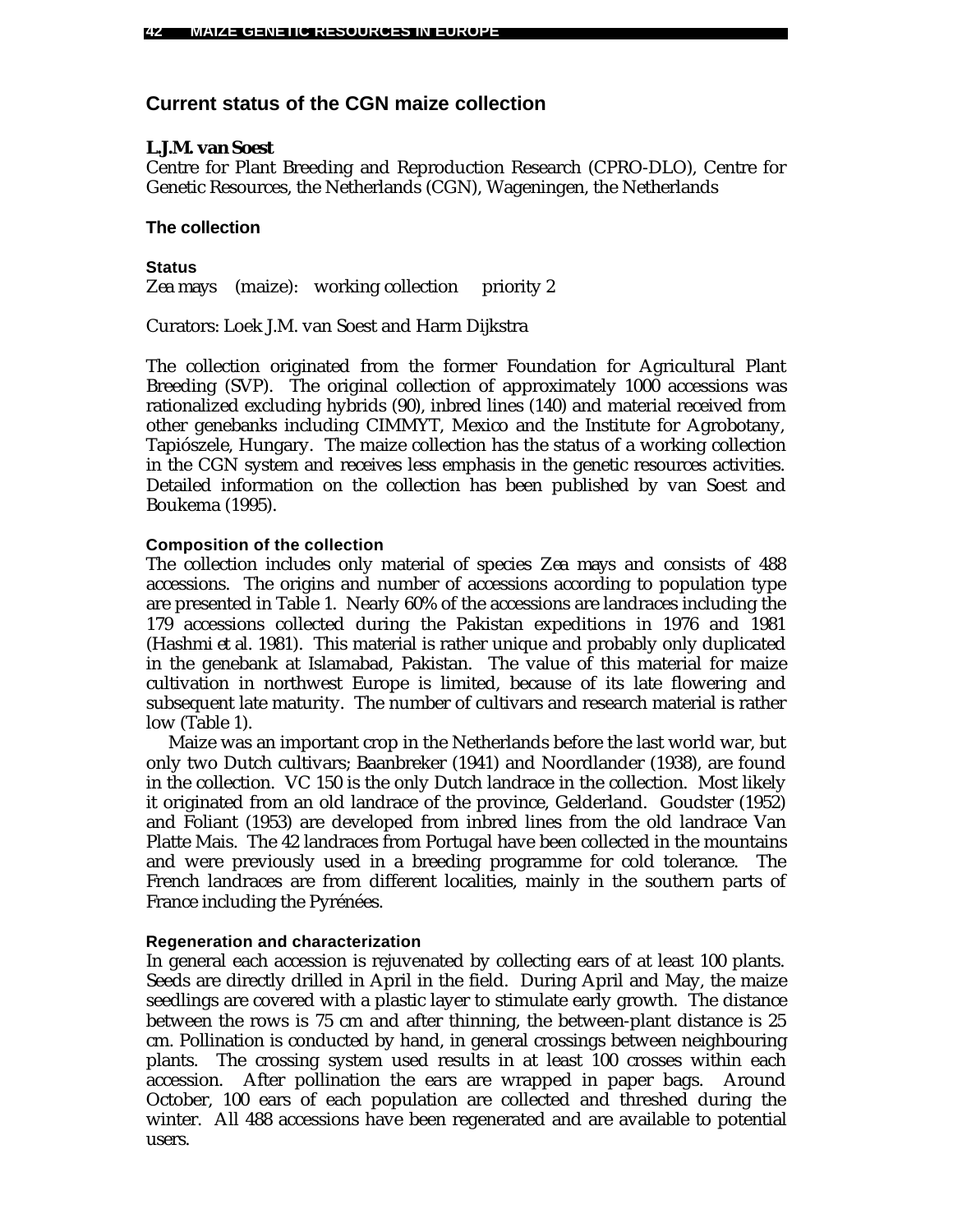During the growing season and after the harvest the accessions are characterized for a set of 15 agromorphological traits. For this purpose CGN developed its own minimal descriptor list with the advice of private breeding firms in the Netherlands. A list with the set of characters and the number of accessions characterized is presented in Table 2. The collection has not yet been evaluated for pests and diseases or quality traits.

| $Oright^{\dagger}$          | Landraces | <b>Cultivars</b> | <b>Research material</b> | <b>Unknown</b> | <b>Total</b> |
|-----------------------------|-----------|------------------|--------------------------|----------------|--------------|
| <b>Europe</b>               | 83        | 10               | 3                        | 46             | 142          |
| The Netherlands             | 1         | 5                |                          | 10             | 16           |
| Portugal                    | 42        |                  |                          | 1              | 43           |
| Russia                      | 18        |                  |                          | 8              | 26           |
| France                      | 9         |                  | 2                        | 5              | 16           |
| West + South Europe (DEU,   | 12        | 3                |                          | 17             | 33           |
| ESP, GRC, ITA, YUG)         |           |                  |                          |                |              |
| Central + East Europe (AUT, | 1         | 2                |                          | 5              | 8            |
| CSK, HUN, ROM)              |           |                  |                          |                |              |
| <b>North America</b>        | 21        |                  | 8                        | 55             | 85           |
| <b>USA</b>                  | 11        |                  | 5                        | 23             | 40           |
| Canada                      | 8         |                  | 3                        | $\overline{7}$ | 18           |
| Mexico                      | 2         |                  |                          | 25             | 27           |
| South America (BLV, PER)    |           |                  |                          | 3              | 4            |
| Africa (ETH)                |           |                  |                          |                |              |
| Asia                        | 179       |                  |                          | 14             | 193          |
| Pakistan                    | 179       |                  |                          | 9              | 188          |
| Rest (JPN, ISR, TUR)        |           |                  |                          | 5              | 5            |
| <b>Unknown</b>              |           | 2                | 8                        | 53             | 63           |
| Total                       | 285       | 13               | 19                       | 171            | 488          |

|  | Table 1. Origin of the Zea mays accessions according to population type. |  |
|--|--------------------------------------------------------------------------|--|
|  |                                                                          |  |
|  |                                                                          |  |

† Country codes according to FAO.

| Table 2. Characterization of maize collection. |  |  |  |
|------------------------------------------------|--|--|--|
|------------------------------------------------|--|--|--|

| <b>Character</b>                     | <b>Number</b> | <b>Scale</b>            |  |
|--------------------------------------|---------------|-------------------------|--|
| 100-kernel weight                    | 443           | numeric                 |  |
| Root lodging susceptibility          | 153           | $1 - 3 - 5 - 7 - 9$     |  |
| Kernel rows per ear                  | 414           | numeric                 |  |
| Plant height                         | 379           | numeric                 |  |
| Endosperm colour                     | 415           | $1 - 2 - 3 - 4 - 5 - 6$ |  |
| Ear: day to silk (50% of plants)     | 326           | numeric                 |  |
| Ear height                           | 378           | numeric                 |  |
| Number of ears per plant             | 13            | numeric                 |  |
| Ear length                           | 414           | numeric                 |  |
| Kernel type                          | 415           | symbols                 |  |
| Tillering per plant                  | 262           | numeric                 |  |
| Ear: shape                           | 415           | $1 - 2 - 3$             |  |
| Kernel-pericarp colour               | 415           | $1 - 2 - 3$             |  |
| Ear: diameter                        | 415           | numeric                 |  |
| Silks: anthocyanin colouration of    | 93            | $1 - 3 - 5 - 7 - 9$     |  |
| Total number of characterized traits | 5075          |                         |  |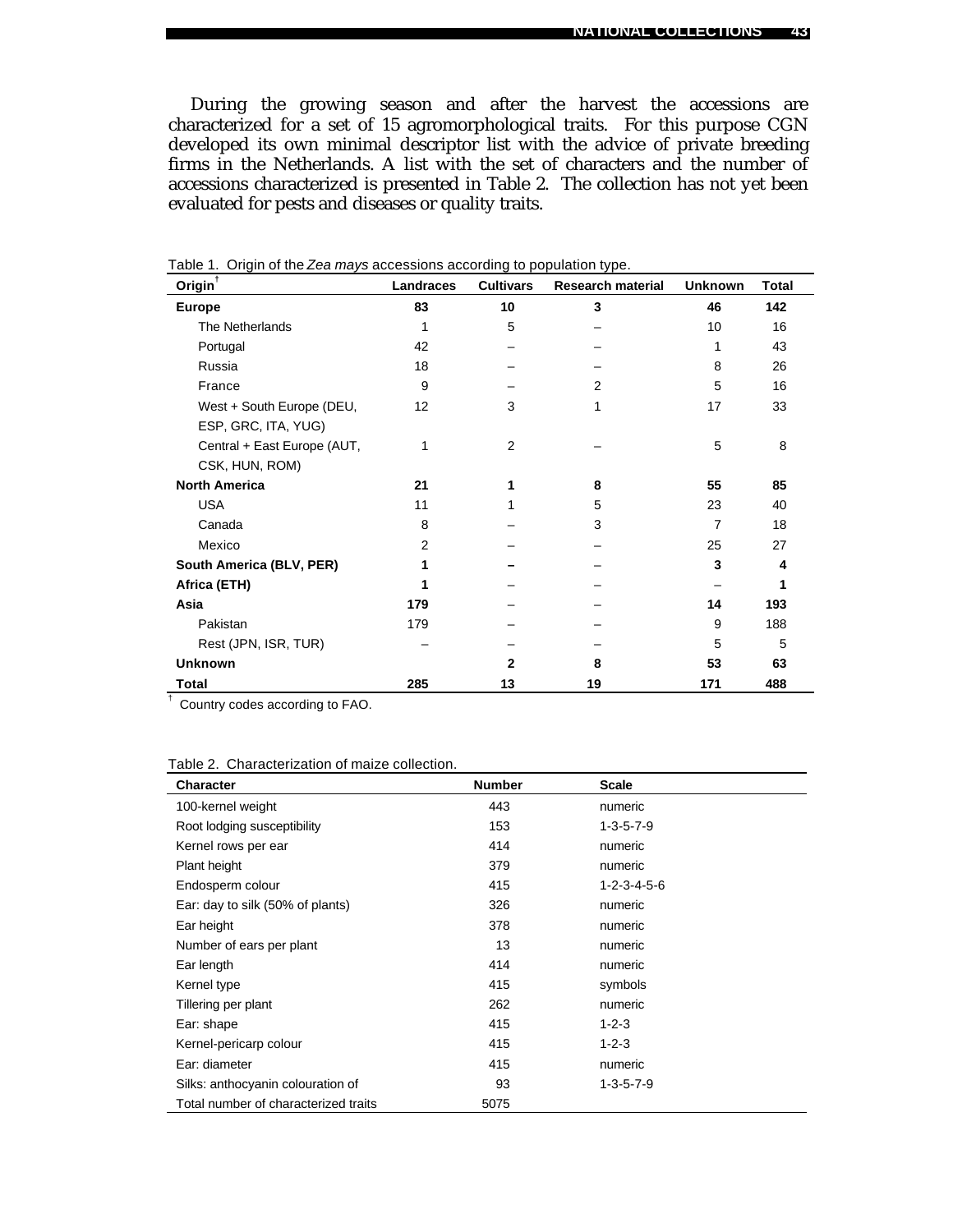### **Documentation**

The accessions are documented for passport data in GENIS (**GE**netic Resources **I**nformation **S**ystem), the data information system of CGN (van Hintum 1989). As shown in Table 1 the country of origin of 63 accessions and the population type of 171 accessions is not known.

The 5075 characterization data of the 15 agromorphological traits (Table 2) are included in GENIS and can be made available to potential users.

#### **Seed storage management**

All seed-processing and storage facilities meet internationally recognized standards. The collection is stored in a cooler compartment at 4°C (medium-term storage) and in a deep-freeze compartment at –20°C (long-term storage). Dried seeds are stored in laminated aluminium foil bags.

# **Utilization**

Since 1987 only 73 accessions have been distributed to a limited number of users. CGN supplies 100 seeds of each accession.

#### *References*

Hashmi, N.I., L.J.M. van Soest, A.R. Rao, M. Mesken and Zahoor Amad. 1981. Collecting in Baluchistan, Pakistan. Plant Genet. Resour. Newsl. 47:31-35.

- van Hintum, Th.J.L. 1989. GENIS: A fourth generation information system for the database management of genebanks. Plant Genet. Resour. Newsl. 75/76:13- 15.
- van Soest, L.J.M. and I.W. Boukema (eds.). 1995. Diversiteit in de Nederlandse Genenbank. Een overzicht van de CGN collecties. Centrum voor Genetische Bronnen Nederland (CGN). Centrum voor Plantenveredelings- en Reproduktieonderzoek (CPRO-DLO), Wageningen.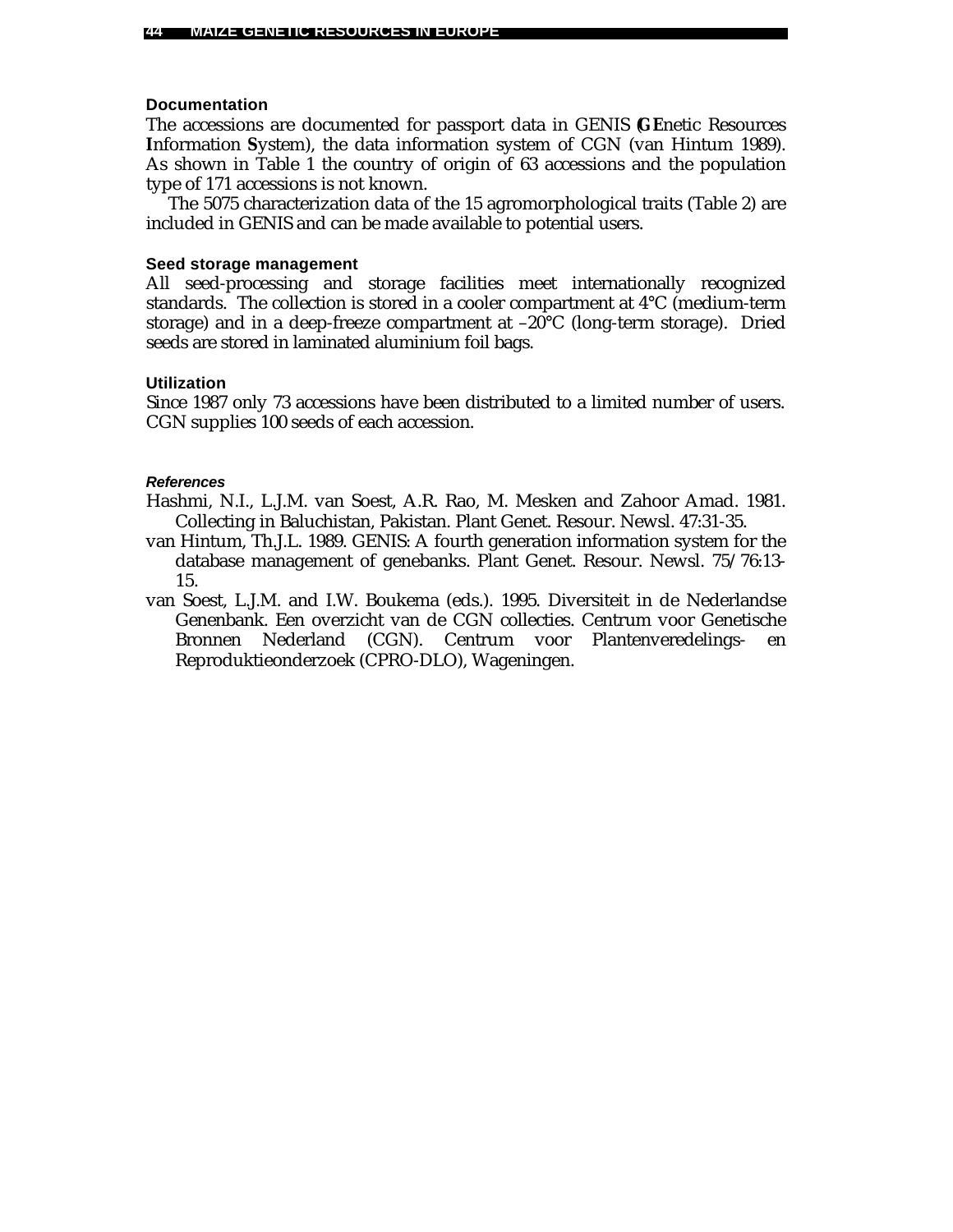# **General report on maize collections in Poland**

### *Z. Królikowski*

Plant Breeding Station, IHAR (Plant Breeding and Acclimatization Institute), Smolice, Poland

Maize is a crop with great adaptability and variability. This plant is an important crop in Poland as a grain and silage for cattle feeding, although the country is not typical for maize growing.

Maize was introduced to Poland in the 18th century from the Balkans. Before the Second World War it was grown in the southeastern part of the country where climatic conditions were suitable.

After the Second World War when part of the Nation was moved from east to west, farmers also moved local maize populations to the new regions. Part of that material was lost under the circumstances. Only a small part of it was collected in a proper way by breeders. The biggest amount of local populations was found in the village Wawrzenczyce near Krakow. This material was described and used as a source of genes for breeding.

In the breeding programme we use different germplasm and divide maize resources into the following categories:

- native open-pollinated populations, flint and dent type;
- improved open-pollinated populations introduced in the early 1930s from the USA;
- direct introduction and adaptation of US germplasm after the Second World War;
- hybrids containing some US and European germplasm;
- synthetics developed by breeders;
- material developed from programme Early by Late.

More than 85% of the hybrids released by the Polish national programme in the last decade contain our germplasm.

Our collection contains hundreds of accessions. The number of accessions held in short- and long-term storage is presented in Table 1. During the last decade we replied to a number of seed requests for these accessions, distributing a number of samples to different countries (Table 2). This germplasm was requested for numerous purposes ranging from breeding and evaluation to very basic research.

This germplasm is kept in two storage chambers: one for long-term storage in IHAR Radzików and the other for short-term storage at Smolice.

| Country              | No. of     | Country        | No. of accessions |
|----------------------|------------|----------------|-------------------|
|                      | accessions |                |                   |
| Albania              | 25         | Poland         | 280               |
| Canada               | 46         | Romania        | 2                 |
| Germany              | 28         | Spain          | 1                 |
| France               | 43         | Switzerland    | 10                |
| Hungary              | 16         | Czechoslovakia | 53                |
| <b>Great Britain</b> | 1          | <b>USSR</b>    | 50                |
| China                | 1          | <b>USA</b>     | 58                |
| Japan                | 5          |                |                   |
| The Netherlands      | 16         | Total          | 635               |

Table 1. Sources of accessions of maize germplasm (Maize collection, Smolice 1986-96).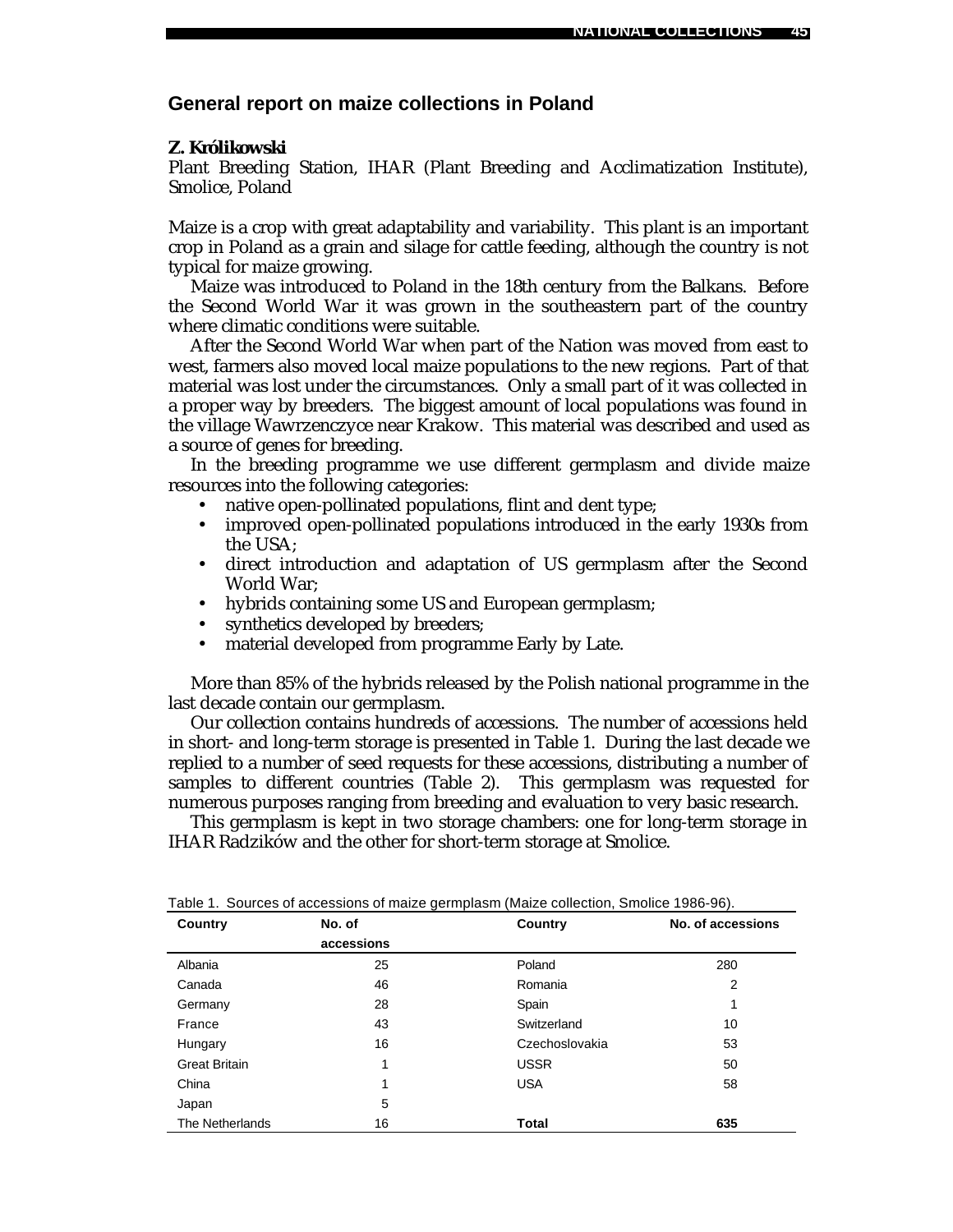| Country         | <b>Populations</b> | <b>Inbreds</b> | <b>Total</b>   |  |
|-----------------|--------------------|----------------|----------------|--|
| Bulgaria        | 15                 | 35             | 50             |  |
| Czechoslovakia  | 3                  | 25             | 28             |  |
| Germany         |                    | 36             | 36             |  |
| France          | 3                  | 12             | 15             |  |
| Hungary         | $\overline{4}$     | 10             | 14             |  |
| India           |                    | 20             | 20             |  |
| Iraq            | 27                 | 128            | 155            |  |
| Japan           |                    | 16             | 16             |  |
| Thailand        | $\overline{4}$     | 6              | 10             |  |
| The Netherlands |                    | 16             | 16             |  |
| North Korea     | 30                 | 160            | 190            |  |
| <b>USA</b>      | 12                 | 33             | 45             |  |
| <b>USSR</b>     | 10                 | 145            | 155            |  |
| Yugoslavia      |                    | $\overline{4}$ | $\overline{4}$ |  |
| <b>Total</b>    | 108                | 646            | 754            |  |

Table 2. Distribution of maize accessions (Maize collection, Smolice 1986-96).

It is necessary to regenerate the accessions to meet the seed requests because of the relatively low number of seeds kept in storage and the poor germination of seed after long-term storage. The accessions to be regenerated are chosen according to the age, quality and viability of seeds.

Several approaches are taken in this work including early vigour, resistance to lodging, *Fusarium* sp. and estimation of yielding ability (Tables 3, 4, 5).

| <b>.</b><br>Resistance rating 1-9 <sup>T</sup> | No. of accessions | Percentage of resistant accessions |
|------------------------------------------------|-------------------|------------------------------------|
| 9                                              | 5                 | 1.1                                |
| 8                                              | 0                 | 0                                  |
|                                                |                   | 0.2                                |
| 6                                              | 8                 | 1.8                                |
| 5                                              | 16                | 3.5                                |
| 4                                              | 28                | 6.2                                |
| 3                                              | 31                | 6.9                                |
| 2                                              | 81                | 18.0                               |
|                                                | 281               | 62.3                               |
| Total                                          | 451               | 100.0                              |

Table 3. Frequency of resistance to root lodging among 451 maize accessions (Maize collection, Smolice 1986-96).

**†** 9 = highly susceptible, 1 = highly resistant.

Table 4. Number and percentage of accessions resistant to *Fusarium* sp. (Maize collection, Smolice 1986-96).

| Resistance rating 1-9 <sup>t</sup> | No. of accessions | Percentage<br>accessions | of | resistant |
|------------------------------------|-------------------|--------------------------|----|-----------|
| 9                                  | 33                | 7.3                      |    |           |
| 8                                  | 39                | 8.7                      |    |           |
| 7                                  | 40                | 8.7                      |    |           |
| 6                                  | 64                | 14.2                     |    |           |
| 5                                  | 91                | 20.2                     |    |           |
| $\overline{4}$                     | 70                | 15.5                     |    |           |
| 3                                  | 49                | 10.9                     |    |           |
| $\overline{2}$                     | 35                | 7.8                      |    |           |
|                                    | 30                | 6.7                      |    |           |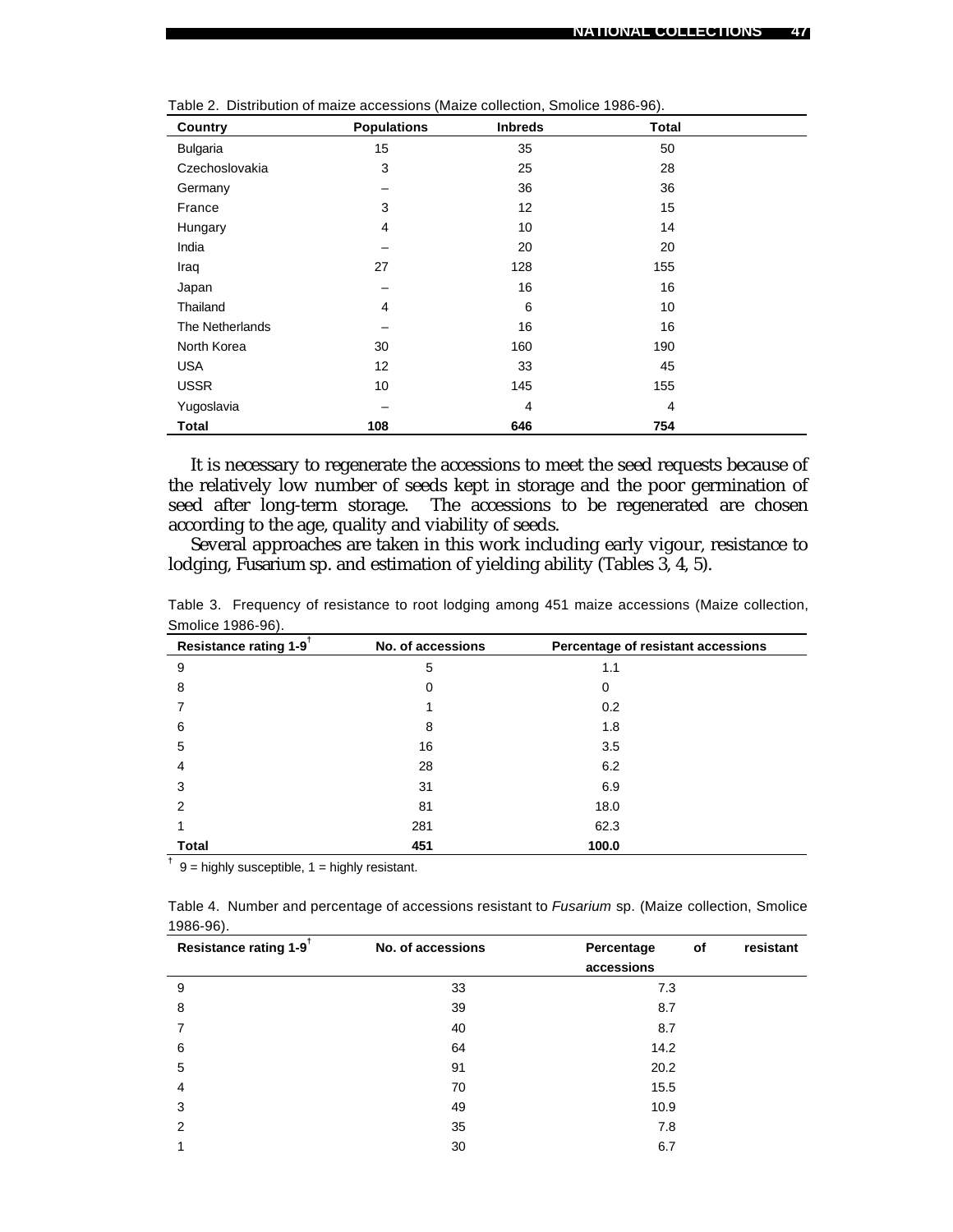| Total                                                                                         |       | 451   |       |                | 100.0  |       |
|-----------------------------------------------------------------------------------------------|-------|-------|-------|----------------|--------|-------|
| $\dagger$ 9 = highly susceptible, 1 = highly resistant.                                       |       |       |       |                |        |       |
| Table 5. Evaluation of yielding ability of maize accessions: testers and number of accessions |       |       |       |                |        |       |
| particular groups (Maize collection, Smolice 1986-96).                                        |       |       |       |                |        |       |
| Yield (% of standard LG                                                                       | S 152 | S 205 | S 206 | F <sub>2</sub> | Co 255 | Total |
| 5)                                                                                            |       |       |       |                |        |       |
| < 70                                                                                          |       |       | 2     | 8              | 3      | 14    |
| 71 - 80                                                                                       |       |       |       | 9              | 3      | 14    |
| $81 - 90$                                                                                     | 6     |       |       |                | 6      | 30    |

**Total 14 24 14 45 41 138**

3 3 1 – –

One of our important tasks is the estimation of genetic diversity and relationships by isoenzyme polymorphism studies. Each species could be unambiguously distinguished by the number of isoenzymes present in the set of the enzyme system analyzed. Since the isoenzyme number is generally believed to be highly conserved in plant, we were surprised to find so much variation within a small group of maize lines (Figs. 1, 2). Therefore we were particularly interested in determining isoenzymes in different inbred lines and we tried to obtain additional information regarding the origin and similarity and/or diversity of maize lines. The main task is to build a detailed catalogue of inbred lines developed at IHAR. The following enzymes were included in the analysis: Alcohol-dehydrogenase (ADH), Malate-dehydrogenase (MDH), Isocitratedehydrogenase (IDH), Glutaminate-dehydrogenase (GDH), Acid-phosphate (ACPH), Esterase (EST) and proteins (P).

Fig. 1. Comparison of isoenzymes of maize inbred lines in pollen grain. The sequence of accessions: 1-F2, 2-Co255, 3-F113, 4-S151, 5- S152, 6-S195, 7-S210, 8-S215, 9-S132, 10-

Fig. 2. Comparison of isoenzymes of maize inbred lines in seedling. The sequence of accessions: 1-F2, 2-Co255, 3-F113, 4-S151, 5-S152, 6-S195, 7-S210,

4 – 2 1 –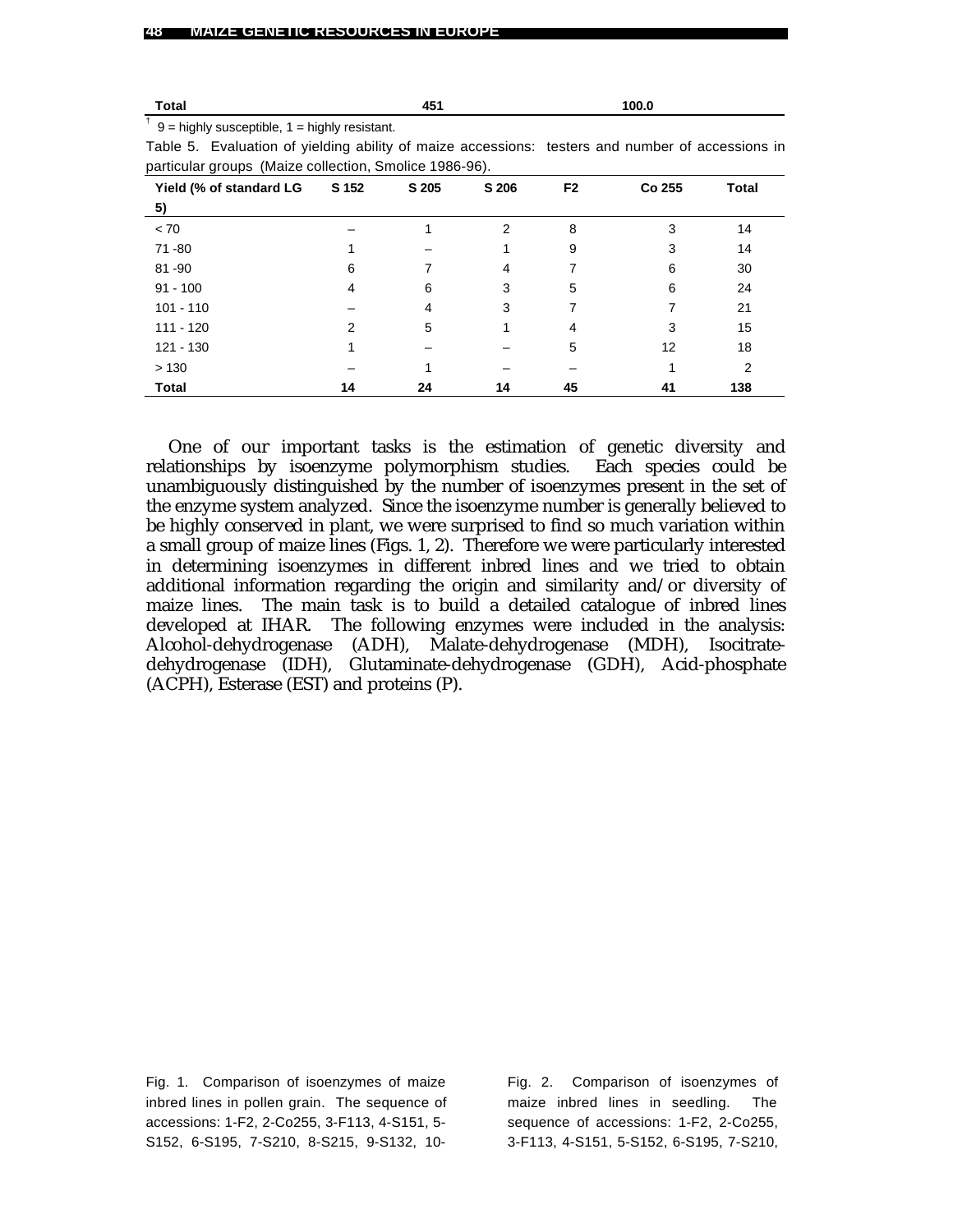S146, 11-S247, 12-S311. 8-S215, 9-S132, 10-S146, 11-S247, 12- S311.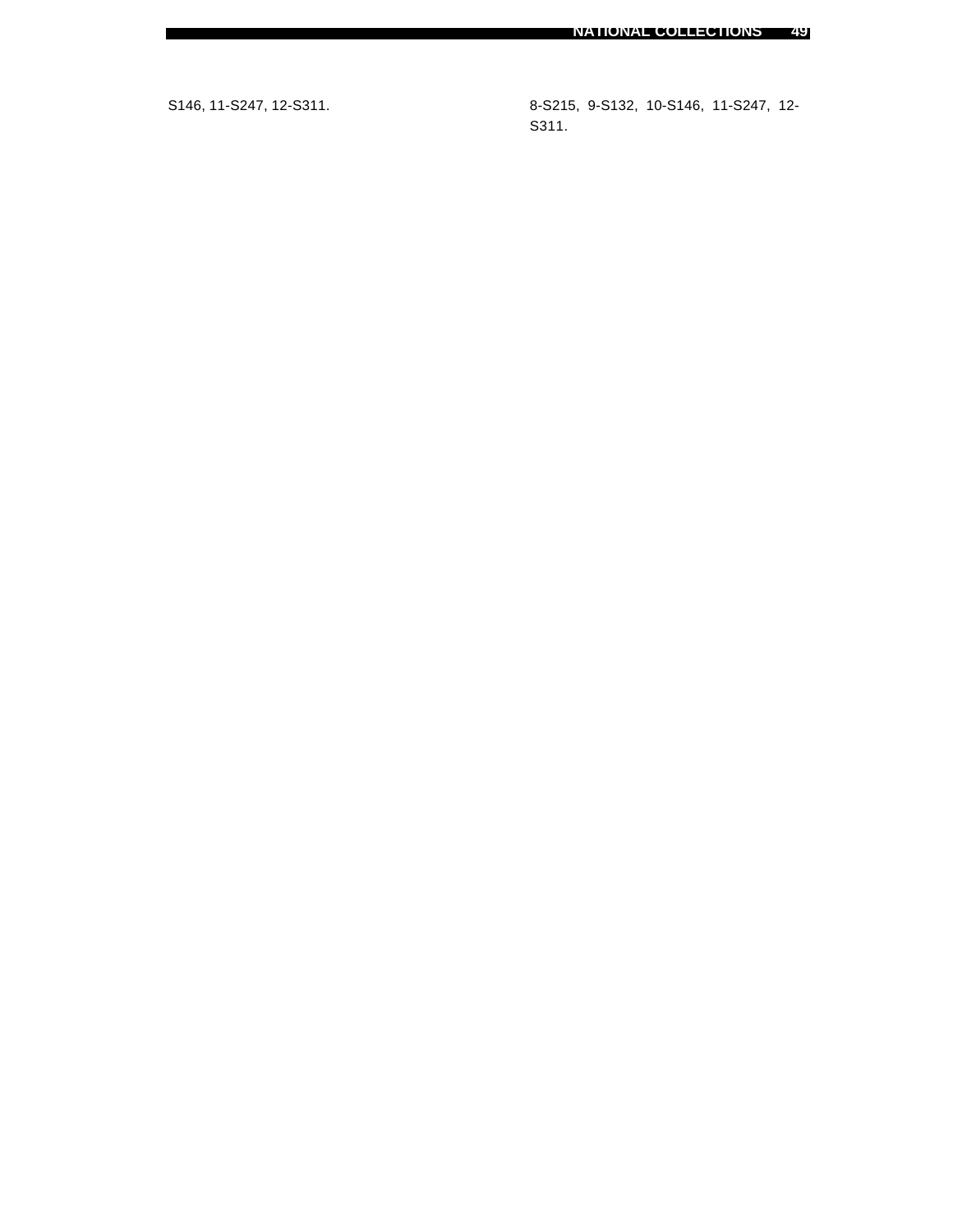Fig. 3. Laser densitogram of an ACPH (1n) inbred F2.

Fig. 4. Laser densitogram of an ACPH (2n) inbred F2.

Fig. 5. Laser densitogram of an ACPH (1n) inbred Co255.

Fig. 6. Laser densitogram of an ACPH (2n) inbred Co255.

As an example I would like to present the results obtained for the standard line F2 and another line. Some important isoenzymes were included in the analysis. All comparisons were made within the samples run on the same gel. Indistinguishable bands were scored as identical.

The intensities of isoenzyme bands were evaluated by LKB Ultrascan laser densitometer. The comparison of densitogram curves (Figs. 3, 4, 5, 6) shows significant differences among accessions. This method is suitable for developing a true catalogue of inbred lines.

One- and two-dimensional analyses of proteins are frequently used for the determination of genetic diversity of accessions. This method was applied for analysis in pollen grains and seedlings of maize accessions. In inbred lines the characteristic spectra of soluble proteins for pollen and for seedling were observed. Each line has its own specific spots picture and its number was different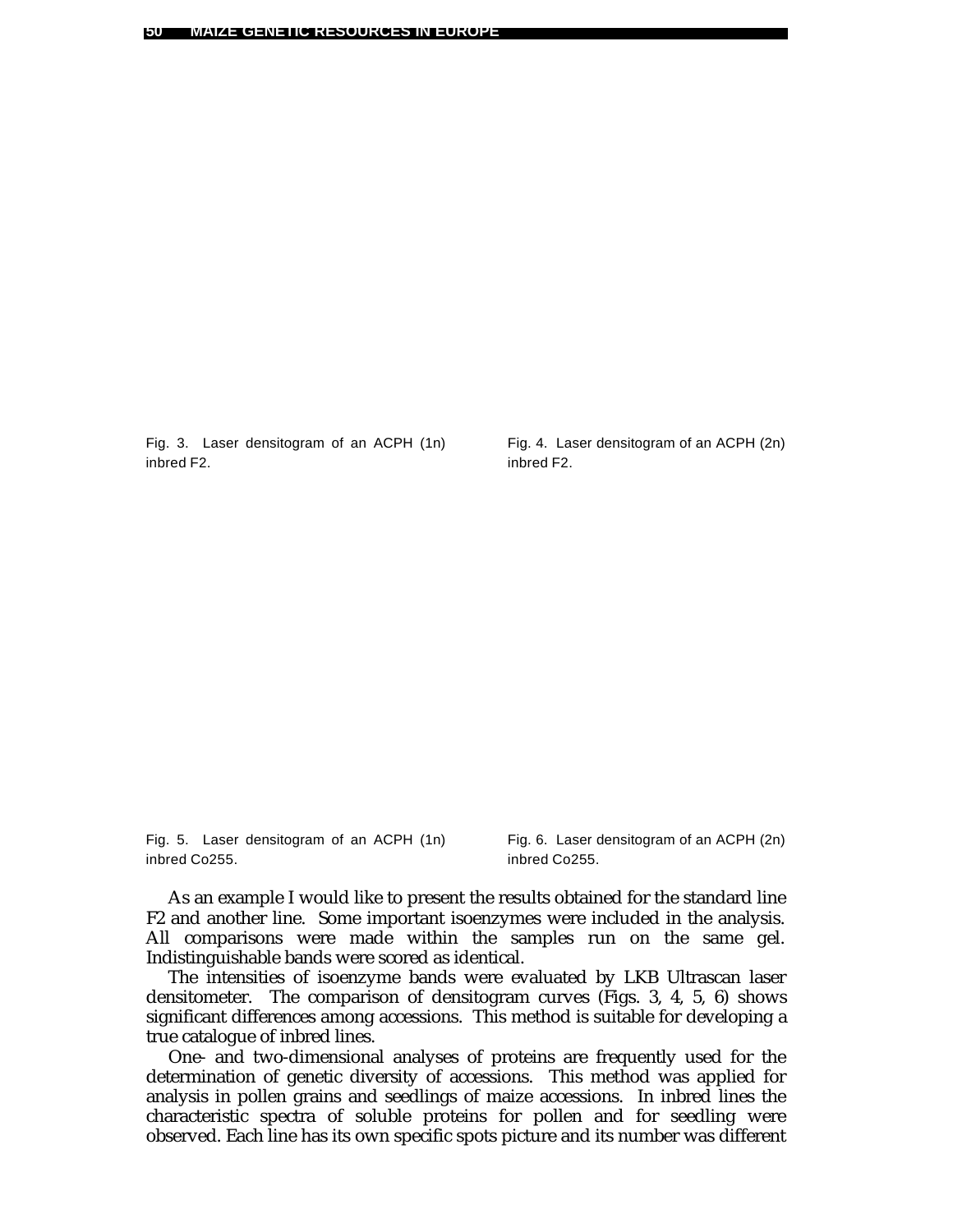### **Maize genetic resources in Portugal**

### *S. Pego*

Banca Portugues de Germoplasma Vegetal, Núcleo de Melhoramento e Milho, DRAEDM, Braga, Portugal

#### **Introduction**

Maize was introduced in Portugal after Columbus and became a traditional crop responsible for the agricultural revolution of the 16th and 17th centuries in the Portuguese northwest. This region is particularly mountainous, with some good pieces of flat land along the valleys, but most of the farmlands follow the sources of water. For centuries farmers selected the best adapted landraces and built up an agricultural polycropping system which, besides a set of minor crops, was composed of two major components: maize (bread) and vineyards (wine).

Since 1975, the Portuguese Plant Germplasm Bank (BPGV) has been carrying out systematic germplasm collecting and was able to save most of the Portuguese landraces of maize, together with the other minor components of the traditional agricultural systems. This proved to be providential. In fact, during the last 20 years, a tremendous genetic erosion took place that can be summarized in the following table:

Evolution of maize germplasm utilization during the last 20 years in Portugal.

| Year | % of landraces used by farmers | % of hybrids used by farmers |
|------|--------------------------------|------------------------------|
| 1975 | 90                             | 10                           |
| 1985 | 80                             | 20                           |
| 1995 | 30                             | 70                           |

Together with this genetic erosion, both in maize and other related crops, a considerable drop in maize area has occurred: from 350 000 ha in 1975 to 250 000 ha in 1996. In this same time, we went from a position of producing 50% of our food needs in 1975 to only 25% in 1996.

The reason for this big transformation is found in the Community Agricultural Policy (CAP) which has been focusing in a productivist model of monocropping, highly mechanized agriculture. In fact this political strategy almost destroyed the traditional Portuguese agricultural polycropping systems and put out of business 500 000 small farmers in these past 10 years. This transformation in a small country with 10 million people gave rise to a set of hard consequences:

- a strong genetic erosion, not only in maize, but also in all related crops, as well as a set of diversified horticultural plants;
- a serious social problem with the movement of rural families to the sea border, looking for jobs and shelter in the big cities and thus creating a national housing problem;
- an environmental disruption, since the farmer was himself a component of the ecological equilibrium making the balance between the forest and the farming fields;
- a national problem of forest fires each summer with growing financial support going to the building up of a small army of firemen, together with their physical structures and professional means.

It is our opinion that the CAP policy suffers from a philosophical handicap of not understanding the role of small farmers in a place like the Portuguese northwest. It does not recognize that this type of farmer combines four activities,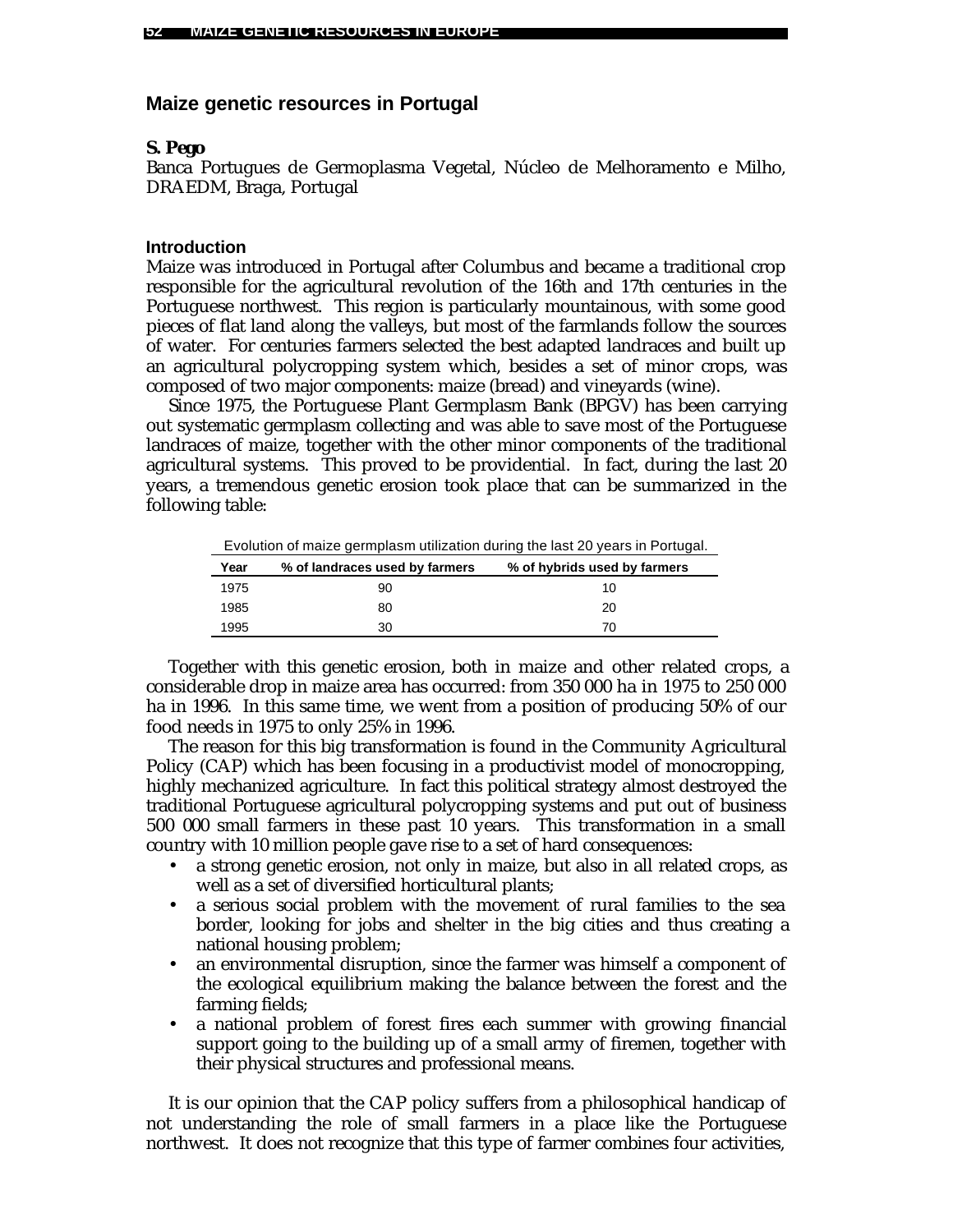all of them in favour of general society: food producer, genetic resources curator, environmental protector and forest fireman. And since the CAP and the society in general do not recognize this specificity, the farmer has been paid only as a food producer and as such, cannot compete with the best arable soils down in the valley. So he has been pushed into bankruptcy.

#### **The genetic resources issue in Portugal**

Portugal still does not have a formal national programme for genetic resources. Its resources are evenly distributed by an array of public and private institutions. However, most of its *ex situ* genetic resources are located at Braga, stored in the Portuguese Plant Germplasm Bank (BPGV) which is a public institution belonging to the regional services (DRAEDM) of the Ministry of Agriculture.

The BPGV was born in the 1970s within the maize breeding station (NUMI) and since then grew to its present status of major germplasm bank of the country. Together with maize, BPGV brought to its attention all cultivated crops, aromatic and medicinal plants and is still expanding the range of crops with total accessions of 11 212 covering 80 species. Regarding maize and in its duty of 'IPGRI Maize Germplasm Bank for the Mediterranean Region', the BPGV holds the following collection:

| Landraces                           | 1740 (1166 landraces already have been |
|-------------------------------------|----------------------------------------|
|                                     | characterized)                         |
| From Morocco                        | 172                                    |
| From Yemen                          | 43                                     |
| From Portugal                       | 1525                                   |
| Breeding materials and inbred lines | 4526                                   |
| Genepools                           | 366                                    |
| Total                               | 6632                                   |

It is expected that early this summer the new building facilities of the BPGV will be inaugurated and among a set of laboratories equipped with modern technologies for both conservation and evaluation, it will house:

- a  $120 \text{ m}^3$  cold-storage room for long storage conservation at  $-20 \text{°C}$ , and
- a 60  $m^3$  cold-storage room for medium-term conservation ranging from  $-2$ to 10ºC.

The same building will house, in independent structures, the maize breeding station (NUMI) which will have for its own service two extra cold storage rooms of 60  $\mathrm{m}^{3}$  each, for medium-term conservation at 4°C.

Three catalogues with the data of 900 accessions already characterized will be issued and distributed this summer.

#### **Our collaborative experience**

Since its very beginning BPGV has been working side by side with the maize breeding programme. All the collaborative experience of NUMI/BPGV supports the idea that conservation and breeding should work together, if possible side by side in a place where breeders and curators can continuously discuss their own specific problems and tasks.

From this experience, some populations received as accessions at the BPGV were immediately chosen by the breeders to undergo population improvement and were put at the farmers' disposal for production under the form of improved pollinated varieties. In the same way, the discussion of the descriptors has been a permanent issue stressing the two main descriptors breeders want most and that are still missing: inbreeding depression and combining ability.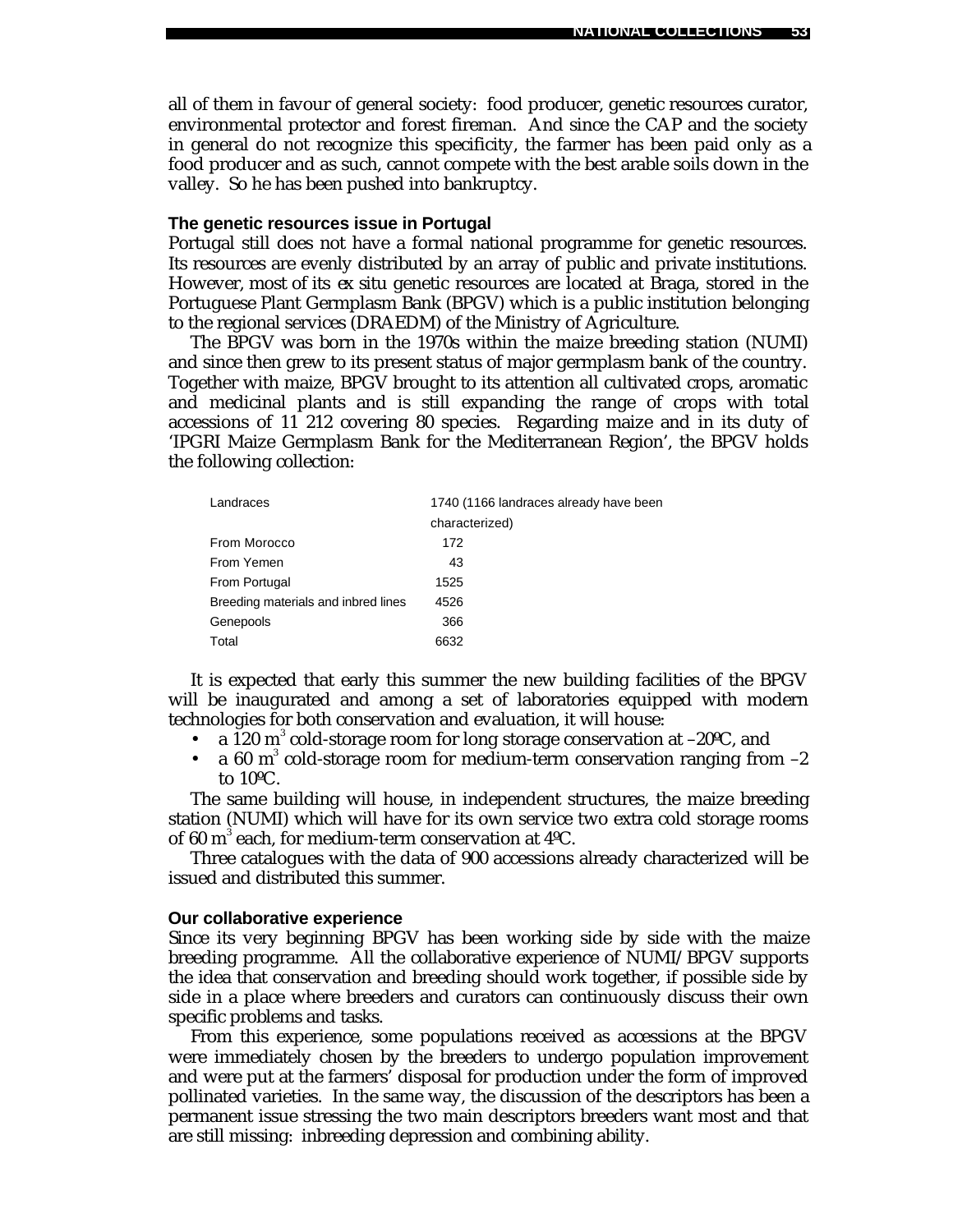To fill this gap between conservation and utilization, that is to say between curators and breeders, we want to stress the urgency of building up a prebreeding programme which should consider:

- germplasm enhancement
- preliminary evaluation under a breeder's point of view
- the need for developing a new and, if possible, easily implemented methodology for a first prebreeding approach.

It is our aim to keep going in the direction of filling up this gap between **conservation** and **utilization**, keeping in mind that **breeding** is the natural bridge between them and that the real utilization is that by farmers and/or industry.

We consider that this effort is not only useful and necessary for the economic use of genetic resources, but also for the support of the germplasm banks themselves.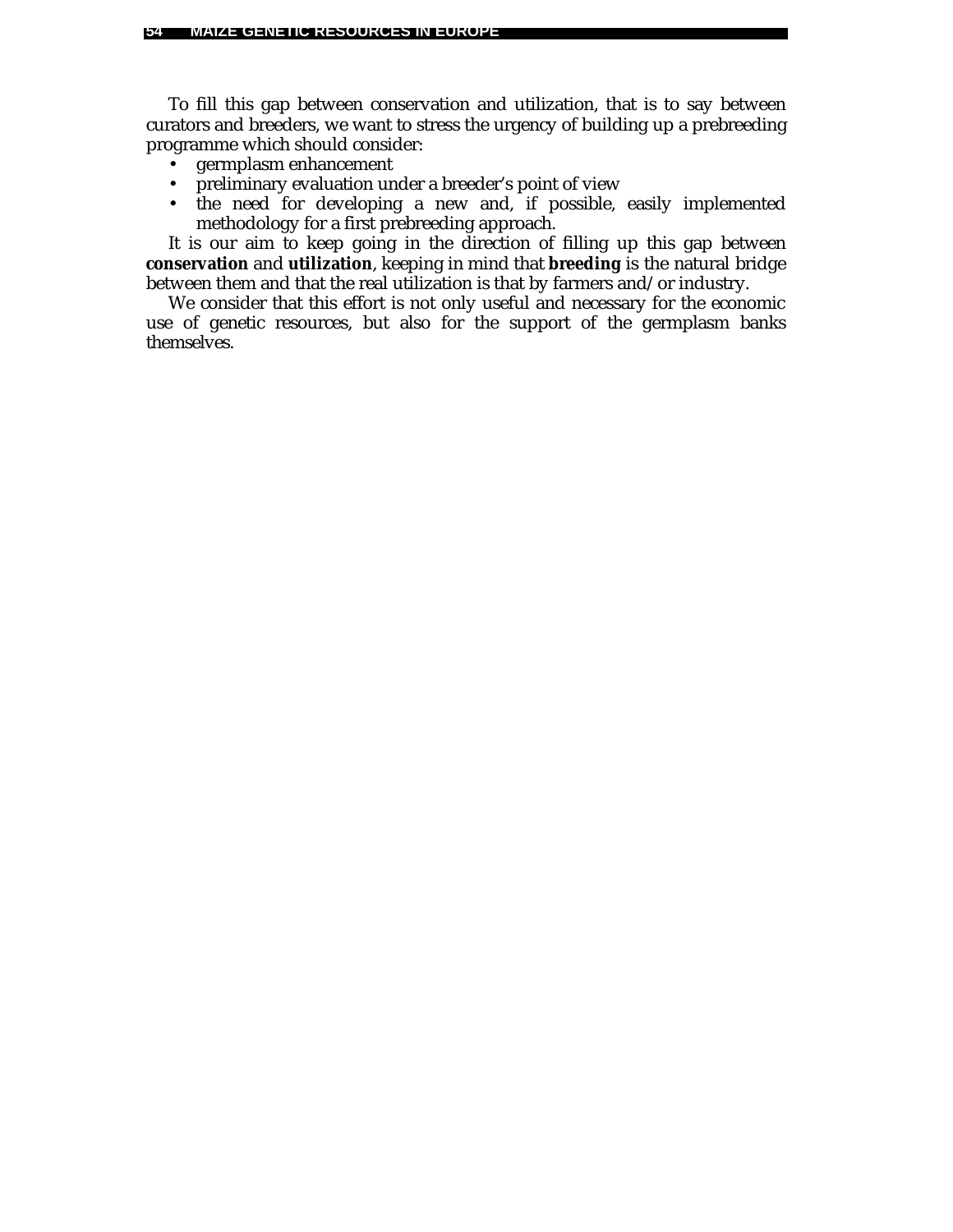### **The Romanian maize collection**

#### *Marcel Avramiuc*

Suceava Genebank, Romania

The national maize collection of Romania comprises a total of 11 239 accessions distributed as follows:

- 3188 accessions held by the Suceava Genebank;
- 8051 accessions held by six other institutions.

The composition of the maize germplasm collection is: for indigenous cultivars, a total of 8079 accessions consisting of 3550 landraces, 1587 hybrids, 2759 inbred lines, 26 breeds, 80 mutants and 77 synthetics.

The introduced cultivars consist of 3160 accessions including 103 old forms, 40 hybrids, 2790 inbred lines, 4 breeds, 35 mutants, 50 synthetics and 138 other forms.

Although several institutions in Romania hold a large amount of maize germplasm, only the Suceava Genebank assures the conservation of germplasm up to the recommended standard, namely in medium-term storage (for the time being). The other institutions have mainly field collections.

The main purpose of these collections is to preserve material for breeding use.

The maize germplasm, as part of these collections, is evaluated using standardized descriptors. Being breeders, many maize collections holders are interested only in certain characters and then they do not use some of these descriptors. The Suceava Genebank is the only institution in Romania which has as objectives the collecting, evaluation and conservation of plant genetic resources. For maize germplasm evaluation the whole descriptors system provided by IPGRI is used at Suceava.

Since 1989 the Romanian agricultural research institutes and stations have computerized the documentation of their collections using microcomputers and adequate softwares.

At Suceava Genebank the information system is grafted onto the old system keeping the documentation specific to each activity in the bank. The new information system was designed to coexist with the traditions of the old system, that cannot be ignored. Since 1992 the Genebank Computing Office is equipped with an AT286 microcomputer and a matrix printer. The data of our collection are stored in a database using a programme package SIRAG, created with FoxPro.

The information concerning the preserved genetic material is divided into three groups: passport data, conservation data and characterization/evaluation data.

In Romania, at the national level, 50% of maize accessions are entered into the database with passport and conservation data. For Suceava Genebank, more than 90% of this work is complete. While the material is being studied characterization/evaluation data are entered. Completion of these data, both for the Genebank and for the other institutions, is below 50%.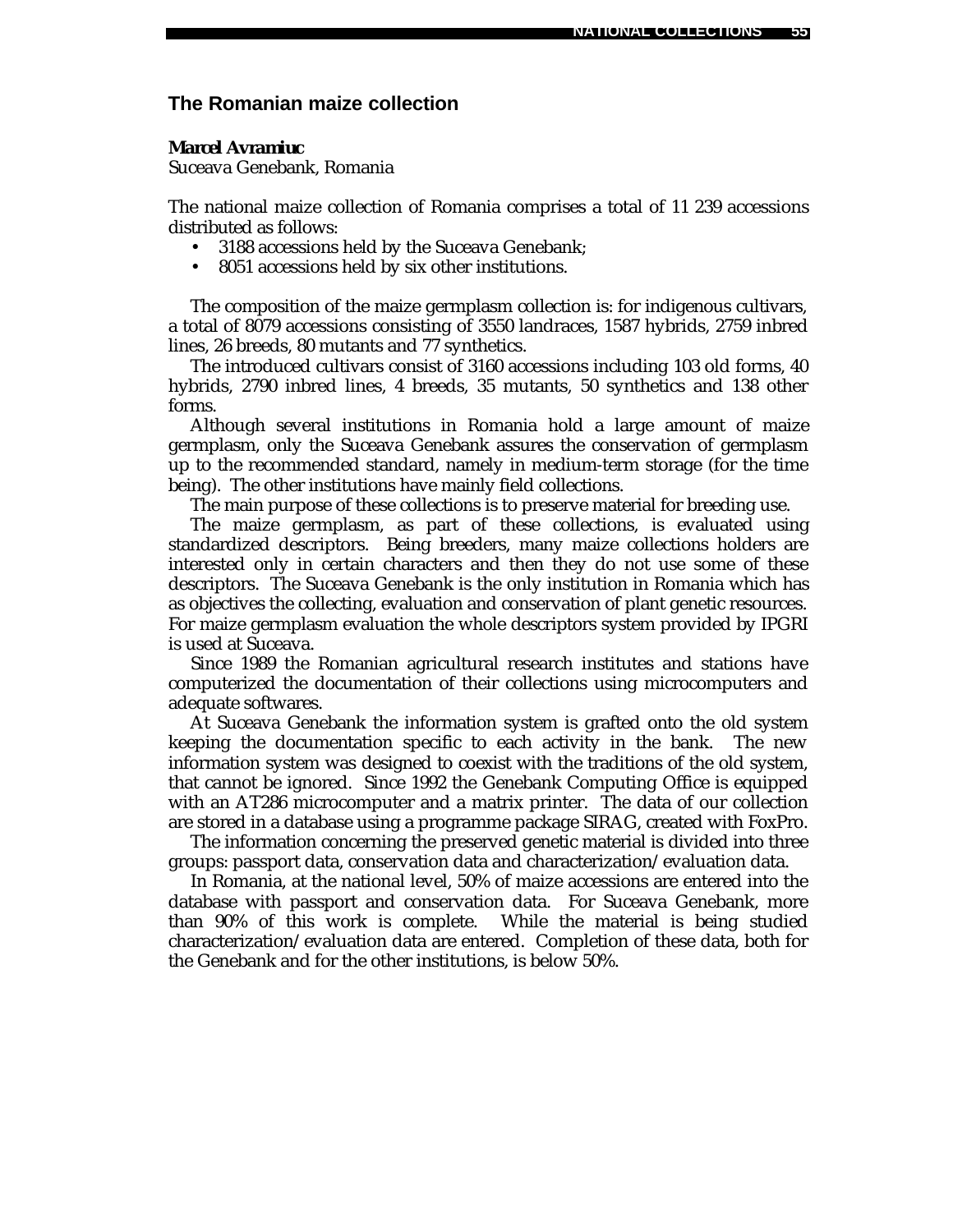# **Collections of maize landraces in Spain**

### *J. Moreno-Gonzalez*

Centro de Investigaciones Agrarias de Mabegondo, La Coruña, Spain

Maize was first cultivated in Spain immediately after the second trip of Columbus (Brandolini 1969). Following that time, several maize types from different locations in America were introduced into many different regions in Europe. Nevertheless, a unique species, *Zea mays* L., has been widely cultivated throughout Europe. Diversification of maize has become very large in the world during the long period of cultivation. The diversification likely occurred because of (a) the different origin of the introductions, (b) the selective pressure of environments where maize has been cultivated, (c) the growing conditions and techniques utilized in the different regions of Europe, (d) the screening criteria of farmers to choose maize types for distinct purposes and (e) the active trade and exchange of maize seed, which favoured intercrossing and recombination.

Although maize has been cultivated in Spain from the beginning of the 16th century, the crop was not spread over all regions until some years later. For example, maize was not regularly grown in Galicia, the northwest of Spain, until the second half of the 17th century (Perez-Garcia 1982). From that time onwards, the traditional summer cereal crop of the region, millet (*Panicum miliaceum* L.), and also other winter cereals were progressively replaced as maize cultivation extended from the coast to the inland and highland areas, following the rivers. The speed with which maize was extended was fastest in the coastal areas and slower as it moved to areas 400 m asl (Perez-Garcia 1982). Table 1 gives cultivation data based on records of rural churches and monasteries.

Maize hybrids have been adopted extensively in South and Central Spain since the 1950s, but their adoption occurred in the north much later. Even now, about 30% of the maize-growing area of Galicia is still cultivated with local varieties. The limitations of cold temperatures in the area and the small holdings fragmented into many smaller plots might be responsible for the delay in adopting new technology and extending the area of cultivation for maize hybrids. The progressive substitution of the local varieties risks their definitive extinction. Therefore, it is necessary to carry out actions for conserving the old landraces with the double purpose of (a) avoiding the loss of a rich and variable germplasm which otherwise might cause the so-called 'genetic erosion', and (b) being able to incorporate this germplasm into active breeding programmes as sources of specific traits, e.g. early vigour, cold, drought and pest tolerance, disease resistance, specific fatty acid and starch components.

| <b>Before maize introduction</b> |         |       |     | After maize introduction |         |       |     |               |       |
|----------------------------------|---------|-------|-----|--------------------------|---------|-------|-----|---------------|-------|
| Region                           | Years   | Wheat | Rve | Millet                   | Years   | Wheat | Rve | <b>Millet</b> | Maize |
| Coast                            | 1600-29 | 17    | 49  | 34                       | 1660-69 | 9     |     | 14            | 55    |
| Midland                          | 1600-29 | 12    | 41  | 45                       | 1650-59 | 15    | 23  | 16            | 45    |
| Highland                         | 1630-69 | 10    | 78  | 12                       | 1780-97 | 16    | 62  | 12            | 9     |

Table 1. Distribution (%) of the cropping area of cereals in northwest Spain (Galicia) before and after the introduction of the maize crop (adapted from Perez-Garcia 1982).

Surveys and collections of maize for breeding purposes started in northern Spain in the late 1920s. Collections for conservation and variability studies started later, in the 1950s.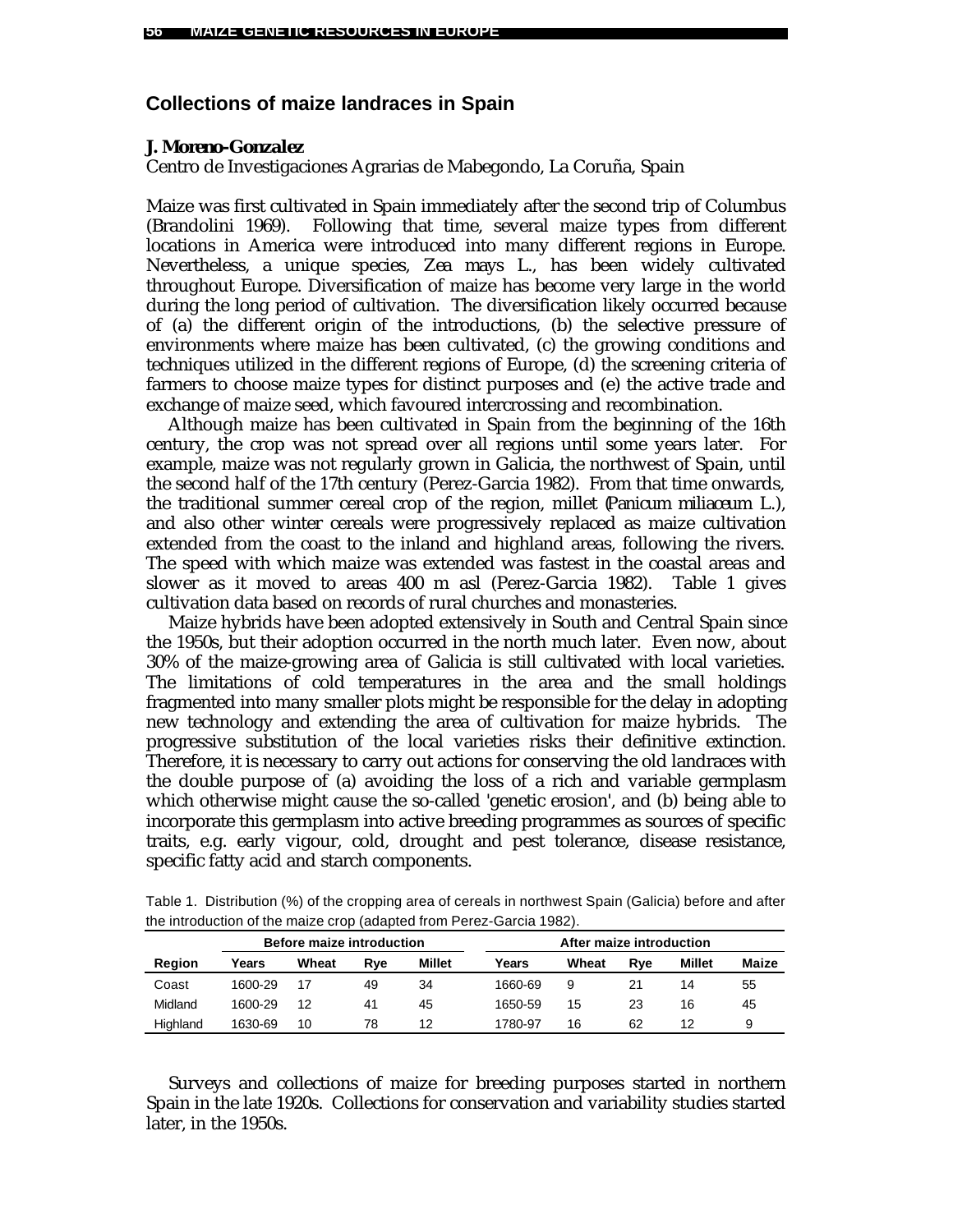The following collections are worth mentioning:

### **First classification of maize races in Spain**

The work carried out by Professor Sanchez-Monge (1962) is a very complete and accurate study in which 462 accessions from all over Spain were analyzed. Seventeen races of maize for grain and three for popcorn were identified. In addition, 32 more groups that included intermediate characteristics between the main races also were identified as subraces. Characterization was based on some morphological traits of the plant, ear, cob, kernel and tassel, and on counting the number of chromosome knobs.

Accessions belonging to the same group were recombined to form a collection of 49 races and subraces. This collection is conserved in the Spanish Centre of Genetic Resources (CRF), Alcalá (Madrid) and in the germplasm bank of the Mision Bilógica de Galicia (MBG) at Pontevedra. The method of conservation was hand-pollination with at least 200 plants. Some inbred lines were derived from this material (e.g. EC21 from the Gallego race).

#### **Germplasm bank of the MBG at Pontevedra**

The MBG is a breeding station which has been working on maize since the late 1920s. Two periods can be distinguished in this station: (1) since its creation until the early 1960s, when the introduction of maize accessions came mainly from North Spain, but also from North America, e.g. the Longfellow landrace. Reputed early inbreds such as the EP1 were derived from northern Spanish early material. Part of the material from this time was lost; (2) the second period extends since the early 1970s until now. New accessions have been collected mainly in Galicia, but also have been introduced from other parts of Spain and North American Universities.

Some 420 accessions are presently conserved in cold storage at 0-4ºC and 45- 55% relative humidity; 220 out of the 420 were collected in Galicia. Characterization of part of this material based on morphological data of plants and ears was carried out by Ron and Ordas (1987) and Ordas *et al.* (1994).

#### **Germplasm bank of the CIAM at La Coruña**

The Centro de Investigaciones Agrarias de Mabegondo (CIAM) collected maize local varieties from the north of Spain (Galicia, Asturias, Cantabria and the Basque Country) in the 1970s and 1980s. More than 95% of the accessions were of the flint endosperm type. Several inbred lines have been developed from this material and are presently used in an active breeding programme. Crossing of the flint germplasm from North Spain by dent endosperm types from the US Corn Belt has shown a high level of heterosis (Moreno-González 1988a, 1988b). Two expeditions (1977 and 1982) to collect accessions in the region were partially funded by the IBPGR/FAO. Duplicated accessions collected in these expeditions were sent to the germplasm bank in Bari and the CRF at Madrid. A representative sample of the CIAM collection composed of 86 local varieties was studied to (1) assess the genetic variability, (2) define a morphological system of classification and (3) establish relationships between the classification groups and the climatic conditions of the area from which the varieties were collected. Morphological and isoenzyme traits were used for the characterization and grouping of the varieties (Llauradó and Moreno-González 1993; Llauradó *et al.* 1993). Populations were grouped by the degree of dissimilarity into four distinct subracial groups related to four geographically and climatically defined areas. Three levels of discrimination based on morphological traits were found to separate the populations. Level 1 included earliness and plant size, level 2 ear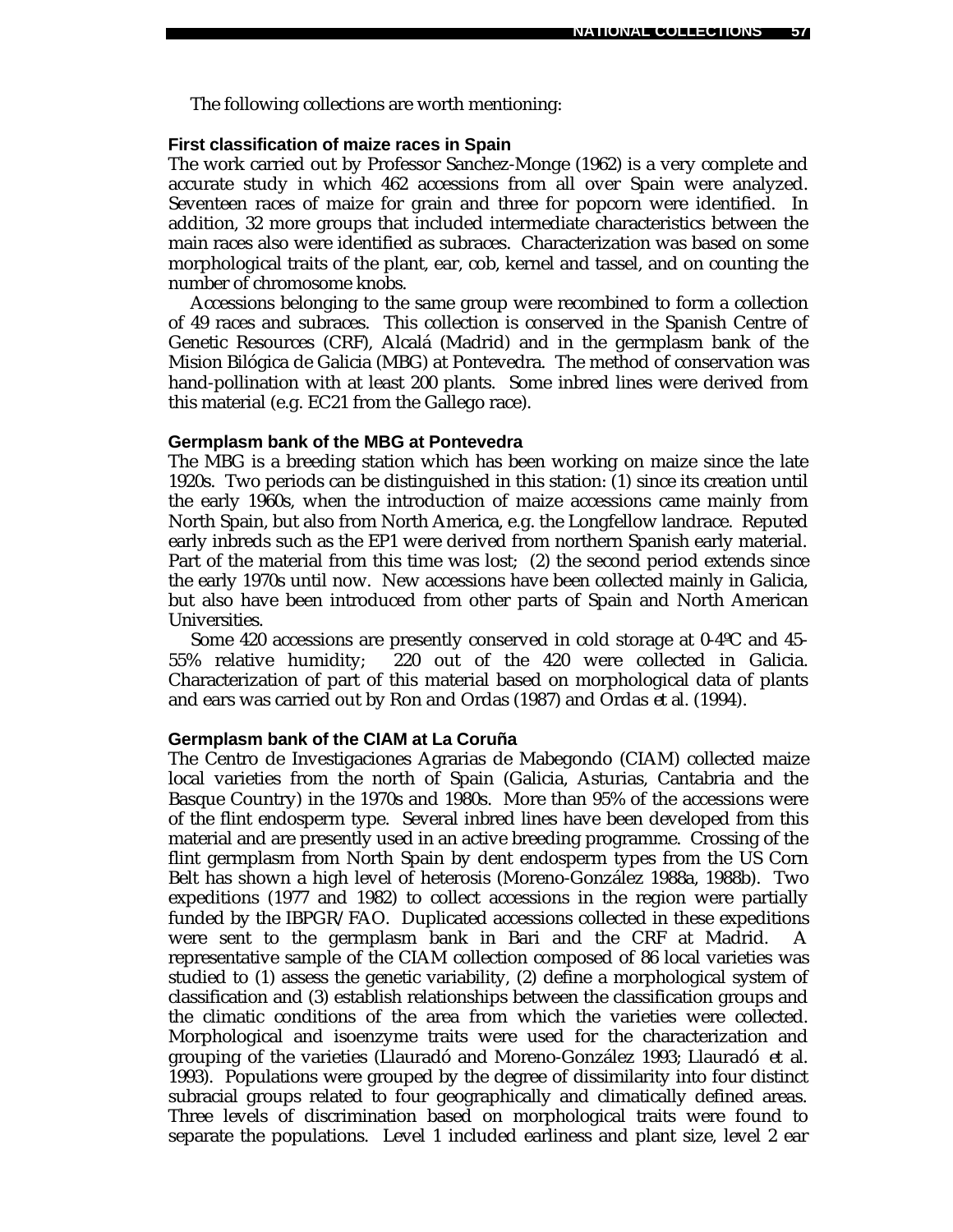traits and level 3 tassel traits.

Some 750 accessions are conserved in cold storage at 0-4ºC and 45-55% relative humidity. Out of the 750, 650 are local varieties collected in Spain. Regeneration of some populations with low viability is in progress. Additionally, recording of secondary morphological characterization traits has been made in several populations.

## **Centre of Genetic Resources**

The Centre of Genetic Resources (CRF) located at Alcalá de Henares (Madrid) is the National Gene Bank of Spain. More than 21 000 accessions from 83 different species are conserved in the Bank. The cereal group includes 8600 accessions belonging to 19 species, *Zea mays* being the cereal with the highest number of accessions (1320). Out of these 1320 samples, 1020 are Spanish local varieties, 45 were collected in Portugal, and the remainder came from other parts. Regeneration of these samples is carried out when seed viability is low. The active collection is kept in a cold chamber at  $-2$  to  $-4^{\circ}$ C and 45% relative humidity. Some of the samples are duplicates from those stored in the regional seed banks, especially from the CIAM bank and the Servicio de Investigaciones Agrarias de la Comunidad de Madrid (SIACM).

### **Centre of 'Aula Dei'**

This Centre is located at Zaragoza and stores in cold chamber about 800 landraces, out of which 750 were sampled from different regions of Spain along many years. Characterization studies based on morphological data have been carried out in the group of populations from Cantabria (Alvarez and Lasa 1990a, 1990b) and the Basque Country (Ruiz de Galarreta and Alvarez 1990). Presently, landraces with low seed viability are being multiplied.

### **National Coordination Project on Maize Genetic Germplasm**

A National Coordination Project which includes the abovementioned collections is presently being carried out in Spain. The main objectives are (1) to inventory all national accessions and to introduce the passport and primary characterization descriptors in a database, such as Excel, in order to identify duplicates, (2) to regenerate those accessions with low seed viability, (3) to characterize maize samples based on secondary morphological and important agronomic traits, and (4) to establish dissimilarity groups in order to form a core collection in each of the specific collections of CIAM, MBG and AD.

| <b>Collectio</b> | <b>Accessions</b> | <b>Local varieties</b> | Passport <sup>1</sup> | Primary<br>characterization | Secondary<br>characterization |  |
|------------------|-------------------|------------------------|-----------------------|-----------------------------|-------------------------------|--|
| n                |                   |                        |                       |                             |                               |  |
| Races            | 49                | 49                     | 49 (0)                | 49                          | 0                             |  |
| <b>MBG</b>       | 420               | 220                    | 420 (200)             | 220                         | 100                           |  |
| <b>CIAM</b>      | 750               | 650                    | 650 (180)             | 650                         | 250                           |  |
| <b>CRF</b>       | 1320              | 1020                   | 1020 (1020)           | 0                           | 0                             |  |
| AD               | 800               | 750                    | 750 (200)             | 750                         | 100                           |  |

Table 2. Situation of the maize collections in Spain conserved in cold chambers at  $-4$  to  $4^{\circ}$ C.

**†** Number in parenthesis refers to computerized data.

#### *References*

Alvarez, A. and J.M. Lasa. 1990a. Populations of maize from Cantabria. I. Morphological evaluation and variability. An. Aula Dei 20 (1/2):41-49.

Alvarez, A. and J.M. Lasa. 1990b. Populations of maize from Cantabria. II.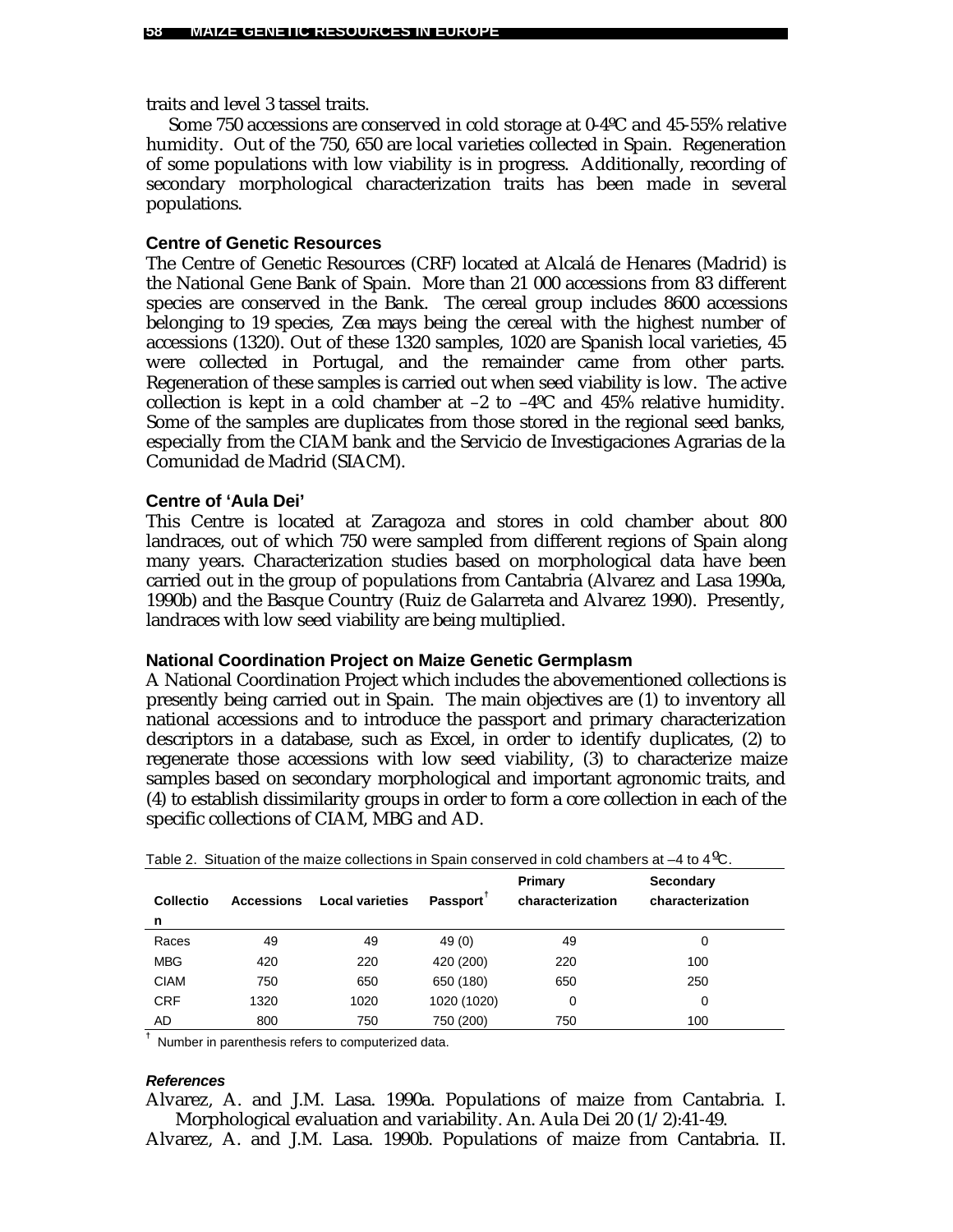Numerical taxonomy based on quantitative traits. An. Aula Dei 20 (1/2):51- 58.

- Brandolini, A. 1969. European races of maize. Proc. Annu. Corn and Sorghum Res. Conf. ASTA Publ. No. 24:36-48
- Llauradó, M. and J. Moreno-González. 1993. Classification of northern Spanish populations of maize by numerical taxonomy. I. Morphological traits. MAYDICA 38:15-21. A
- Llauradó, M.; J. Moreno-González and P. Arus. 1993. Classification of northern Spanish populations of maize by numerical taxonomy. II. Isozyme variation. MAYDICA 38:249-258.
- Moreno-González, J. 1988a. Evaluation, development and improvement as source breeding materials of maize for cold regions. Pp. 21-34 *in* Maize breeding and Production. Belgrade.
- Moreno-González, J. 1988b. Diallel crossing system in sets of flint and dent inbred lines of maize (*Zea mays* L) MAYDICA 33:37-49.
- Ordas, A., R.A. Malvar and A.M. de Ron. 1994. Relationships among American and Spanish population of maize. Euphytica 79:149-161.
- Perez-Garcia, J.M. 1982. O millo en Galicia: un estado da cuestion. Revista Galega de Estudos Agrarios 7:87-104.
- Ron, A.M. and A. Ordas. 1987. Genetic study of non-ear characters in maize. Plant Breed. 98:268-271.
- Ruiz de Galarreta, J.I. and A. Alvarez. 1990. Guipuzcoa populations of maize. I. Morphological evaluation and correlation between quantitative traits. An. Aula Dei 20 (1/2):27-39.
- Sanchez-Monge, E. 1962. Razas de Maíz en España. Ministry of Agriculture, Madrid, Spain.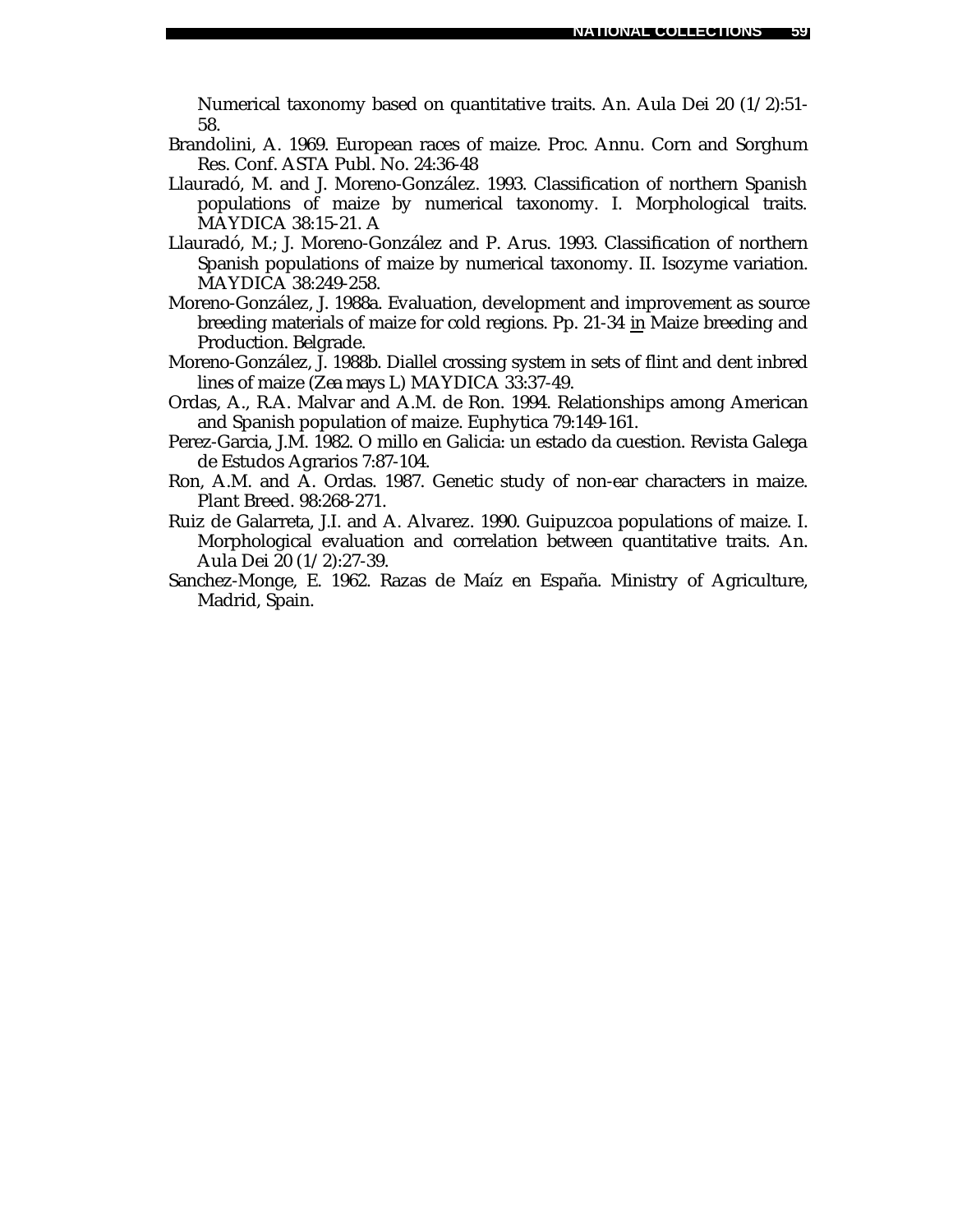# **Genetic resources of maize (***Zea mays* **L.) in Slovakia**

### *B. Ryšavá*

Zeainvent a.s., Trnava, Slovakia

### **Introduction**

The history of the collection of genetic resources of maize in Czechoslovakia (regional populations and varieties) started in the Plant Production Research Institute (PPRI) at Pieštany. A group of PPRI workers had collected regional populations with the help of agricultural schools and training centres.

After the foundation of the Maize Research Institute in Trnava in 1962, the seed material of regional populations was transferred there. Each sample was registered, numbered and the grower's precise address recorded. The study of the collected seed material of regional populations was carried out in a research programme. After a 3-year evaluation in trial plots, the results were elaborated by Husárová (1967).

In 1969, varieties were taken over from the Laboratory of Genetics in Lednice where up to then the assortment had been only collected and partially used by Mostovoj. The remaining part of the assortment of the varieties was acquired by the institute through importation or personal contacts. The varieties were described by Javorek (1964). As from the mid-1960s, both homozygotic and heterozygotic genetic resources were studied by Polerecký and Piovarèi. Their work on genetic resources is documented by a considerable number of samples. The less fertile regional populations with specific characteristics, long used for growing in certain agro-ecological conditions, were exchanged for higher-yielding varieties and hybrids, leading to unrecoverable loss of suitable genes. The aim of maintaining genetic populations is to preserve them for the future in a genetically unchanged form. Therefore, after a thorough study, the sample is stored. The task of conservation is to restore the germination of the stored sample. This part of the work is technically most demanding and brings along the highest risk of damaging the stored sample of genetic resources.

### **Materials and methods**

The genetic resources are evaluated according to the "National descriptors list, species *Zea mays* L." (Ryšava and Nešticky 1986) and the "Methodology for the national descriptors list species *Zea mays* L." (Ryšava *et al.* 1987). The descriptor list has been conceived for the filing of data resulting from genetic resources studies during many years. The basic data are expressed directly or alphanumerically. In the descriptive part, the one-digit value expresses the state of the descriptor of a morphological trait according to the legend or the level of a biological trait ranging from 1 to 9. The overall description consists of a passport part (19 descriptors) and a characterization part (115 descriptors). A part of the descriptor list consists of codes of the corresponding taxonomical names.

The genetic resources of Zeainvent are as follows:

### **Homozygotic genetic resources**

After a 3-year evaluation, samples are selected in the genebank and are multiplied in 2-row plots with a row length of 5.6 m and an inter- and intrarow distance of 0.7 and 0.2 m respectively. In the plots, the seeds are produced by technical isolation. Both male and female inflorescences are isolated. Female inflorescences are pollinated with a pollen mixture. After drying and evaluation, the seeds are kept in long-term storage.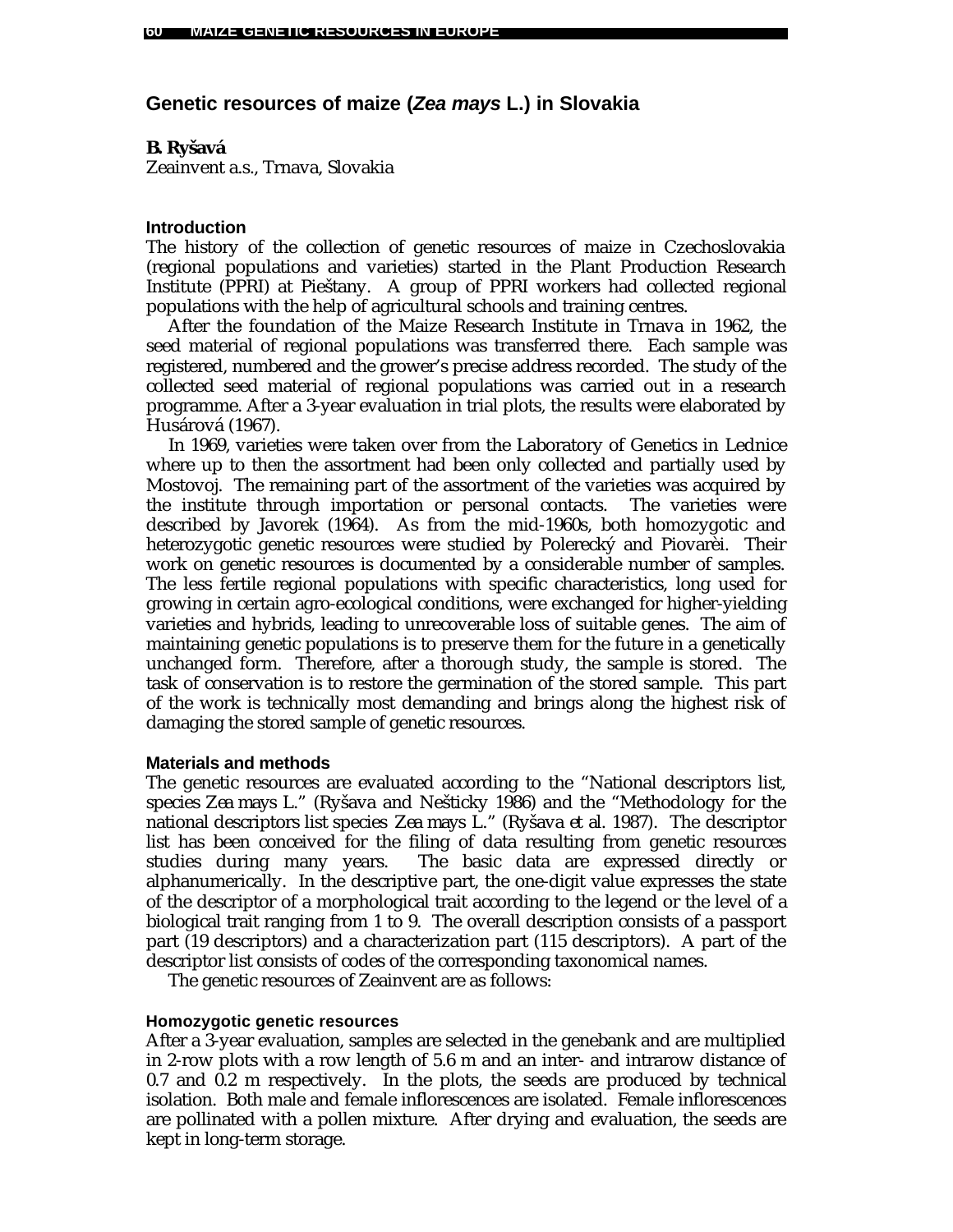### **Heterozygotic genetic resources**

For the multiplication of heterogenetic resources (varieties, regional populations), an effective size of a population is to be taken into account:

$$
Ne = 4Nf \cdot Nm / Nf \cdot Nm
$$

where  $Nf =$  number of female plants Nm = number of male plants.

The effective size of a population affects two important processes: selfpollination and drift. For the maintenance and restoration of germination, 200 plants sown in 10 rows are used. In the time of pollination, they are technically isolated: tassels in even rows and silks in odd rows. It is important that each genotype be equally represented in a population. For the multiplication of hybrids, both male and female components are used. Upon flowering, female sexual organs are isolated on the female components, and they are pollinated with pollen from female plants.

### **Results**

In Zeainvent, the genetic resources have been studied from the viewpoint of both morphologically and economically important traits and characteristics, and some of them also have been evaluated from the breeding point of view.

### **Homozygotic genetic resources:**

- Inbred lines from Slovakia, used in breeding for quality. The assortment is constantly completed.
- Inbred lines of foreign origin, used in breeding for quantity. The given material has been obtained from multilateral cooperation and is constantly completed.
- Inbred lines used in breeding for quality. Zeainvent has at its disposal special genetic resources:
	- genetic resources for the change of architecture/geometry of plants
		- dwarfing mutant for lowering of plant height:  $\text{br}_2$ , rd, ct
		- mutant with an altered leaf angle:  $\lg_1 \lg_2 \lg_3$
	- genetic resources with an altered chemical composition of vegetative matter
		- gene mutant  $bm_{3}$  (brown midrib) for a lowered lignin content and a higher content of nitrogenous matter in green matter
	- genetic resources with an altered chemical composition of kernels
		- high protein
		- endosperm mutants: opaque-2, floury-2 (increased lysine and tryptophane content)
		- gene mutants wx (waxy endosperm) and ae (amylose extender) quantitative changes of starch in the kernel endosperm
	- genetic resources used in the food and canning industry
		- sweet corn mutants with genes su, and su, (sugary endosperm) and sh (shrunken)

### **Heterozygotic genetic resources:**

Regional populations and varieties were collected and evaluated in 1964-67. The harvest was carried out with the help of agricultural schools. The assortment is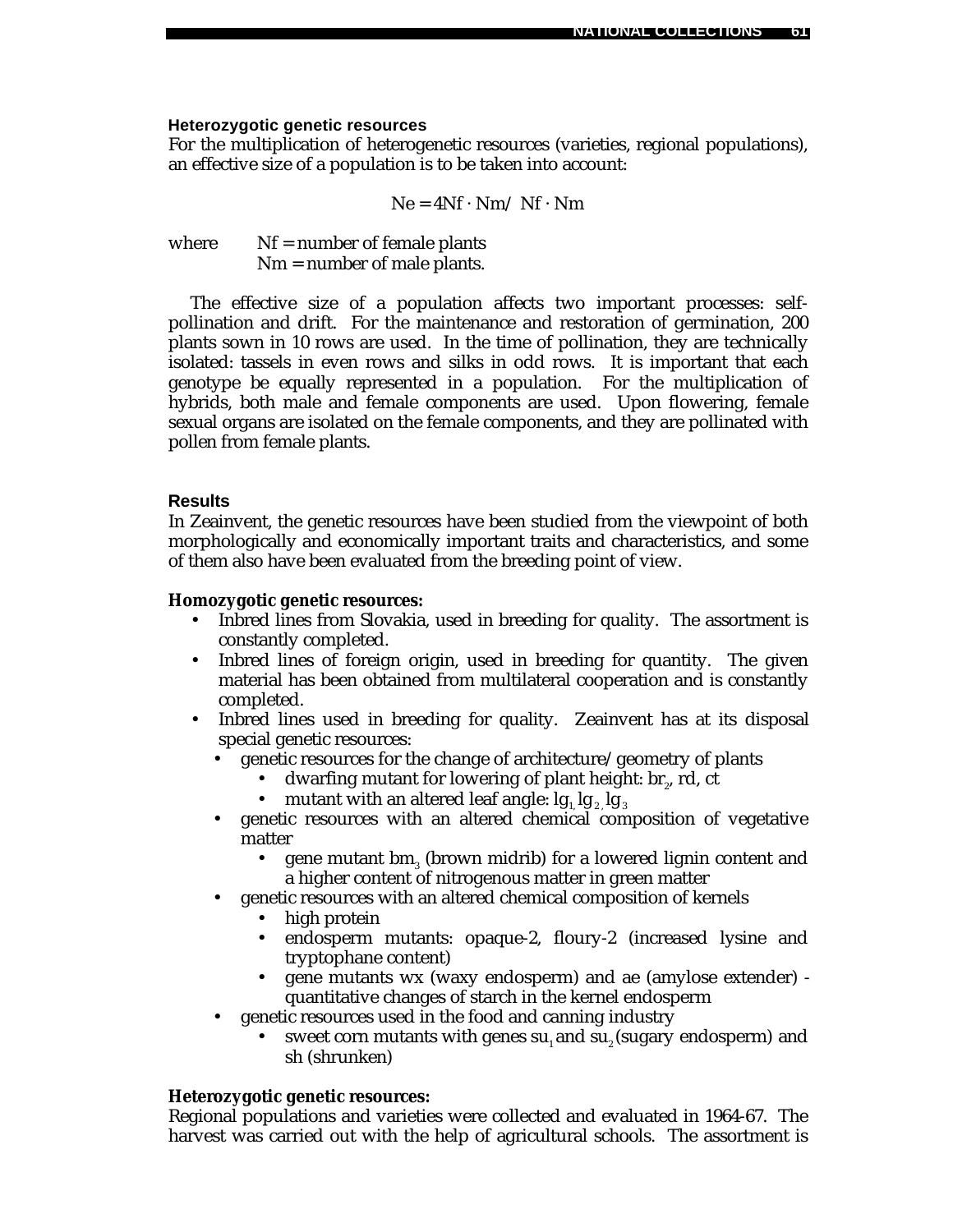constantly completed and is described on the cards of genetic resources. The seeds are kept in long-term storage.

After registration, a hybrid and its components are included in the genebank; passport and descriptive cards are produced and the seeds are kept in long-term storage.

Synthetic populations are resources with certain characteristics (content, etc.).

#### **Discussion and conclusion**

Recently, scientists and breeders of the world have given more attention to extensive materials. If suitable gene donors are not found in the present collections of present cultivars, it is necessary to look for them in the older materials and in the wild relative species. Breeders do not collect these materials themselves; rather, they rely upon the existing collections. But the material collected in small collections cannot sufficiently represent the variability of a species. Therefore for a successful choice of a starting material it is desirable that large collections with materials from the total area of the species expansion be created (Ladizinski 1989).

Genetic resources would be only items if no information were available about them to breeders and scientists in research institutes and other users (van Soest 1985). The required characteristics of genetic resources must be evaluated and documented is a way that enables breeders to use them in breeding programmes (Srivastaya and Damania 1989). The International Board for Plant Genetic Resources (IBPGR, now International Plant Genetic Resources Institute, IPGRI) has stressed the importance of both passport data and individual identifiers and basic data concerning the sample origin for a long time. Well-organized databases are indispensable if they contain data covering the needs of curators, breeders and researchers (Williams 1989).

Work on genetic resources of maize in Zeainvent is part of the work on genetic resources in Slovakia. This work is coordinated by the Plant Production Research Institute at Pieštany. The passportization and description of the genetic resources of maize have been made according to the national Descriptor List (Ryšava *et al.* 1986).

At present, the following materials can be found in Zeainvent:

- 134 regional populations of Slovak origin;
- 32 hybrids resulting from domestic breeding;
- 102 varieties;
- 1362 inbred lines of various countries of origin.

The characteristics studied can be reclassified according to other descriptor lists, e.g. CIMMYT, IBPGR (1991) or UPOV.

#### *References*

- Husárová, M. 1967. Štúdium, udrziavanie a vyuzitie svetových sortimentov kultúrnych rastlín - kukurica (*Zea mays* L.). Krajové odrody a populácie. Záverecná správa. VÚKu, Trnava.
- IBPGR. 1991. Descriptors for Maize*.* International Maize and Wheat Improvement Center, Mexico City /International Board for Plant Genetic Resources, Rome.
- Javorek, E. 1964. Štúdium, udrziavanie a vyuzitie svetových sortimentov kultúrnych rastlín - kukurica (*Zea mays L.*). Odrody. Vúku, Trnava.
- Ladizinski, G. 1989. Ecological and genetic considerations in collecting and using wild relatives. Pp. 298-305 *in* The Use of Plant Genetic Resources (A.D.H.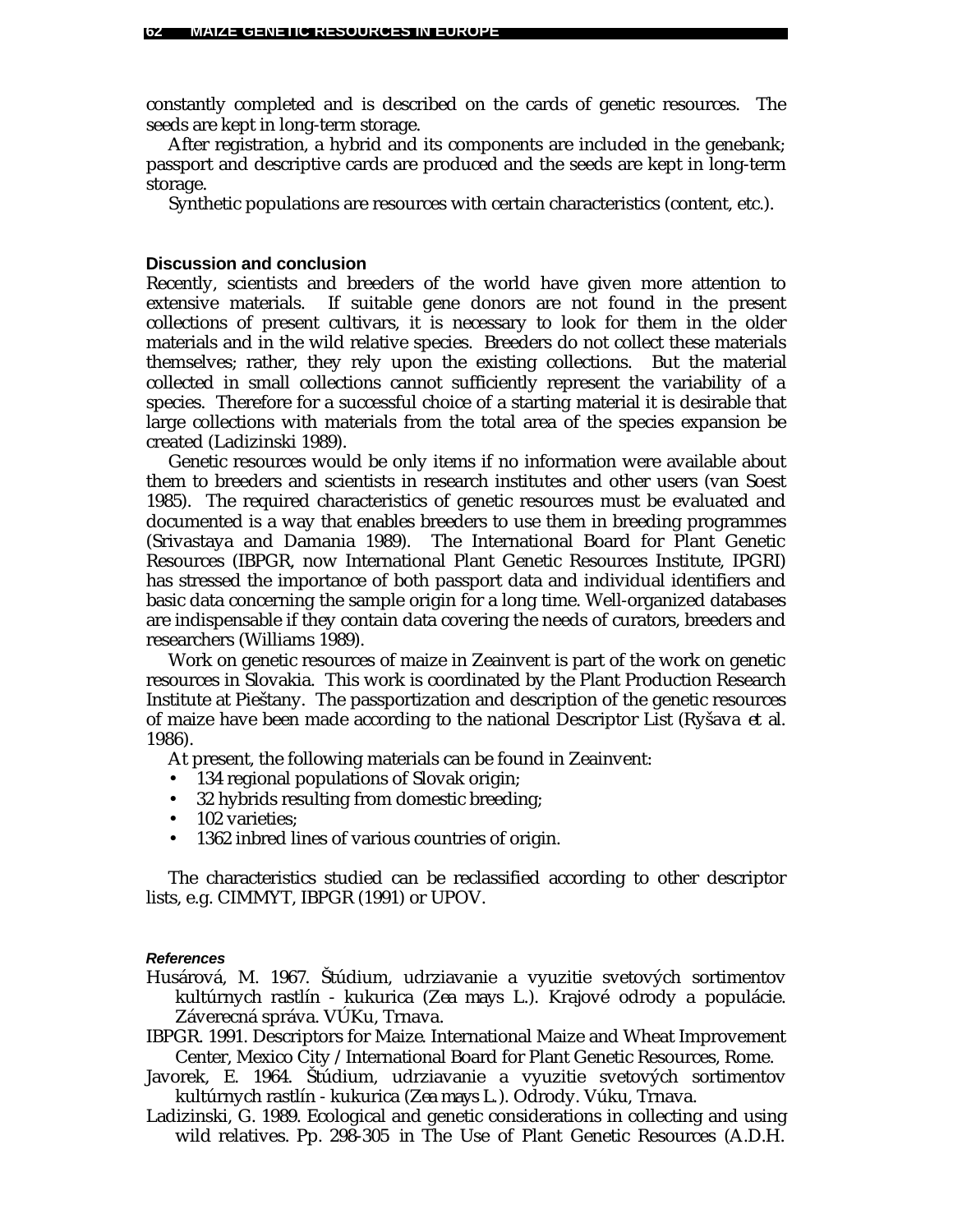Brown *et al.*, eds.). Cambridge.

- Ryšava, B. and M. Nešticky. 1987. Metodika k národnému klasifikátoru species *Zea mays L.* Výskumný ústav kukurice, Trnava.
- Ryšava, B. *et al.* 1986. Klasifikátor. Species *Zea mays* L*.* Génove Zdroje c. 30. Výskumný ústav rastlinnej výroby, Praha-Ruzyne.
- Srivastaya, J.P. and A.B. Damania. 1989. Use of collections in cereal improvement in semiarid areas. Pp. 88-104 *in* The Use of Plant Genetic Resources (A.D.H. Brown *et al.*, eds.). Cambridge.
- van Soest, L.J.M. 1985. Some aspects concerning the better use of germplasm collection. Pp. 189-206 *in* Eucarpia. Genet. Res. Sect. Int. Symp. VURV, Praha.
- Williams, J.T. 1989. Practical considerations relevant to effective evaluation. Pp. 235-244 *in* The Use of Plant Genetic Resources (A.D.H. Brown *et al.*, eds.). Cambridge.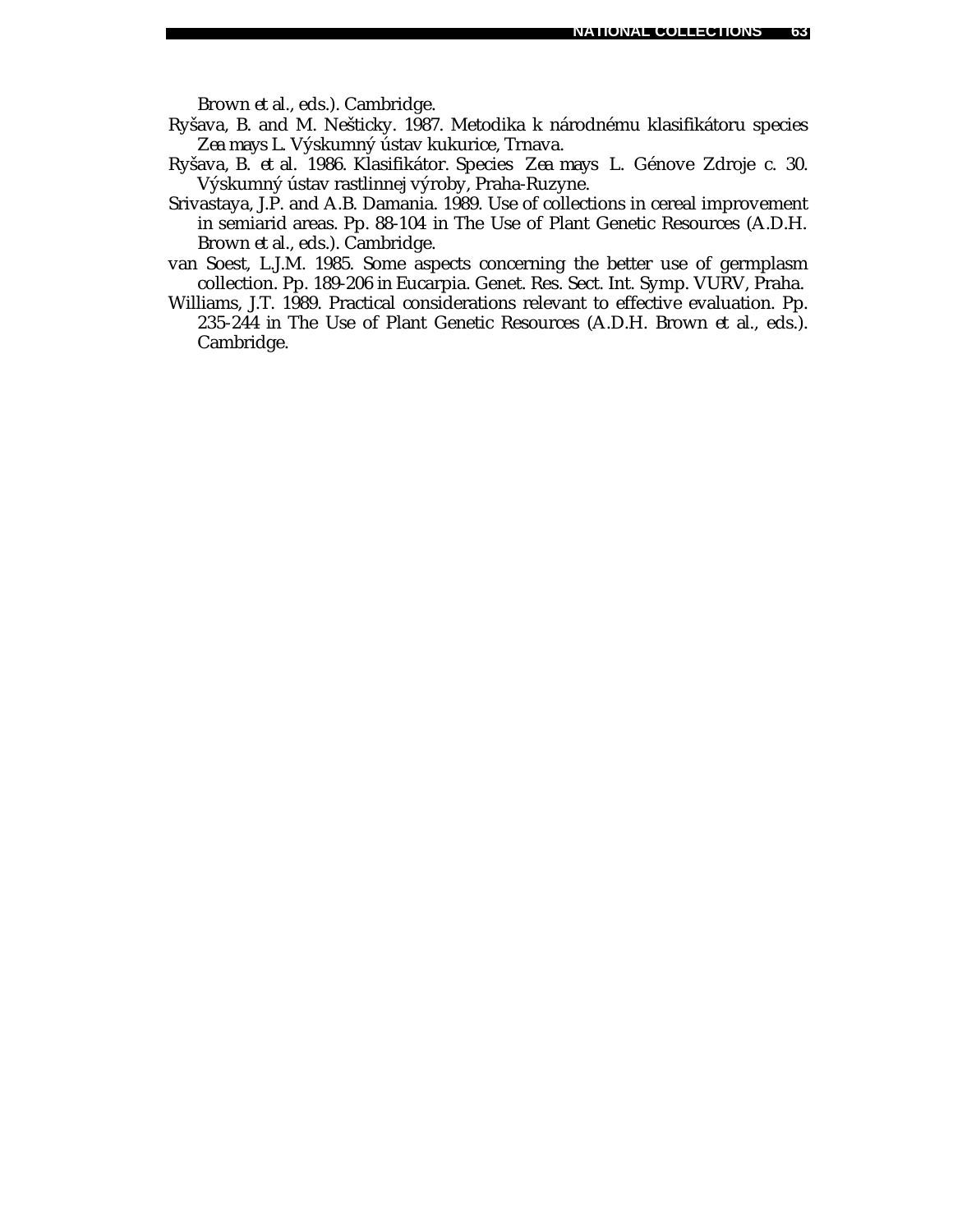### **Maize genetic resources activities in Turkey**

### *A. Oguz*

Aegean Agricultural Research Institute, Menemen, Izmir, Turkey

Turkey has many crop species which originated in either the Mediterranean or Near Eastern gene centres. For some crops, such as maize, Turkey is a micro-gene centre (Harlan 1951). Therefore, there are many maize landraces. They have been collected since 1964, mainly from the Black Sea and Marmara Regions of Turkey. The Turkish maize collection has reached a total of 1159, comprising 1135 populations from Turkey and 24 research materials from various origins. Collecting is still a priority in order to fill the gaps in landraces found in Turkey, particularly in the regions of Turkey which were never visited by collecting missions. Collections are kept in long-term storage for the base collection and medium-term for the active collection, respectively, at –18ºC and 0ºC.

The national plant genetic resources database system is dBase (dBase 3+, dBase 4, dBase for Windows). The genetic resources information in the database consist of passport data file, storage data file and evaluation data file (Fig. 1). The passport data file includes all basic information about collections. The storage data file includes information on storage behaviour of accessions, viability, multiplication/regeneration, location in the storage and size of accessions for base, active and excess collections. The characterization of accessions started in 1995 and is almost completed for 812 accessions. Each accession is being characterized for 22 characters on the basis of agronomic and morphological characters as shown below. By the end of 1997, the characterization of these accessions should be completed.

| <b>Vegetative characters</b> | Ear characters         | <b>Kernel characters</b> |
|------------------------------|------------------------|--------------------------|
| Days to tasseling            | Husk cover             | Kernel type              |
| Days to silking              | Ear damage             | Kernel colour            |
| Days to ear leaf senescence  | Ear length             | 1000-kernel weight       |
| Plant height                 | Cob colour             |                          |
| Ear height                   | Ear weight             |                          |
| Foliage                      | Ear yield              |                          |
| Tillering Index              | Plant yield            |                          |
| Stem colour                  | Kernel row arrangement |                          |
| Tassel type                  | Number of kernel rows  |                          |

#### *Reference*

Harlan, J.R. 1951. Anatomy of gene centres. Am. Nat. 85:97-103.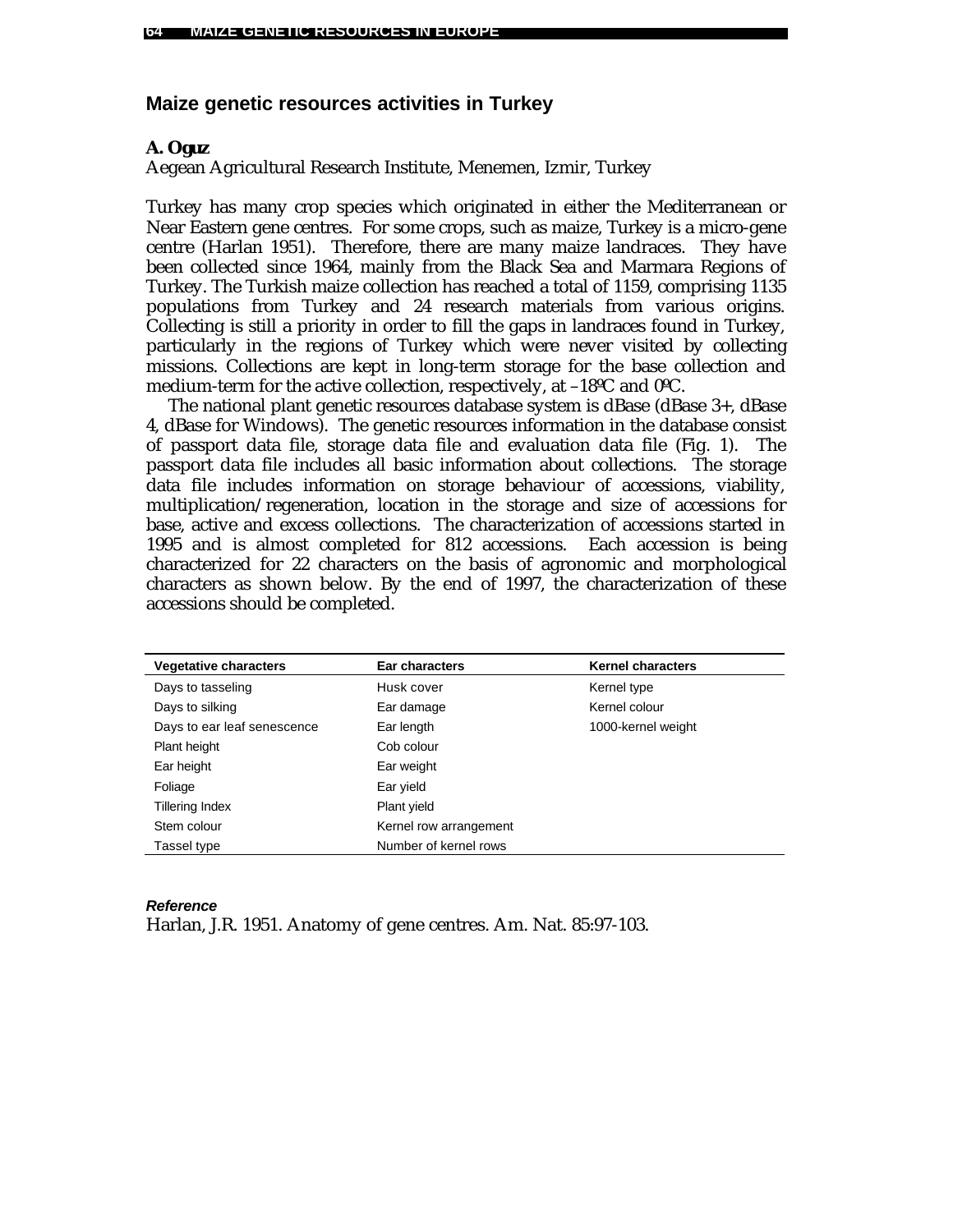

Fig. 1. PGR data management system of Turkey.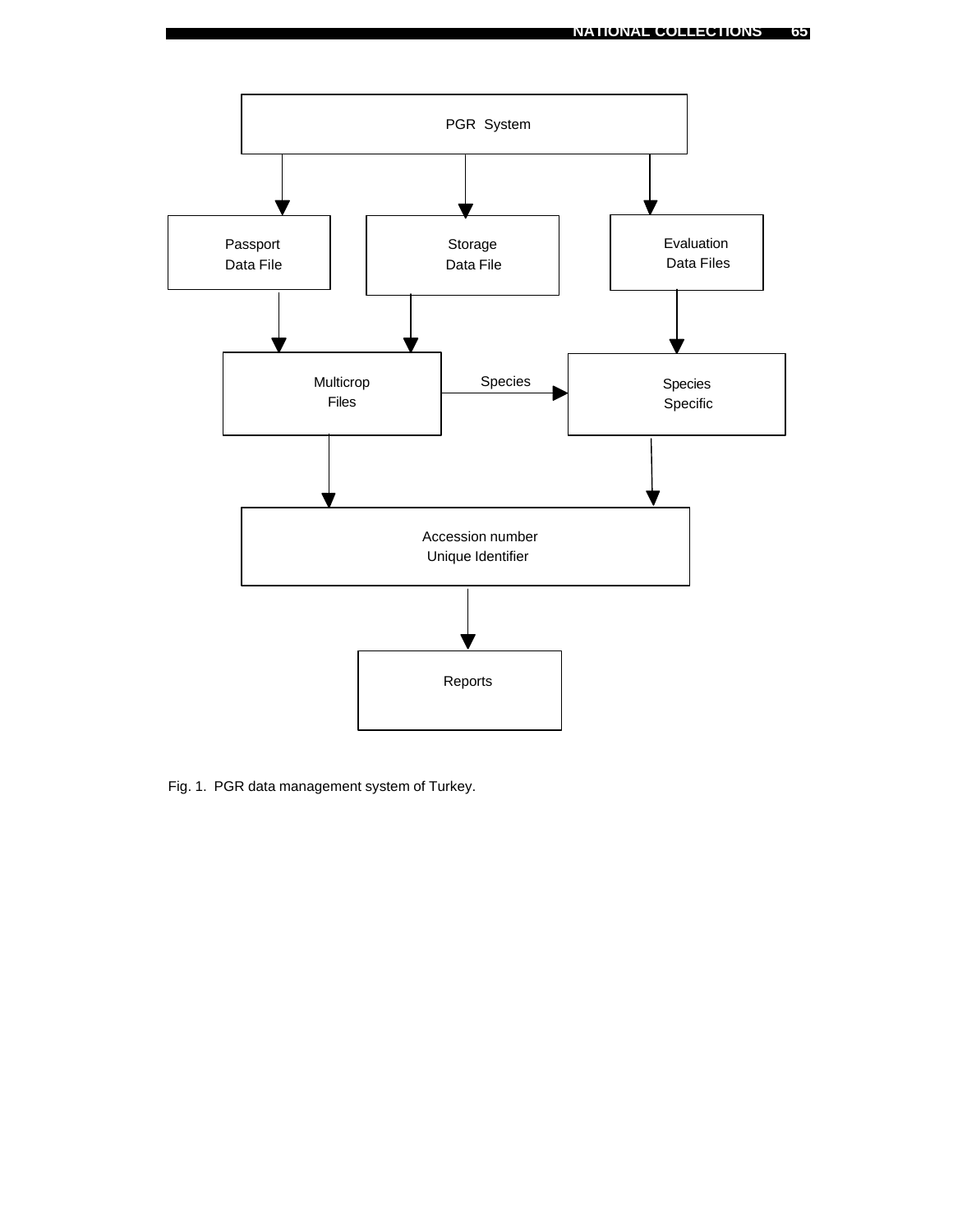# **Maize genetic resources management in Yugoslavia**

### *G. Radovic*

Maize Research Institute Zemun Polje, Beograd, Yugoslavia

Maize is the most important crop for Yugoslavia, considering the growing area, the yields obtained, the successful breeding programme and the well-organized Gene Bank. The Maize Gene Bank was established as a part of the Breeding Department at the Maize Research Institute, but in the course of time it has developed its own programme. The Maize Gene Bank today maintains 5466 accessions, including 2178 local cultivars and 3298 introduced genotypes originating from 40 countries. The structure of the introduced material is as follows:

- Breeder P2s lines: 67%
- Foreign local cultivars: 24%
- Synthetics: 9%.

The material is rejuvenated on a regular basis in the experimental fields of the Gene Bank in Zemun Polje, Belgrade. The IBPGR/CIMMYT descriptors list (1991) is used as the basis for characterization, evaluation and documentation. The documentation system is computerized under MS Access v2.0. The material is stored under medium-term conditions of the cold storage room at a temperature from 0 to 4ºC with a relative humidity of 50-60%.

Local material is given priority research attention, as being unique and unrecoverable. Now considered as national wealth, this material has been collected from 1960 to 1990 with the majority of accessions collected at the beginning of this 30-year period. The accessions were collected widely from all agro-ecological sites and therefore the collection might be considered a complete one. The largest number has been acquired from the regions with optimal conditions for maize growing (Vojvodina and Slavonija), then from Montenegro, Bosnia, Slovenia and Macedonia. Most accessions come from areas located at altitudes of 100-300 m, with an upper limit at 1270 m asl.

From historical data on the evolution of local material, and the geographic distribution, it has been found that an outstanding variability has been developed in this relatively small area. This variability is best illustrated by the classification of local populations. Using the method of natural classification (Anderson and Cutler 1942), sixteen major agro-ecological groups have been identified (Pavlicic and Trifunovic 1966).

Recently, the numerical taxonomy method proved the existence of these groups, and made clearer the relation between groups while at the same time pointing out at the evolutionary path of maize development in Yugoslavia.

Each classified group (ecotype) has some distinctive common characters, geographic origin, genetic constitution and phenotypic expression. These characteristics could be used as different donors in the maize breeding programmes.

So far, only a limited part of local populations is being used for commercial breeding. To increase the utilization of local germplasm, combining abilities of 900 local populations of FAO maturity groups 500-700 have recently been evaluated. Three divergent testers were used (Mo17, B73, V395) and three groups of populations with a high heterosis effect were selected.

These groups are the source for the creation of synthetic populations, which have a heterotic pattern and can be used for inbred line development.

To reduce a great number of accessions to a manageable proportion, the development of a core collection has been proposed. This activity has two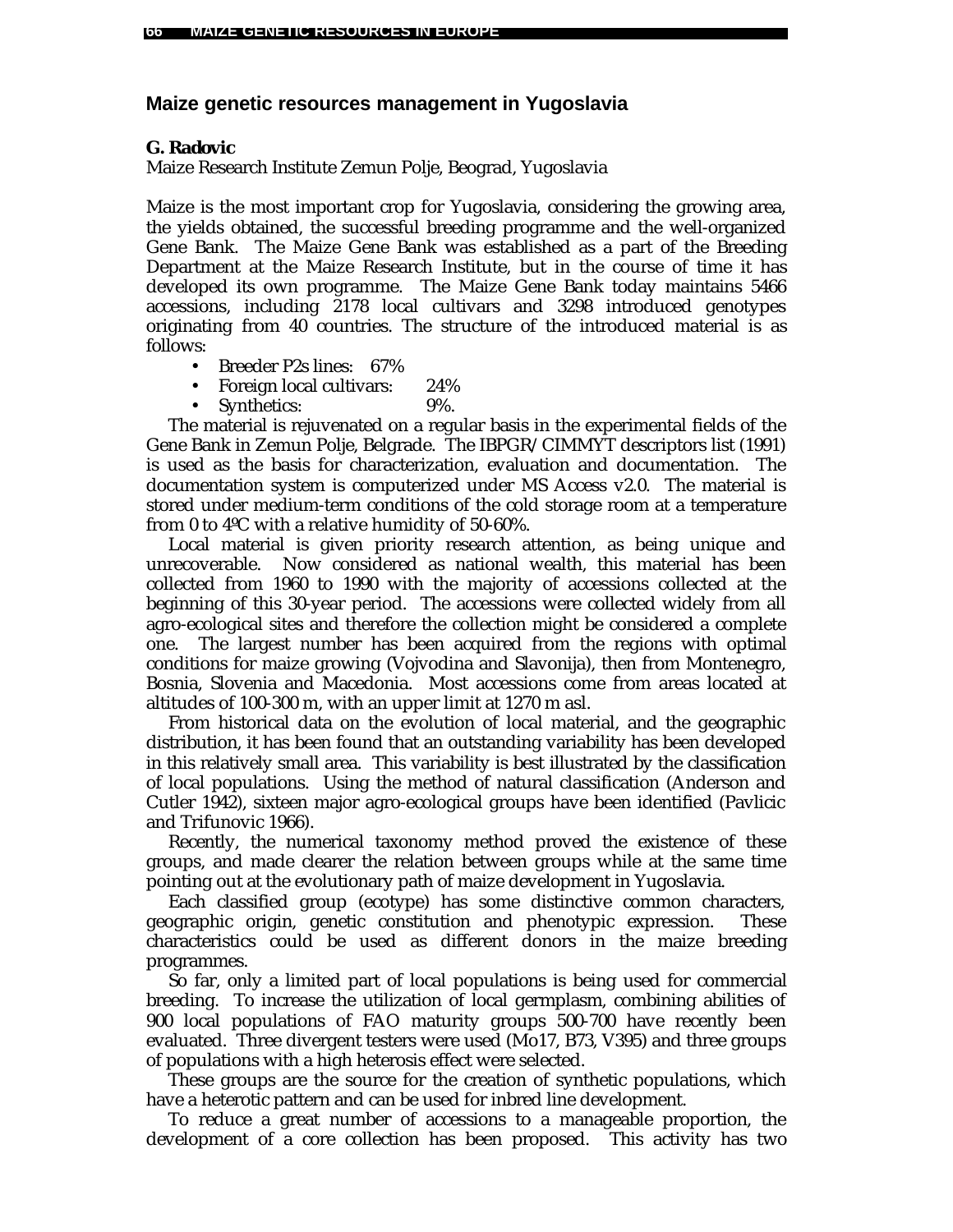approaches. The first one is based on the classification of the agro-ecological groups; the sixteen main groups could be considered as sixteen core collections. The second is a breeding approach, i.e. a creation of core collections on the basis of combining ability of populations. For instance, by testing 900 populations with three different testers, three groups of populations with a high heterotic expression have been acquired, which could be considered as three core collections. If this approach is justified in practice then the complete variability could be classified into several core collections.

Future work should be based on studies of genetic diversity at cellular or molecular level, accompanied by the identification of gene alleles useful to maize breeding.

The first step to solving these problems is to create the database system recording the maize germplasm as it will provide better communication and cooperation among European countries.

### *References*

Anderson, E. and H.C. Cutler. 1942. Races of *Zea mays*: I. Their recognition and classification. Ann. Missouri Bot. Gard. 29:69-89.

Pavlicic, J. and V. Trifunovic. 1966. A study of some important ecological corn types grown in Yugoslavia and their classification. J. Sci. Agron. Res. (YU) 19 (66):42-62.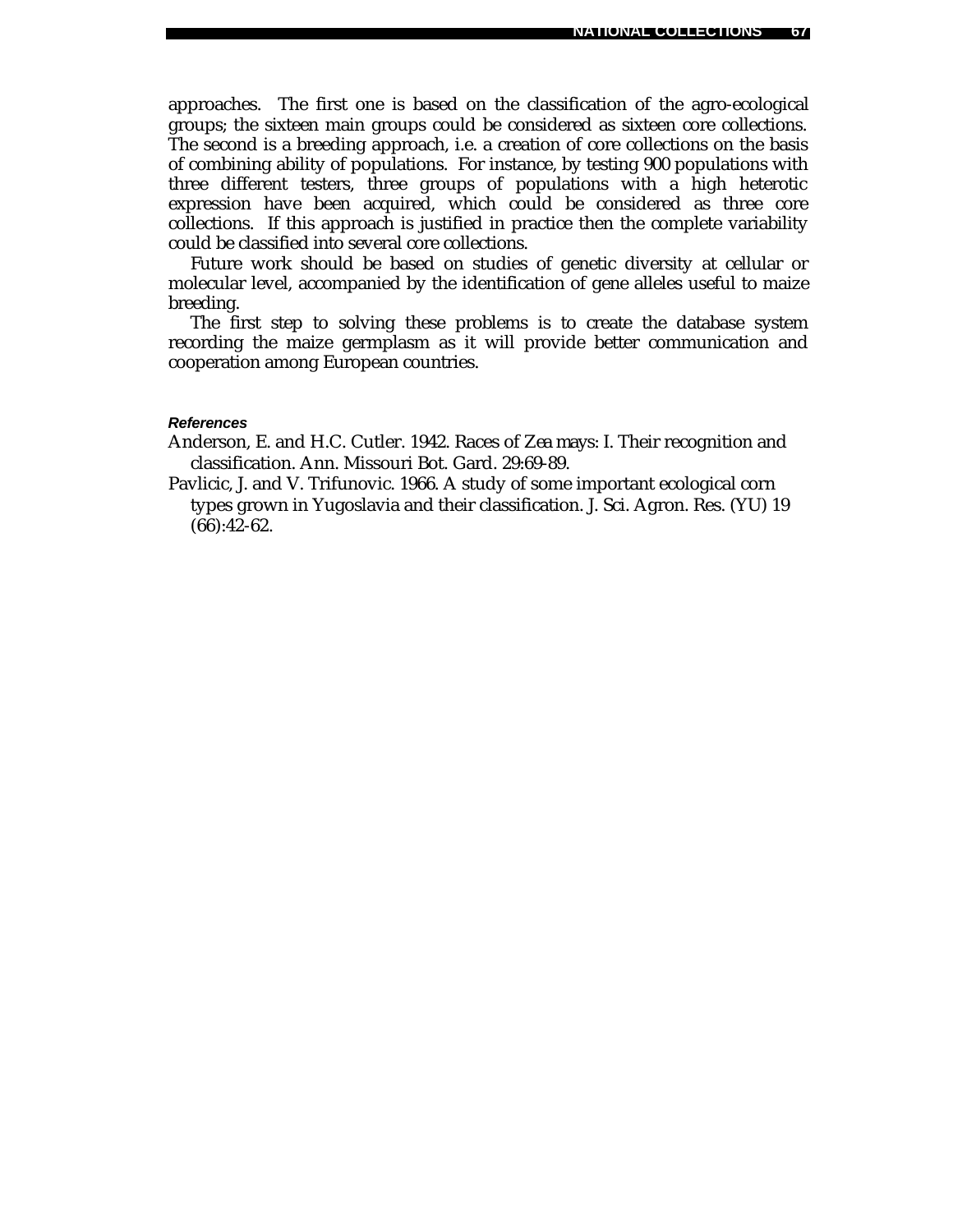# **Appendix I. List of Participants**

### **Chair**

Prof. Richard H. Ellis Department of Agriculture The University of Reading Earley Gate - PO Box 236 Reading RG6 6AT **United Kingdom** Tel: +44 118 9318488 Fax: +44 118 931 18297 Email: r.h.ellis@reading.ac.uk

### **Participants**

Mr Wolfgang Kainz Bundesamt für Agrarbiologie Wieningerstrasse 8 4020 Linz **Austria** Tel: +43 732 81261/260 Fax: +43 732 385 482 Email: genbank@agrobio.gv.at

Mr Vesselin Atanassov Sevov Institute of Plant Genetic Resources 'K. Malkov' 4122 Sadovo, district Plovdiv **Bulgaria** Tel: +359 32 3181/2251 Fax: +359 32 270 270 Email: ilozanov@tu-plovdiv.bg

Mr Zdenek Stehno Genebank Department Research Institute for Crop Production Drnovska 507 161 06 Praha 6 - Ruzyne **Czech Republic** Tel: +42 2 360 851 Fax: +42 2 365 228 Email: stehno@genbank.vurv.cz

Mr Armand Boyat INRA - Domaine de Melgueil 34130 Mauguio **France** Tel: +33 4 67290616 Fax: +33 4 67293990 Email: boyat@ensam.inra.fr

Mr Peter G. Goertz Suedwestdeutsche Saatzucht Aussenstelle Lichtenau Benshurstrasse 21 77839 Lichtenau **Germany** Tel: +49 7227 4611 Fax: +49 7227 1663

Mr Georgios Evgenidis Cereal Institute **NAGREF** PO Box 312 570 01 Thermi-Thessaloniki **Greece** Tel: +30 31 471544/542 Fax: +30 31 471209

Mr Alberto Verderio Istituto Sperimentale per la Cerealicoltura Via Stezzano 24 24126 Bergamo **Italy** Tel: +39 35 313132 Fax: +39 35 316054

Mr Loek J.M. van Soest Head Section Crops Centre for Genetic Resources, The Netherlands (CPRO-DLO) PO Box 16 6700 AA Wageningen **The Netherlands** Tel: +31 317 477011 Fax: +31 317 418094 Email: cgn@cpro.agro.nl

Mr Zygmunt Królikowski Plant Breeding and Acclimatization Institute (IHAR) 63743 Smolice **Poland** Tel: +48 65 454 929 Fax: +48 65 454 929